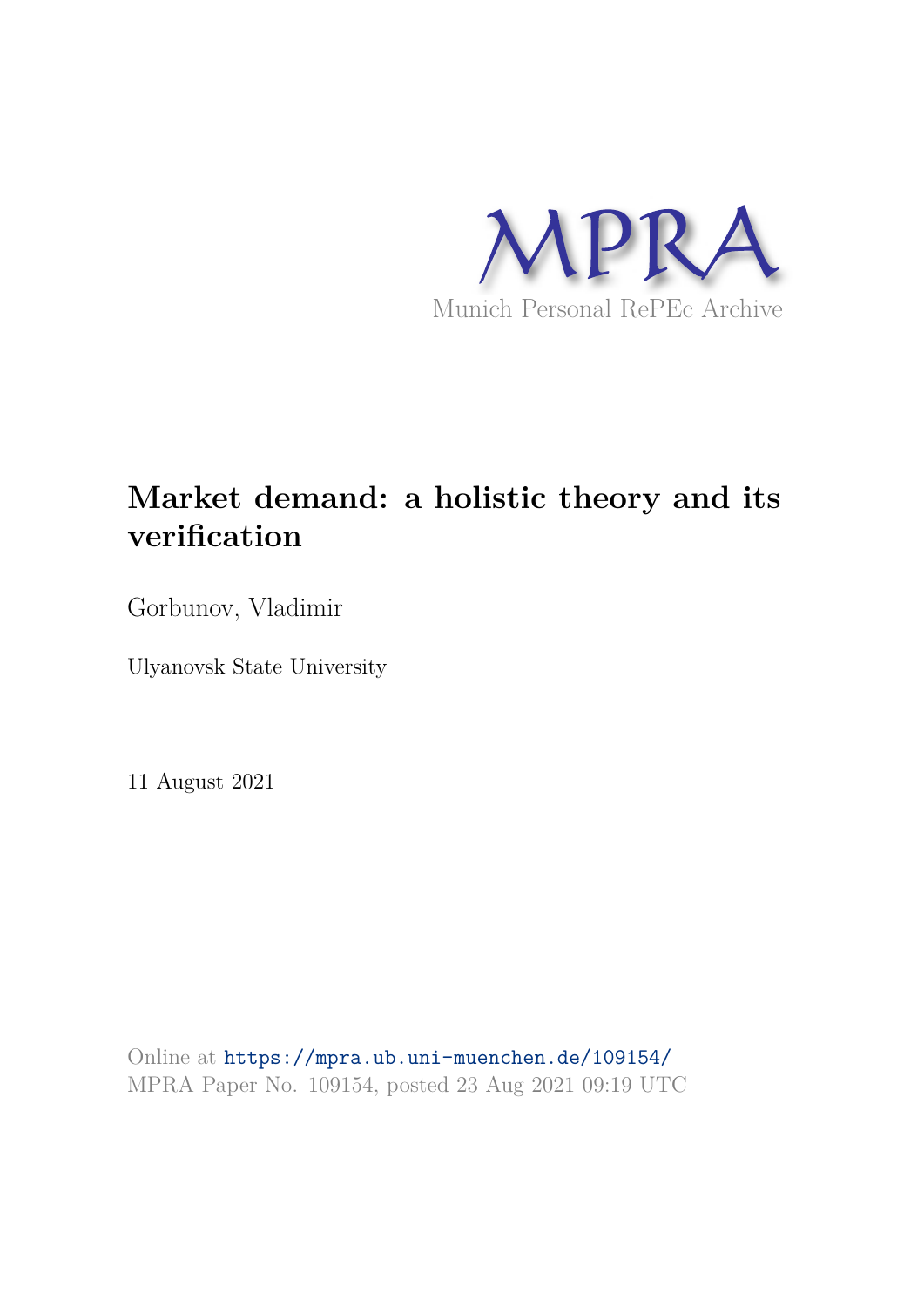## **Market demand: a holistic theory and its verification Vladimir K. Gorbunov**

*Dept. of Economics, Ulyanovsk State University, 432017 Leo Tolstoy Street, 42, Ulyanovsk, Russian Federation; vkgorbunov@mail.ru*; orcid.org/0000-0001-5276-0501

## **Abstract**

The paper presents a revision of the contemporary reductionistic demand theory, replacing the studying object, i.e. an individual, with a fuzzy collection of market buyers, regarded as a "statistical ensemble of consumers". The new holistic market demand theory formally retains the neoclassical demand theory with reconsidering the utility function as a collective one. A nonparametric verification method is presented, which uses the economic (Konüs) and formula Fisher indexes. The method has a variational character based on the theory of ill-posed problems. Verification is carried out simultaneously with the construction of Konüs indexes. The method is demonstrated on an example of the new Giffen demand model.

**Keywords** Statistical consumers' ensemble ∙ Collective utility function ∙ Verification ∙ Ill-posed problems ∙ Konüs indexes ∙ Giffen demand

**JEL classification** D11 – Consumer Economics: Theory; D12 – Consumer Economics: Empirical Analysis; C18 – Methodological Issues: General; C43 – Index Numbers and Aggregation; C61 – Optimization Techniques • Programming Models • Dynamic Analysis

## **Highlights**

- Economic and scientific arguments for a holistic revision of modern demand theory
- The holistic market demand theory turns individual chaos into collective order
- Applied demand analysis freed from the problem of aggregation over consumers
- The method of variative calculating economic indexes accounting political preferences

<sup>&</sup>lt;sup>1</sup> This paper is an elaboration of my conference paper (Gorbunov, 2021).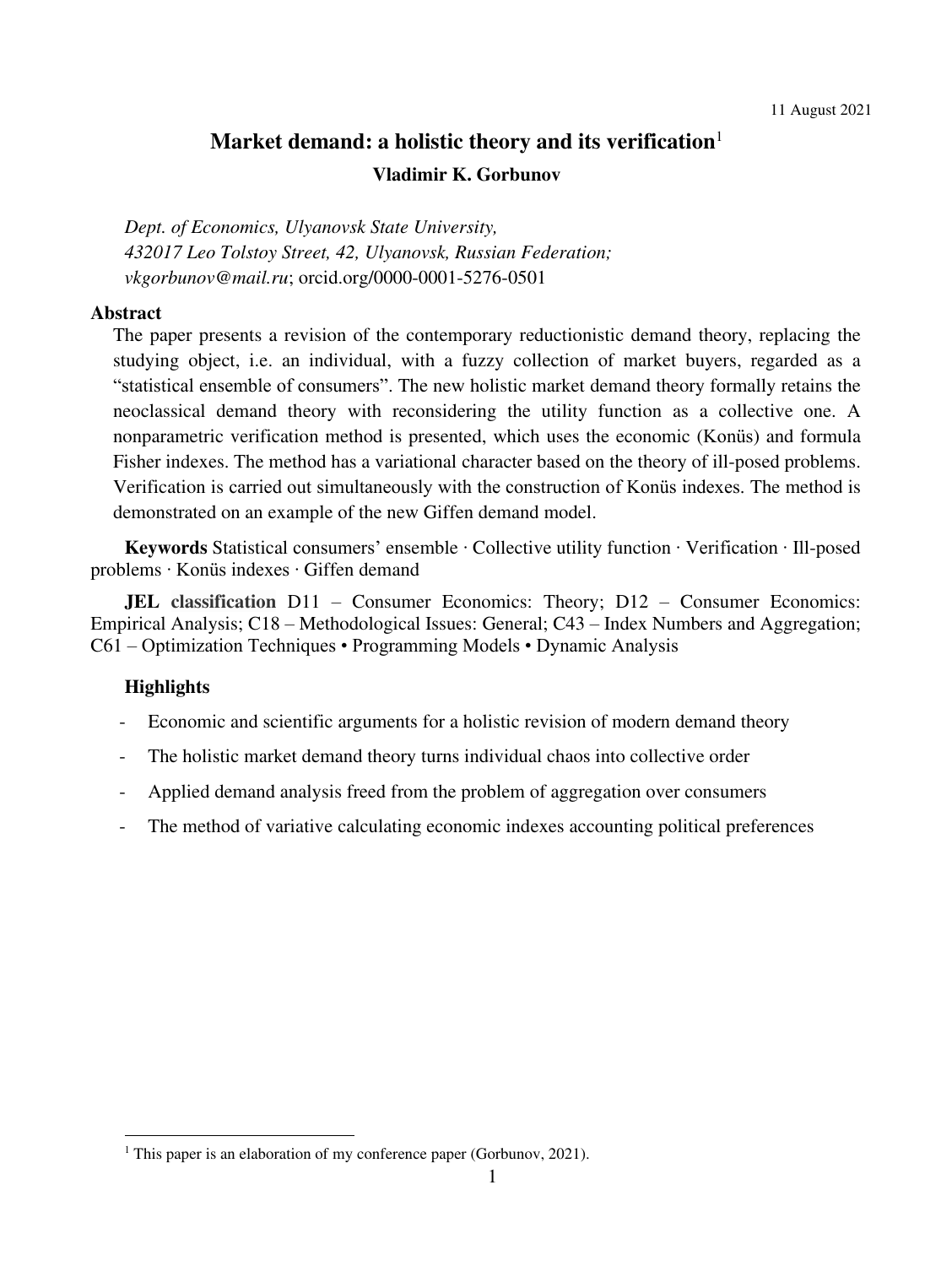"*Such complicated laws as those of economy cannot be accurately traced in individual cases. Their operation can only be detected in aggregates and by the method of averages.*"

W.S. Jevons (1866)*<sup>2</sup>*

## **1. Introduction**

Contemporary neoclassical Economics refers to the Social Sciences (Humanities) with their own methodology, which is more normative than positive one, accepted in natural sciences<sup>3</sup>. It has a very developed mathematical theory of individual demand (IDTh), but does not have a theory of market demand (MDTh), which reflects reality and is of practical interest to a wide circle of practitioners, managers, politicians, and researchers. The founders of the mathematized neoclassical approach to Economics, who were Stanley Jevons (1835-l882) and Leon Walras (1834-1910), understood that the main object of the Demand Theory was not the individual, but collective market demand, and they intended to create Economics as a whole, and firstly the demand theory, on the general scientific principles like mechanics and physics. The modern notion of these principles are *objectivity, provability and verifiability by facts*. However, both of them confined themselves to systematisation and mathematization of the conglomerate of economic theories that existed at that time and were inconsistent mutually. They both, but independently, suggested the rationality principle in consumer behaviour that had been earlier conjectured by Hermann Gossen (1810-1858) in a more general problem of obtaining satisfaction with limited resources, and the principle was formulated by Walras as maximizing the utility of a purchasing commodity bundle under budget constraint. Significantly, that this principle was based on watching the collective market behaviour, but for some reason, contrary to Jevons' conjecture, highlighted in the epigraph above, in their seminal "Political Economies" (Jevons, 1957**/**1871; Walras, 1954/1877), it was imposed on an *independent and rational individual consumer<sup>4</sup>* . Possibly, having in mind the not unusual productivity of the reductionistic approach in the natural sciences when studying complex objects<sup>5</sup>.

Some way or other, in 1939, John Hicks, the main contributor in the demand theory of the first half of 20th century, believed (1975, p. 34), that "*Market demand has almost exactly the same properties as individual demand.*" However, in the 1950s years, William Gorman (1953) and in a specified form Paul Samuelson (1956) stated that the conjecture about the similarity of the theories of independent individual demand and the sum of such demands was wrong<sup>6</sup>. These results only

<sup>2</sup> 18th thesis of Jevons' speech at the British Science Association in 1862 (printed in 1866).

<sup>&</sup>lt;sup>3</sup> See more about methodological problems of Economics in M. Boumans (2021).

<sup>4</sup>Jevons, noting the abundance of statistical information about economic processes, also noted the imperfection of that time statistics: "*I know not when we shall have a perfect system of statistics, but the want of it is the only insuperable obstacle in the way of making Economics an exact science*." (1871, pp. 11-12).

<sup>&</sup>lt;sup>5</sup> Firstly, in theoretical physics, reductionism is a natural method, because the main problem here is the understanding basic laws of organizing and proceeding of the Material World. Another example is the molecular-kinetic theory of the explaining macroprocesses in continuous media. But the latter are also investigated within a holistic methodology that provides possibilities to find emergent phenomena such as magnetohydrodynamics.

<sup>&</sup>lt;sup>6</sup> According to Gorman (1953), a necessary and sufficient condition for rationalizing a market demand by a collective utility function is the parallelism of all individual Engel's lines. Samuelson (1956, p. 5) refined Gorman's result for the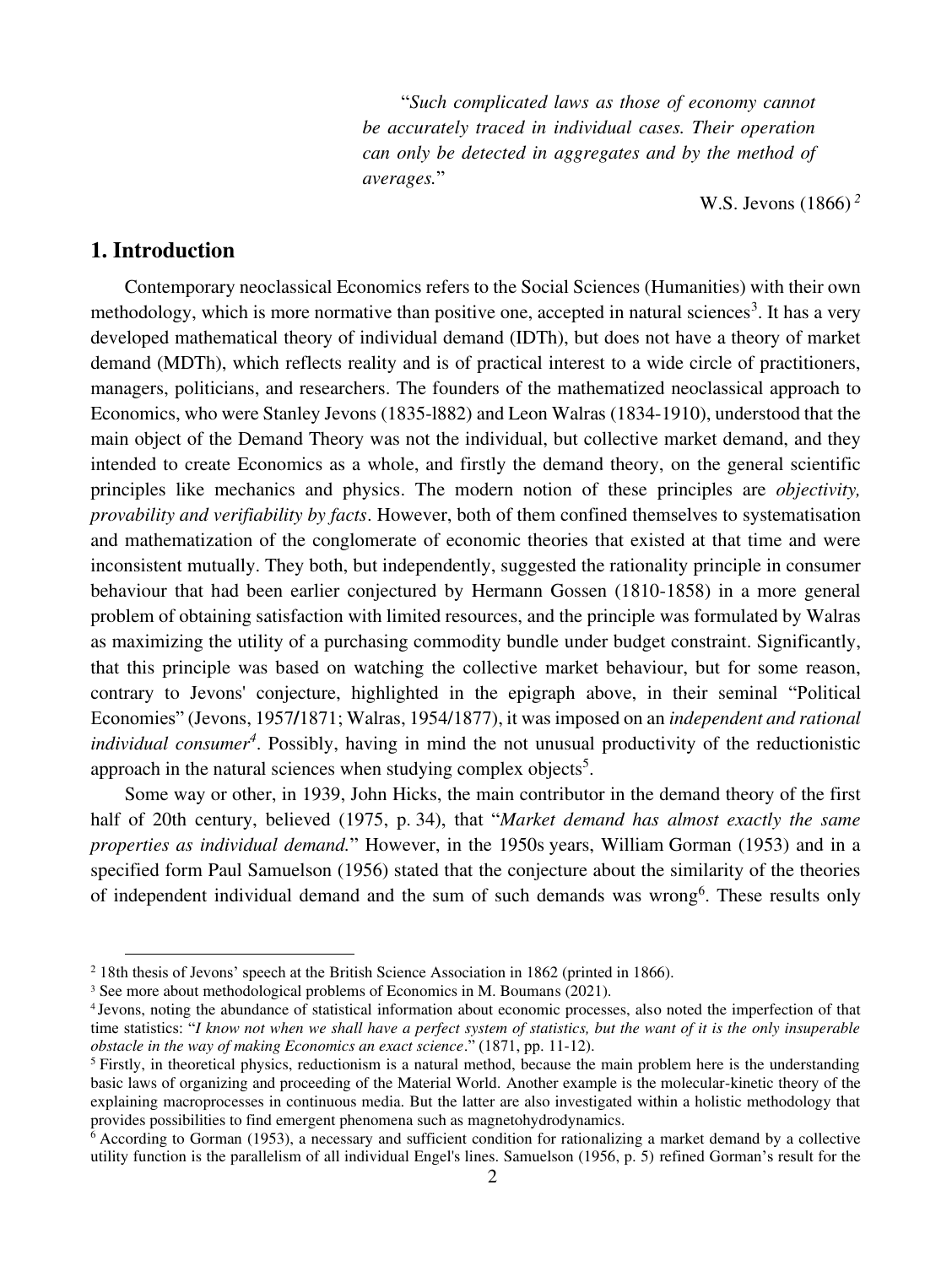proved the impossibility to use the same utility maximization model of rational behaviour both for individual consumers (or buyers) and for a set of independent consumers of some market. But Samuelson concluded that this model is not applicable to a set of consumers, without questioning its applicability to individual ones. This conclusion of the most reputable neoclassical economist was unproven, but most economists have shared his position.

The doubts of a minority in the validity of the IDTh are reflected by the reputable contributors in the applied demand analysis of real markets Angus Deaton and John Muellbauer in their book (1980). Here (p. 148), in particular, the opinion of belated Hicks (1956) is expressed: "*microeconomic theory has greater relevance for aggregate data." 7* But they immediately decline such doubts: *"If such views are to be justified, so that the theory can be used without modification to deal with market data, clean arguments must be provided*."

The well-known failure in Economics regarding the MDTh, considered more below, has led to failures in Walrasian equilibrium theory and applications that represent demand analysis in general and its beginning – the theory of consumption index numbers. The most conceivable approach to the index number problem that is the 'economic approach' developed in the frame of demand theory, refers only to households, see the international Manual (CPIM, 2004, Chs. 17, 18).

To understand the reasons for the Economics failures, it is necessary to consider its methodology. Economics is constructed within the framework of *methodological individualism*, the main principle of which is appropriate to highlight by the words of belated Kenneth Arrow (1994, p. 1): "*the behavior we explain and the policies we propose are explicable in terms of individuals, not of other*  social categories."<sup>8</sup> And in the continuation of this quote, he objects to this Economics' touchstone: "*I want to argue today that a close examination of even the most standard economic analysis shows that social categories are in fact used in economic analysis all the time and that they appear to be absolute necessities for analysis, not just figures of speech that can be eliminated if need be.*" Similar doubts in the impeccability of the Economics methodology have been declared, oftener over the past decades, or realized in practical researches implicitly, also by Gustav Cassel (1918), Maurice Allais (1990), Victor Polterovich (1998), Claude Hillinger (2008), Alan Kirman (2006, 2010) among others. Moreover, social categories and problems of the public economy have been studied more and more often in recent decades, see (Friedrichsen et al., 2021) and references within.

Undoubtedly, economic phenomena and processes are specific, because their elements are people with a psyche. But for a long time, many authoritative economists, especially those who came there from the natural sciences (Allais was one of them), believed that Economics, as a profession dealing with quantitative measures of prices and quantities of commodities (goods and services), should satisfy the general scientific principles mentioned above.

In papers and books (Gorbunov: 2004, 2013, 2015), mostly Russian-language, a revision of IDTh as MDTh has been elaborated with replacing the neoclassical individual by *"statistical ensemble of* 

usual case, when the commodity space is  $R_+^n$ , and the Engel's lines start at the origin. Then they merge into one ray. This means equivalence and homogeneity of all individual preferences that is generally unrealistic.

 $<sup>7</sup>$  Such a position is revealed factually in the concluding sections of (Hicks, 1956).</sup>

<sup>&</sup>lt;sup>8</sup> The term "methodological individualism" and its essence were coined by the young Joseph Schumpeter (1908), where (p. 8) he denied the social character of the concepts of "total demand" and "total supply". But later, in 1930, he co-founded the Econometric Society, which aims to transform Economics on a general scientific basis, not limited by reductionism.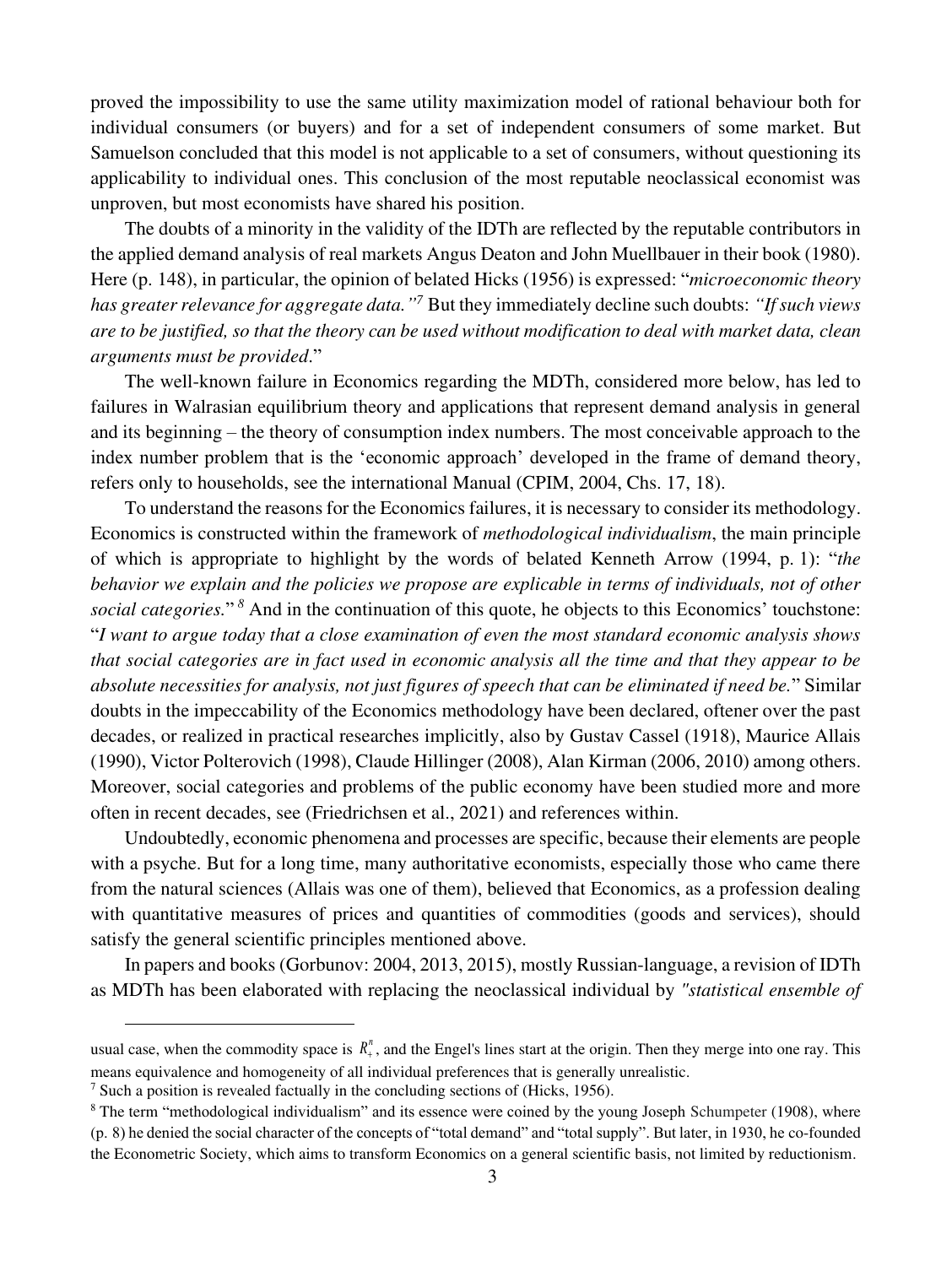*consumers"* of the studied market, represented by trade statistics. At the same time, MDTh, constructed in the frame of a holistic methodology, retains the mathematical model and the results of the reductionistic IDTh with a new economic interpretation. This theory provides the theoretical basis for the holistic equilibrium theory laid down by Cassel and Abraham Wald<sup>9</sup>, the applied demand analysis laid down by Richard Stone and Angus Deaton, and calculating economic indexes for real markets.

In (Gorbunov: 2004, 2015), methods for verifying MDTh have been created in the framework of nonparametric analysis (Afriat, 1967; Varian: 1982, 1983) and the theory of ill-posed problems (Tikhonov and Arsenin, 1977). The key problem here is solving the Afriat's inequalities, which determine utility values and Lagrange multipliers for statistical commodity quantities and expenditures. These inequalities may be unstable, and methods for solving them are based on special regularization methods (Gorbunov: 1991, 1999, 2001a, 2001b). Recent papers (Gorbunov and Lvov, 2019; Gorbunov et al., 2020) present and approve variative verification methods for choosing solutions to regularized Afriat's inequalities with different desired properties. These properties are expressed through economic (Konüs / analytical) indexes.

The rest of the paper is organized as follows. Section 2 briefly reviews the problems of the microeconomic demand theory. Section 3 provides meaningful general scientific and economic 'clean arguments' for the revision of the IDTh as the MDTh with the same mathematical model. Section 4 presents the variative nonparametric verification method with simultaneous constructing Konüs indexes. In Section 5 the Giffen demand model, its analysis and verification by the suggested method are presented. Section 6 concludes the presentation.

## **2. A short survey of the problems of demand theory and its applications**

This section examines the current state of neoclassical demand theory and the implications of the absence of a market demand theory for equilibrium theory, the economic approach to index number constructing, and applied demand analysis. Some attempts to overcome these failures are discussed.

## 2.1. *The current state of the IDTh*

The current state of the neoclassical IDTh is comprehensively, without avoiding failures, presented in the textbook (Mas-Colell et al. 1995, Chs 1-4), and shorter, but strictly and newly in (Jehle and Reny, 2011). The first book describes two approaches to mathematical modelling of an individual consumer's rational behaviour regarding the choice from the attainable set of commodities: preference-based and choice-based. Until now, only the preference-based approach has been used for solving real demand analysis problems<sup>10</sup>. Here, a primitive characteristic of an individual in an abstract style, introduced by Gérard Debreu (1959), is a binary Preference Relation (PR) defined in a commodity space, and PR is assumed to be rational, i.e., it is complete and transitive. Analytical demand theory is constructed under the additional assumption of the PR continuity, providing its representation through a continuous utility function. The rationality principle in the analytical form

<sup>9</sup> See (Gorbunov: 2013, 2018), where the first paper presents a modified Walras-Cassel equilibrium model, but with generalized market demand, and the second presents developing the Walras-Cassel-Leontief model (Morishima, 1964).

 $10$  The analytical choice-based demand theory is developed and used in equilibrium models in my papers, see (Gorbunov 2013, 2018) and references therein.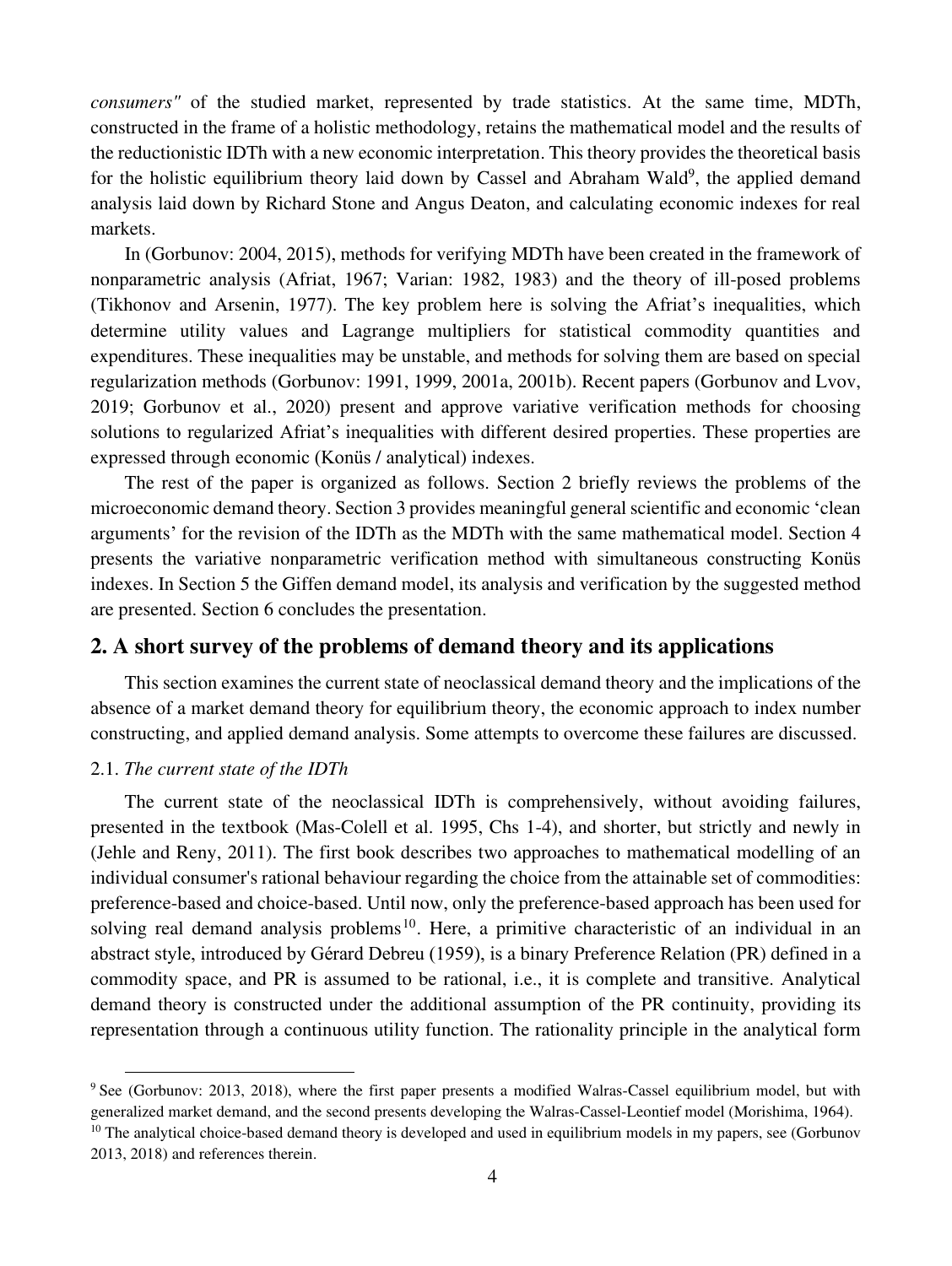is the classical utility maximization principle of Jevons and Walras. Under the assumption of *demand regularity* that means hereinafter the *single-valuedness and differentiability of the demand correspondence*, the classical IDTh has a deeply developed meaningful mathematical theory. The profound results of this theory were obtained in the seminal papers of Evgeny Slutsky (1915), John Hicks with Roy Allen  $(1934)^{11}$ , and in the book of Hicks  $(1975/1939)$ .

## 2.2. *The failures of the IDTh*

Simplifying the formalization of the studied object in science is inevitable, and to find effective simplification that provides nontrivial development of positive scientific knowledge about an object is a matter of art and intuition.

## 2.2.1. *Equilibrium theory*

Arrow and Debreu (1954) modified the Walras' equilibrium model on the fully reductionistic base with two sets of agents: firms-producers and consumers, each of them acted independently and rationally in accordance with their individual goals and possibilities. The authors proved the existence of equilibrium prices, and this paper became the seminal one for the mainstream direction of the contemporary Economics; but in the frame of this model, it appeared impossible to prove the uniqueness of the equilibrium except of some unrealistic assumptions concerning individual preferences. Moreover, in this model the typicality of pathologies of the equilibrium sets was revealed (Mas-Colell et al., 1995, Section 17.E, Sonnenschein-Mantel-Debreu theorem). These pathologies attract mathematicians interested in economics, see (Balasko, 2016) and references therein, but the equilibrium theory, which is more adequate to reality and may be of practical interest, must have a unique equilibrium.

So, the 'impossibility results' of Gorman-Samuelson revealed that the reductionistic approach for creating the market demand theory turned out to be ineffective for modelling the economic system. This is the fundamental failure of Economics for resolving the main economic theoretical and practical question, which is the Value / Price Theory in positive setting. More about these failures are written in the cited above works of Hillinger, Kirman, Polterovich, and other works.

## 2.2.2*. Applied demand analysis*

The most famous pioneer in this problem R. Stone (1945) researched the United Kingdom and the USA markets over the periods 1920-38 and 1929-41 correspondingly with a very limited aim of the "*approximation to the market demand functions for individual goods and services*". He used simple regression analysis without explicit accounting the interrelation between consumption different commodities. Such a simple approach is explained by the absence of calculation methods and technical means for complex computational problems in the early 1940s. Soon after the War, such means appeared, and Stone posed and successfully solved the problem of a comprehensive analysis of market demand based on the theory of individual demand. In his paper (1954) he laid a method for creating market demand functions in some parametric class without using utility functions, but with properties corresponding to maximizing utility, namely: *homogeneity of the zero-*

<sup>&</sup>lt;sup>11</sup> Samuelson (1974) has characterized this Reconsideration as the "*revolution in demand theory*."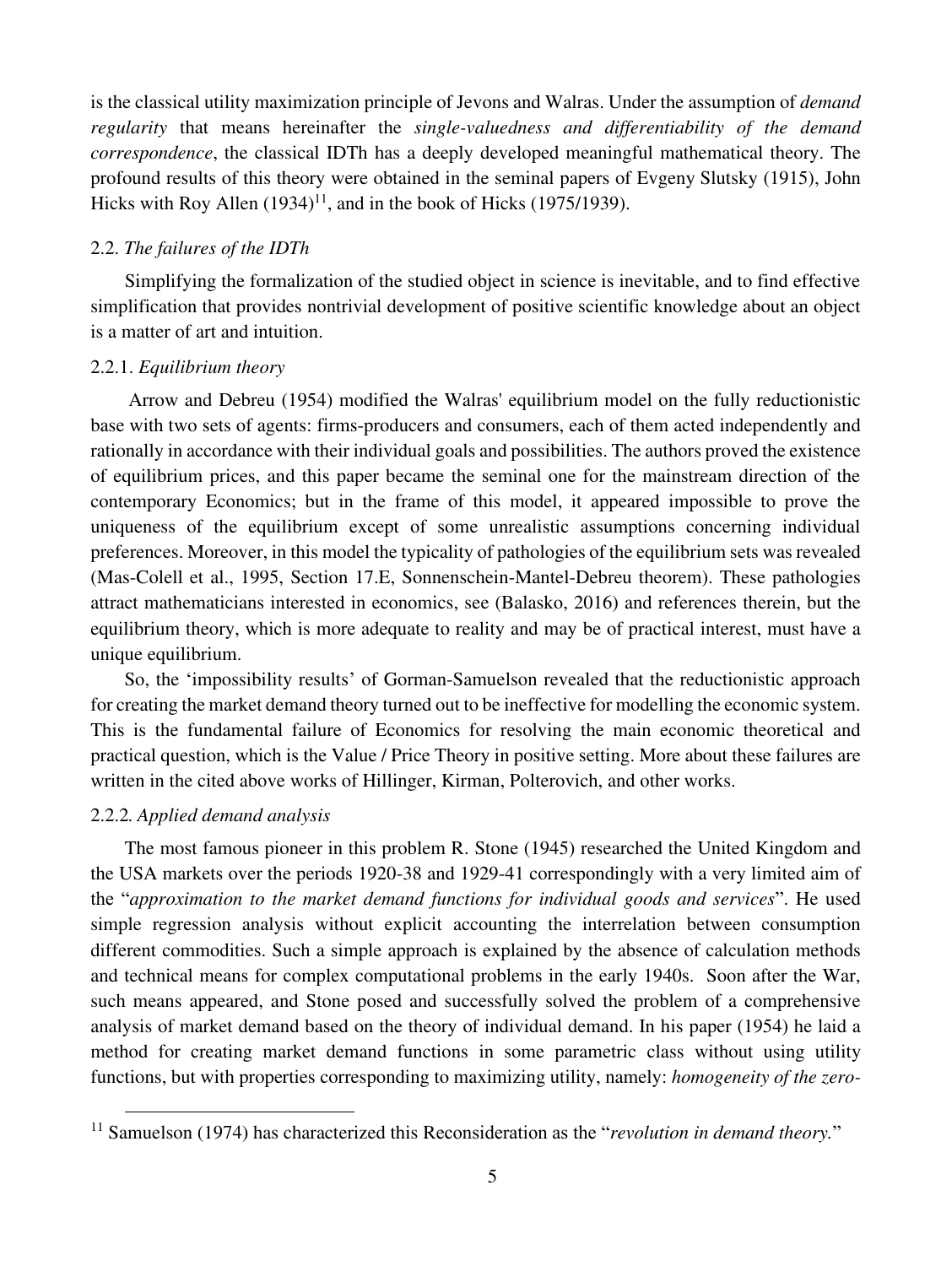*degree, expenditure identity (Walras' Law), negative semi-definiteness and symmetry of the Slutsky matrix,* which are so-called *integrability conditions*. He has used the Linear Expenditure System (LES), satisfying these properties, that was suggested by L. Klein and H. Rubin (1948) as *individual demand functions* with the goal "*to express the index of the cost of living in terms of measurable phenomena which are independent of the subjective concepts of utility*." Soon, R. Geary (1951) found a utility function that rationalized the LES.

Stone's work on market demand analysis was fulfilled in a naive period of believing that the utility maximizing model accepted for the IDTh could also be appropriated for a theory of market demand, in which demand was understood as the sum of independent individual ones. The development of his approach to the demand analysis was carried out after Gorman and Samuelson revealed the practical incompatibility of the IDTh and the MDTh constructed identically. The main contributor to applied demand analysis since this period was Deaton. Considering Gorman result, in addition to the rationalizability conditions for the demand system, the problem emerged to find conditions providing the *aggregation over consumers* within the identical IDTh and MDTh (Deaton, 1975). It turned out that LES satisfied such conditions in the Gorman variant, but constructing more flexible nonlinear demand systems has become more difficult. Such systems (Rotterdam model, Translog functions, Almost Ideal Demand System, etc.) and statistical methods, both parametric and nonparametric, were constructed in the works of H. Theil, W. Barnet, D. Jorgenson, A. Deaton and others; see (Deaton and Muellbauer: 1980a, 1980b), surveys (Deaton, 1986; Barnett and Serletis, 2008), a recent paper (Boysen, 2019) and references therein. The problem of aggregation over consumers very complicates<sup>12</sup> and restricts the market demand analysis, but ignoring this problem makes this analysis heuristic within the framework of modern Economics, in which individual rationality and independence are accepted without questioning.

## 2.2.3*. Index Numbers*

The initial and important part of the market demand analysis is the theory and practice of consumption index numbers, and this is a social category. In statistical practice, several of the large set of price and quantity indexes represented by algebraic formulas (such as Laspeyres, Paasche, etc.) are used, and they give different results (CPIM, 2004, Chap 19). To obtain objectivity when comparing different index formulas, Irving Fisher suggested a system of tests (axioms) that should be performed for 'correct indexes.' The best pair of price and quantity indexes turned out to be, on his mind, the pair of Fisher 'ideal indexes,' which are the geometric mean values from the Laspeyres and Paasche ones. Nevertheless, the Fisher pair of indexes does not obey the transitivity test, and "there is no universal agreement on what the 'best' set of 'reasonable' axioms is." (Ibid., 2004, par. 16.2, p. 289). This allows to choose indexes depending on the goals of economic analysis or various groups influencing economic policy. Thus, the government is interested in optimistic assessments of the socio-economic situation, while trade unions and the opposition are interested in pessimistic ones. Relativism of modern indexology is reflected in W. Erwin Diewert (2001).

To diminish subjectivity in the index problem, the 'economic approach' to constructing demand indexes was created within the demand theory through the expenditure function. The pioneer of this

<sup>&</sup>lt;sup>12</sup> See the survey of Deaton's works by Belyanova and Nikolaenko (2016).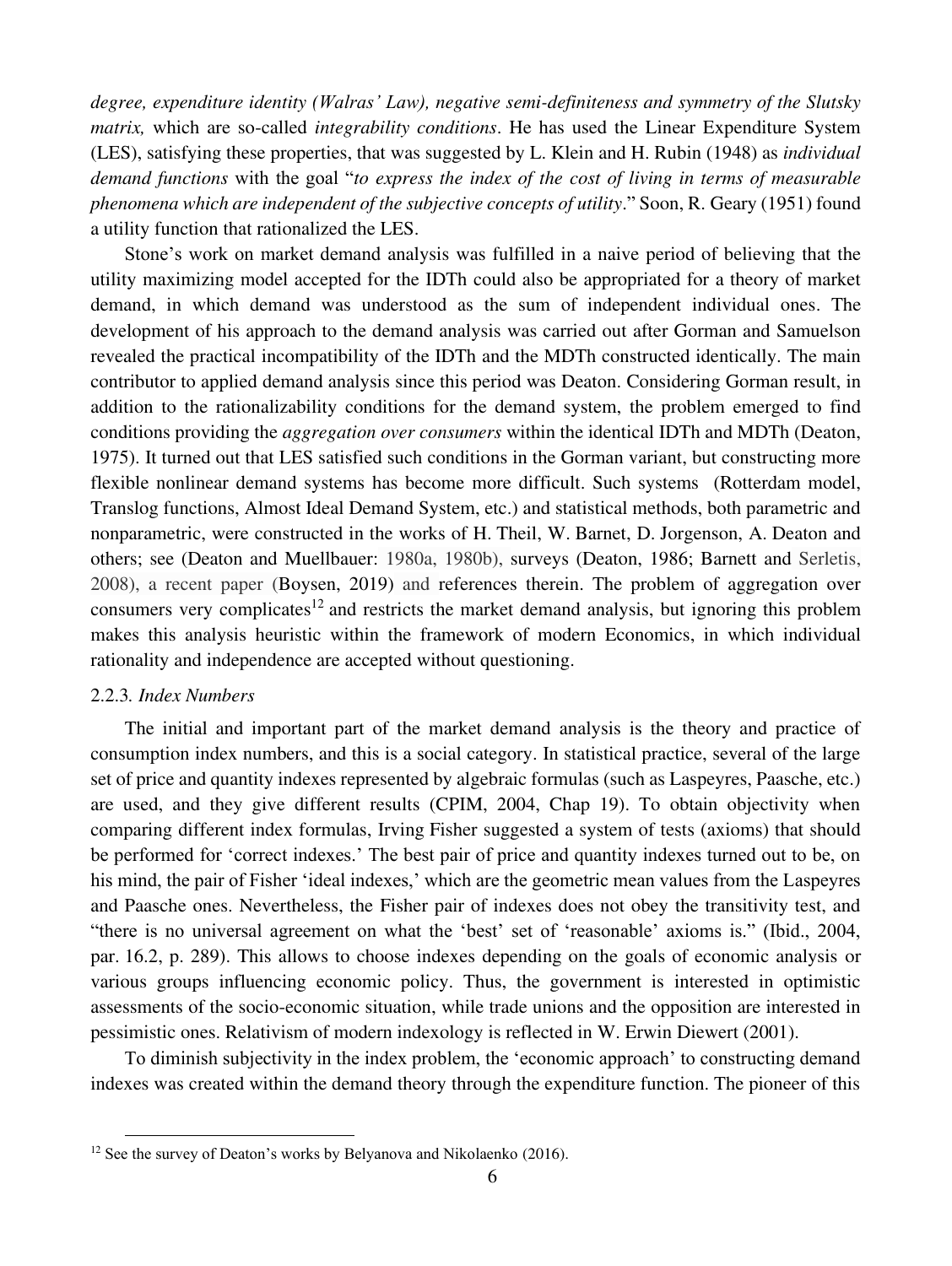approach was the soviet mathematical economist Alexander Konüs (1895-1990). The founder (among others) and the first president of the Econometric Society, Ragnar Frisch (1936), got acquainted with the Russian paper of Konüs (1924) before its English translation was issued in 'Econometrica' (1939), and he paid great attention to the Konüs Cost of Living Index and methods for its construction. The idea to construct Index Numbers within the demand theory was developed in a number of Western works, of which the paper of P. Samuelson and S. Swamy (1974) is seminal<sup>13</sup>. But due to the lack of an adequate MDTh in worldwide literature, these economic / Konüs indexes are intended in CPIM and in the literature of other authors only for individuals or households.

## 2.3. *The known alternative demand theories*

## 2.3*.*1. *The first holistic experience*

Cassel in his tractate (1918/1967) has rejected the individualistic demand theory of Walras and factually suggested the holistic approach<sup>14</sup> to the theories of demand and equilibrium. Considering the Walrasian equilibrium model, Cassel retained its multisectoral production system and described the market demand directly as a whole object. In the early 1930s, Wald (1951) has investigated the modified Walras-Cassel equilibrium model and introduced an assumption on market demand*,* which coincided with the Weak Axiom (WA) suggested by Samuelson later. With this '*Wald Condition'*, he has proved the existence and uniqueness of equilibrium, but this finding was unjustifiably disqualified in Economics (Arrow and Debreu, 1954; Dorfman et al., 1958, Ch. 13, p. 368). Sometimes the Walras-Cassel equilibrium model is being used as a formal example of an economy with a unique equilibrium (Morishima, 1964).

### 2.3*.*2. *Hildenbrand's market demand*

Hildenbrand's Market Demand theory was stimulated by his dissatisfaction with the Economics' failure regarding equilibrium theory laid down by Arrow and Debreu (1954); and his book's (1994) aim is to construct "*a theory of 'market demand' with the aim of establishing some 'useful' properties of the market demand function*.*"* (pp. ix-x). The author does not deny the IDTh, and his attempt to overcome the failures of neoclassical Economics leaves this theory as the basis of the new MDTh of positive kind. But at the same time, he expresses accordance with the view of belated Hicks, that WA, which is one of the rationality principles of the neoclassical IDTh, *"is better justified for aggregate behavior, that is to say, for mean demand, than for individual behavior."* (ibid., p. 119).

Briefly and formally, the Hildenbrand's MDTh is as follows. An element of a market of *l* commodities that forms market demand is not an individual whose behaviour is more spontaneous than rational and is not reflected in statistics, but a household; and the market "*refers to a large group of households called the 'population' of households … considered at a certain 'time period'*." (ibid., p. 30). Denote a commodity space as  $R_+^l = \{q : q_i \ge 0, i = 1, l\}$ , and the corresponding (conjugate) price space as  $R_+^{l*} = \{p : p_i \ge 0, i = \overline{1, l}\}\.$  The household demand functions have specification  $f^h(p, x^h)$ , where *h* is a household number, and  $x^h$  – its income. The *market demand function*  $F(\cdot)$  is a one-

<sup>&</sup>lt;sup>13</sup> See also a survey of Diewert (1993) and his chapters 17 and 18 from CPIM (2004) on the 'economic indexes'.

<sup>&</sup>lt;sup>14</sup> The notions of *holism* and *reductionism* entered into the scientific methodology later.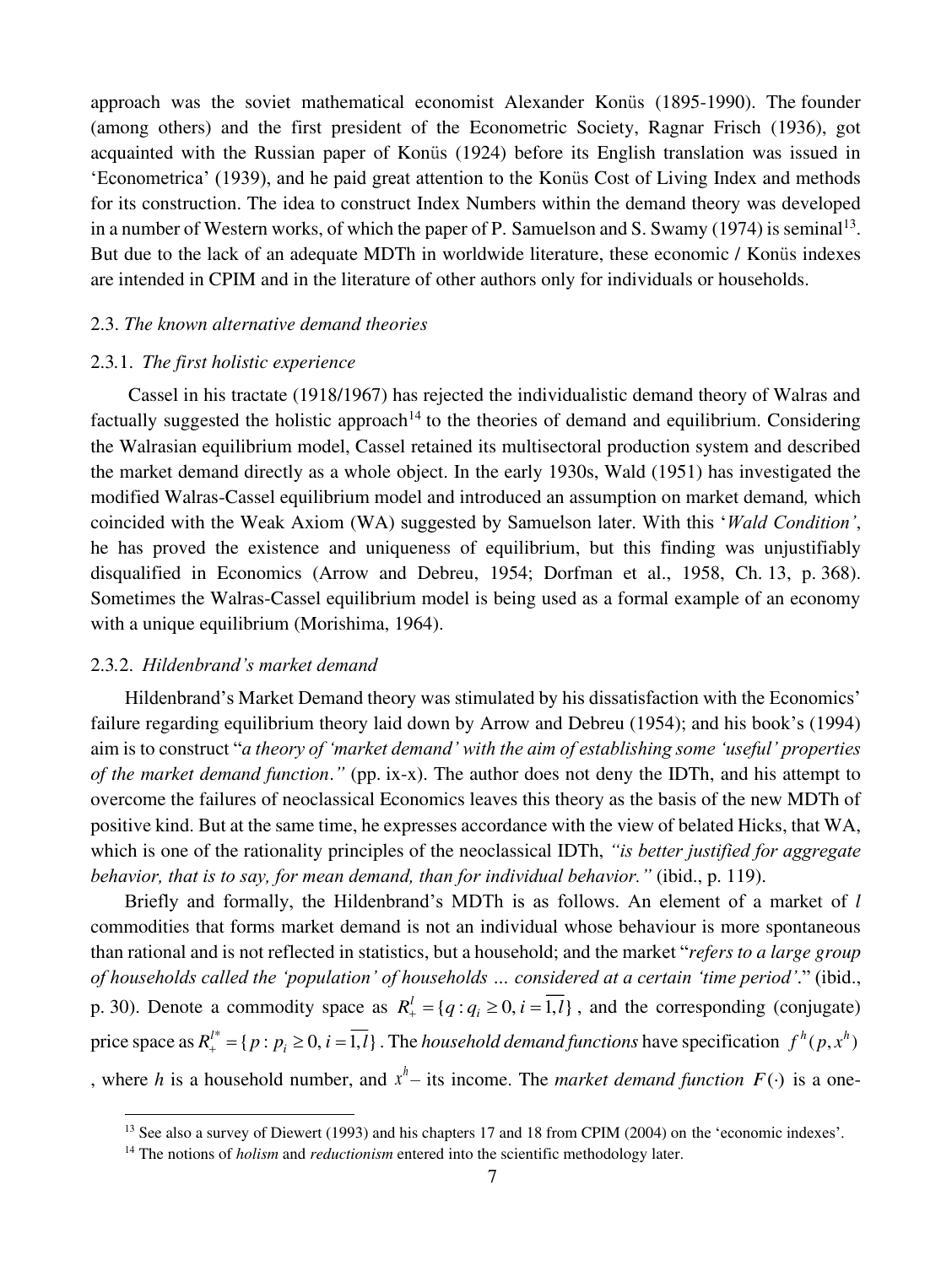valued correspondence from  $R_+^{l*}$  to  $R_+^{l}$  and is defined as some averaging of the functions  $f^h$  over a given distribution in the space of *household characteristics*  $(x^h, f^h)$ , which are elements of the Cartesian product  $R_+ \times \mathcal{F}$ , where  $\mathcal F$  is the space of *admissible demand functions*. The main 'useful' properties of the correspondence  $F(\cdot)$ , which is created by the aggregation procedure, is the *strictly decreasing*, i.e., the negativity of the inner product  $\langle p - p, F(p) - F(p) \rangle$  for every different  $p'$ ,  $p'' \in R_+^{n*}$ . Meaningfully, this mathematical property is the generalized *Cournot Law of Demand*. The author has investigated the equilibrium problem and presented some equilibrium properties similar to those provided by WA.

The dependence of sales only on prices assumes that the level of total expenditure is fixed, and with that, this MDTh becomes strictly static. It is sufficient for a static equilibrium theory, but the Slutsky-Hicks market demand analysis, which is the cornerstone of Stone-Deaton demand analysis, is excluded. Besides, the Hildenbrand's MDTh does not resolve the problem of economic indexes because here the expenditure function cannot be defined. The availability of cross-section data about household expenditures in many countries provides the possibility to verify the Hildenbrand's MDTh; but in general, this theory cannot be verified on the base of standard trade statistics, which is a time series of the market price-quantity pairs because total expenditures usually differ with time.

#### 2.3*.*3. *Small group models*

Chapter 18 of CPIM (2004) (written by Diewert) describes an attempt to extend the economic indexes for an economy with household groups. The variants of the group Konüs indexes (plutocratic, democratic) presented here are based on the sum of nonobservable individual characteristics of households. Many works develop models of collective consumer behaviour of small groups and households, detailing interactions between their members. For example, the papers of Chiappori and Ekeland (2009) and of Cherchye et al.  $(2010)^{15}$  develop this attractive but rather complex approach. It seems obvious that applying these models of group behaviour to the problem of market demand demands more detailed non-standard statistical data for verifying the models.

The prominent followers of the neoclassical mainstream R. Harstad and R. Selten (2013, p. 496) expressed confidence that "*the collection of alternative models has made little headway supplanting the dominant paradigm. We delineate key ways in which neoclassical microeconomics holds continuing and compelling advantages over bounded-rationality models, and suggest, via a few examples, the sorts of further, difficult pushes that would be needed to redress this state of affairs.*"

## **3. Market demand: utility maximizing theory**

To this section, which presents general scientific and economic arguments for the revision of the neoclassical demand theory, the words of Frisch (1929, p. 391) are very relevant: "*The raison d'etre of the following observations lies not in the originality of the formulae but in their economic interpretation.*"

<sup>&</sup>lt;sup>15</sup> See more in my review Zbl 1248.91034 on [https://zbmath.org.](https://zbmath.org/) Accessed 26/05/21.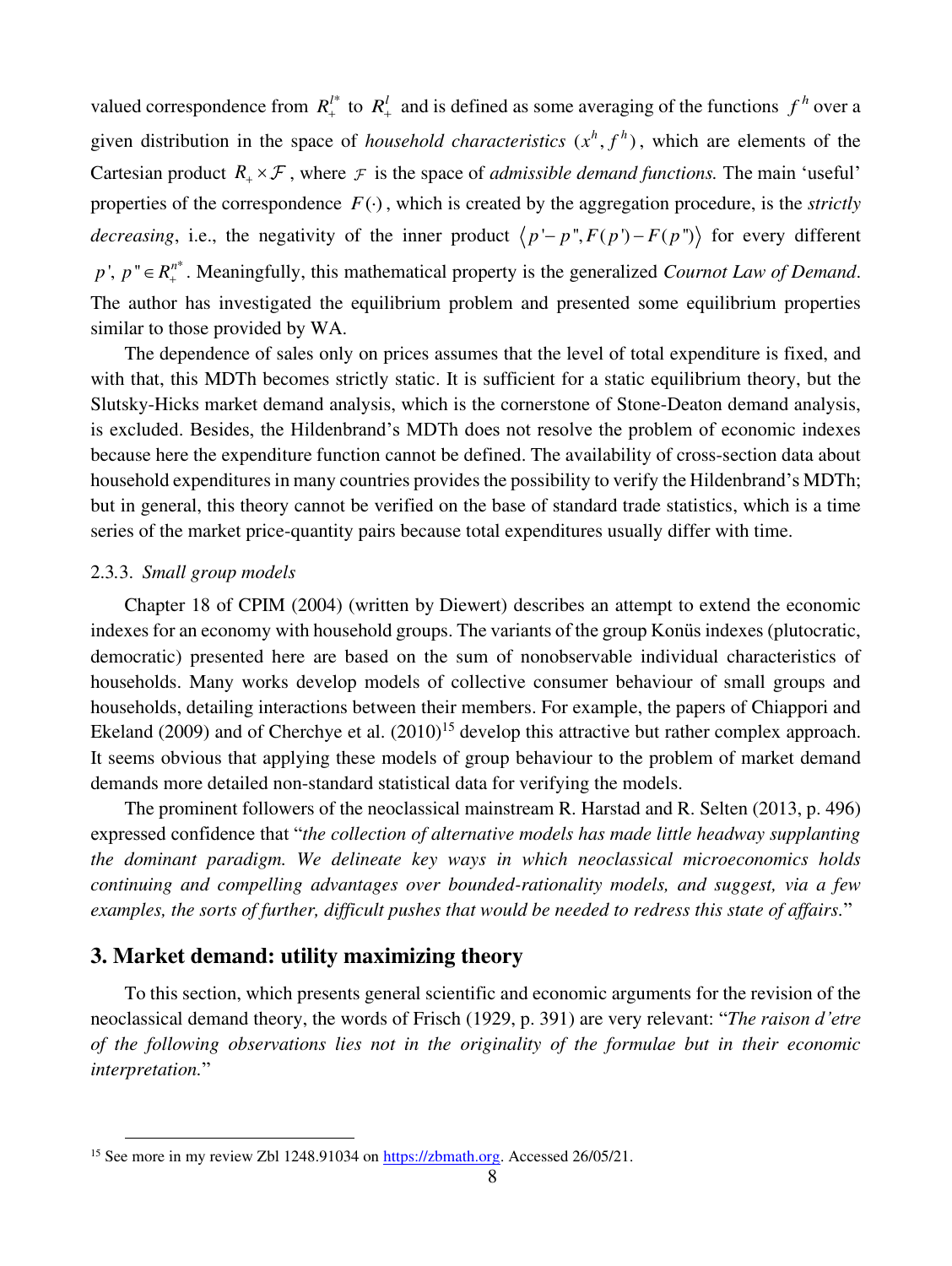#### 3.1. *Market complexity denies reductionism*

As mentioned in the Introduction, the reductionistic approach in the natural sciences and engineering often demonstrates its productivity when studying complex objects. Now, after tremendous achievements in the sciences and engineering, it is clear that the fundamental factors of this productivity are the following. Elements of physical systems, which are molecules, atoms, and their particles, are identical in their classes. Homogeneous continuous media and manufactured machines of one type can also be considered identical. The possibility of repeating experiments under similar conditions makes it possible to investigate the inevitable measurement errors by probabilistic methods. These features for such objects have simplified the formalization of their research and the application of mathematical and statistical methods to create and verify many physical laws and predictive theories, as well as complex technical systems.

But reductionism has limits as a research methodology in natural science and engineering, where it was revealed rather long ago that complex phenomena are not completely explained by the properties and mechanical movement of their elements. Quite often, in physical, biological, and other systems, with growing their complexity, new phenomena emerge that their parts do not have on their own. In cybernetics, such a systemic property is called 'emergence'. An eminent American physicist Philip Anderson (Nobel laureate of 1977), in his famous paper of (1972) "More is different...", analysing the excessive enthusiasm for reductionist methodology in physics and other sciences, has claimed that "*The reductionist hypothesis … is accepted without question.*" (p.393). He very convincingly showed on an example of condensed matter physics, that 'more' (regarding complexity) often leads to the emergence of new phenomena, i.e., Andersen has demonstrated the emergence property as an argument against unbounded reductionism in physics. In addition, he has considered two lists of sciences located in the hierarchy, *X* and *Y*, such that "*the elementary entities of science X obey the laws of science Y*"; and he noted that "*this hierarchy does not imply that science X is «just applied Y».*" According to the Anderson's lists and the last remark, social sciences are not applied psychology. In conclusion, he recalled the dialectical principle of Karl Marx: "*quantitative differences become qualitative ones*."

The market system as a part of the economy is much more complicated than the systems studied in physics. Market behaviour is inherently collective; *an individual does not have complete information about commodities and prices on the market*, and *people are subject to mutual and external influences: traditions, fashion, mood, advertising*. The assumption of individual rationality is being criticized for decades in the research literature (but never in the education one) beginning from the Herbert Simon's paper (1972), where the notion of *bounded rationality* was introduced and deeply discussed.

Thus, the long experience of the failures of the modern neoclassical demand theory makes a natural conclusion that the reductionist approach to the problem of market demand turned out oversimplified to build an adequate scientific theory of such a complex object.

## 3.2. *Statistical ensemble of consumers and collective rationality*

Certainly, collective demand is the sum of individual demands in the market, but the set of buyers on almost any market is not observed and is changeable. People spend their money in different markets, and the real market process can seem chaotic. But when the market is not subject to strong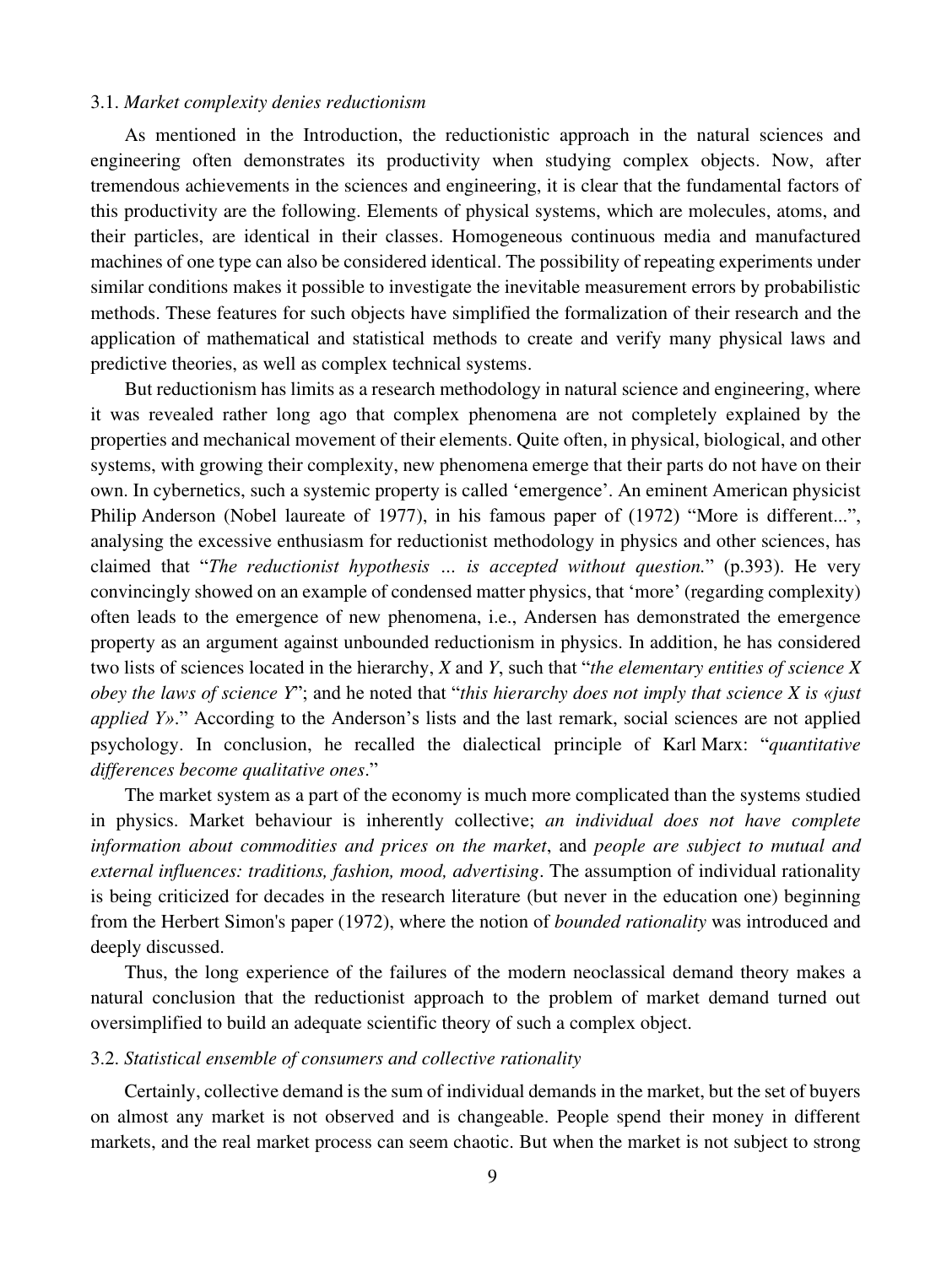shocks, trade statistics usually shows steady dynamics that makes it possible revealing objective patterns in the collective behaviour of the market consumers.

Unlike the neoclassical IDTh, in the presenting MDTh no assumptions that people are rational and independent agents of the economy, knowing all about market prices and commodities. To replace this unrealistic object of research with a real one, it is relevant to define the changeable population of market buyers in terms of the fuzzy sets' theory by Lotfi Zadeh (1965). The notion of 'fuzzy set' reflects a situation when some elements of a given 'universal set' *U* can be thought of elements, belonging to some subset  $C \subseteq U$ , possibly, not completely, but in some grade; like a random event can take place with some probability.

**Definition 1.** The subset *C* of the universal set *U* is called the '*fuzzy subset'* of U, if the belonging of  $u \in U$  to C is characterized by a *'membership function'*  $\mu_C : U \to [0, 1]$  with the value  $\mu_C(u)$ representing the "grade of membership" of u in C.

So, if  $\mu_C(u) = m$  and  $m=0$ , then *u* does not belong to *C*, if  $0 \le m \le 1$ , then *u* belong to *C* partially, in grade *m*, and if *m=*1, then *u* belong to *C* completely. Mathematically fuzzy subset *C* of *U* is the support of its membership function  $\mu_C$ .

Based on this Zadeh concept, the next definition of a fuzzy set of the market*'*s consumers was given (Gorbunov, 2013), taking the universal set *U* as the population of a region / country / world.

**Definition 2.** The *"Statistical Ensemble of Consumers"* (SEC) of the studied market is a fuzzy subset *C* of the set of all potential consumers *U*, the membership function  $\mu_c$  of which represents for each  $u \in U$  the share of the consumer's expenses in this market from all his expenses.

The notion SEC is only conceptual and not observable for real markets, as are individual utility functions of IDTh. There is no need to reveal fuzzy characteristics of the SEC, because market demand, which is the main object of the demand theory and is generated by the SEC, is the observable object. In the presenting MDTh market demand is thought in a specification similar to that of microeconomics, with the main factors 'prices - total expenditure of all consumers' that are observable<sup>16</sup>. This holistic alternative to neoclassical IDTh remains static, and the following is assumed:

**Assumption 1.** *There is statistical stability in the studied market regarding the dependence of the commodity quantities' sales on their prices and the total expenditure of all consumers in the market.* 

The dependence in Assumption 1 is the *market demand*. Rejecting the assumption of individual rationality, it is necessary to explain assumptions about collective rationality. A more realistic assumption respectively individual market awareness is that *the whole consumer community knows all about the market!<sup>17</sup>* Accordingly, the next assumption about the rationality of averaged collective preferences will be more intuitively grounding than for individual ones.

<sup>&</sup>lt;sup>16</sup> In microeconomics, the second factor of market demand is 'aggregate wealth' (Mas-Colell et al., 1995, Ch. 4), which is not observable.

<sup>&</sup>lt;sup>17</sup> This assumption corresponds to the conclusion of the aforementioned Arrow's paper (1994, p. 9), in which he argued about the essentiality of such "social variable" as Knowledge in studying the economy.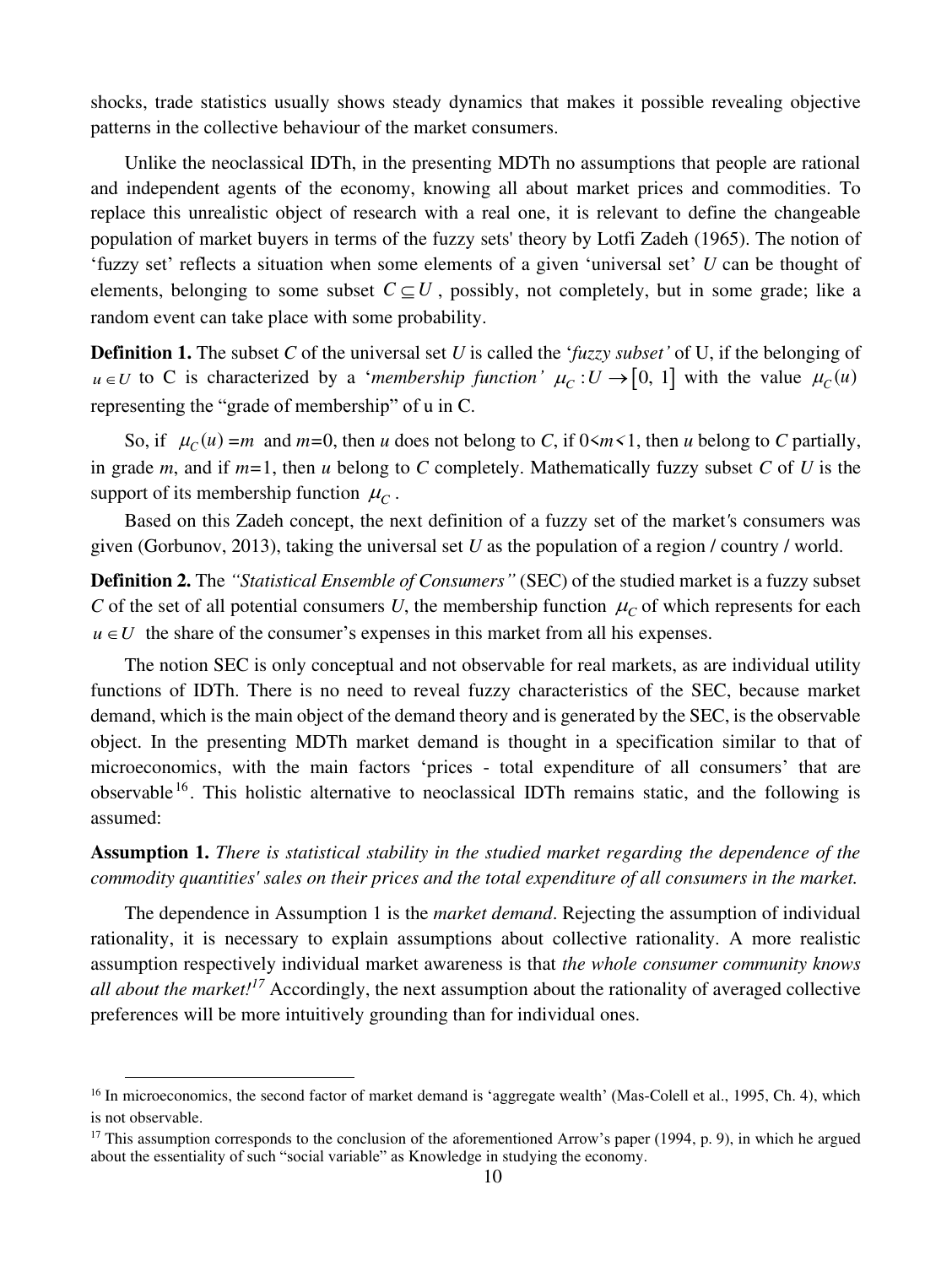**Assumption 2.** *Most of individuals only want to be rational, these wants determine the dominant behaviour of market's consumers, and SEC is the bearer of a collective preference relation (CPR) that can be recovered using trade statistics*.

These assumptions have the status of hypotheses, and they are sufficient to construct the classical variant of MDTh, considering the given market as a *black box*, represented by trade statistics of prices and quantities of commodities sold over several periods.

## 3.3. *The general collective utility maximization problem*

This subsection represents the general regular case when a CPR can be represented analytically through a quasi-concave utility function, and the next subsection refinements the MDTh when the representing utility function can be strictly concave.

Consider a market of *n* final commodities. Denote the commodity space  ${R}_{+}^{n} = \{x \in \mathbb{R}^{n} : x_{i} \geq 0, i = 1, n\}$ , which vectors are columns, and they represent total bundles of commodity bought in the market during some period. The rational and continuous CPR  $\succ$  , is defined on some consumption set  $X \subseteq R^n$ , and its analytical representation is a continuous function  $u: X \to R_+$ , i.e.,  $x \succeq y \Leftrightarrow u(x) \ge u(y)$ , where *x* and *y* belong to *X*. Such a function  $u(\cdot)$  is the ordinary *collective utility function*. Hereinafter, the attributes 'ordinary' and 'collective' are omitted and the additional properties of *monotone increasing* and *convexity* are imposed on CPR, and with these properties the representing utility function can be monotone increasing and quasiconcavity.

It is assumed that the choice of consumers is determined by the prices of commodities  $p$ , which are also vectors of  $R_+^n$ , and the *total expenditure of all buyers*  $e = p_1 x_1 + ... + p_n x_n \triangleq \langle p, x \rangle^{18}$ .

Within the holistic concept, the model of collective consumer choice in the market is introduced, which formally coincides with the neoclassical Jevons-Walras' model of individual choice, but applied to the SEC and has the status of a hypothesis. The bought bundle  $x \in R_+^n$  is assumed to maximize the collective utility  $u(\cdot)$  with the expenditure constraint:

$$
D(p,e) = Arg \max\{u(x): \langle p, x \rangle = e, \ x \ge 0\}.
$$
 (1)

Below, the *indirect utility function*  $v(p,e) = u(x(p,e))$ ,  $x(p,e) \in D(p,e)$ , is also used. When constructing a nontrivial and productive demand theory, all prices are assumed to be positive, i.e.,  $p \in R_{++}^n$ . The extremal *market demand correspondence*  $D(\cdot, \cdot): R_{++}^{n+1} \to 2^{R_+^n}$  represents the market's collective rationality. Due to the compactness of the admissible set and the continuity of the objective function, this problem is solvable for any  $(p, e) \in R_{++}^{n+1}$ , and the correspondence  $D(\cdot, \cdot)$  is compact.

Thus, all demand properties derived from the utility maximization (1) are true for the MDTh. According to the Jevons believing (1866),

• *problem (1) in the holistic setting turns individual chaos into collective order.* 

<sup>&</sup>lt;sup>18</sup> In analytical context, price vectors are elements of the dual space of linear functionals  $R^{n*}$ . In linear algebra, the inner product is defined for vectors of the same Euclidean space  $E^n$ , which are columns, and  $e = p^T x$ .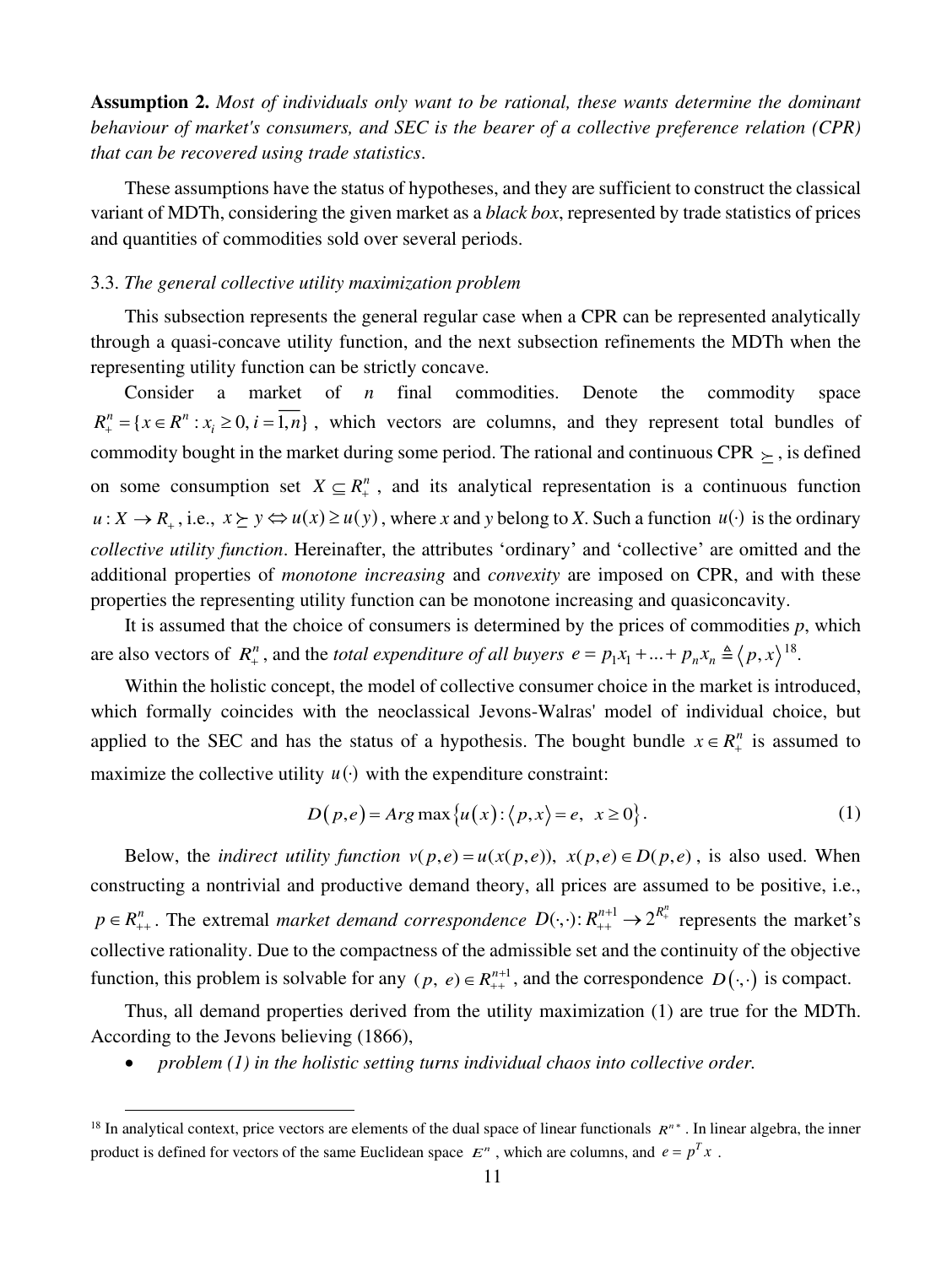The rest of this subsection presents the *three basic characteristics* of market demand deduced from model (1) in its regular variant, important for verifying the MDTh and its applications.

*The first two characteristics* relate to the general demand correspondence (1):

1) *homogeneity of degree zero*:  $D(tp, te) = D(p, e), t > 0;$ 

2) expenditure identity (Walras' Law):  $\langle p, x(p,e) \rangle = e$  for  $\forall x(p,e) \in D(p,e)$ .

*The third basic characteristic* is determined within the meaningful analytical theory of market demand, deduced from the regular variant of model (1), where the correspondence  $D(\cdot, \cdot)$  is a singlevalued and continuously differentiable Walrasian (ordinary) market demand function  $x(\cdot, \cdot) : R_{++}^{n+1} \to R_+$  with values

$$
x(p,e) = arg \max \{u(x) : \langle p, x \rangle = e, x \ge 0\}.
$$
 (2)

Regularity conditions in terms of CPR are rather complex<sup>19</sup>, but they can be implicitly imposed on the utility function, assuming its *twice continuous differentiability* and *strict quasiconcavity*, as is customary in the economic literature. These conditions ensure the single-valuedness and continuous differentiability of the correspondence  $D(\cdot, \cdot)$ , which becomes a *regular demand function*  $x(\cdot, \cdot)$ .

To avoid technical difficulties that are superfluous for economic theory, model (2) is usually considered in the field of positive (nondegenerate) solutions  $x(p, e) > 0$  that are of practical interest. In this regular positive case, problem (2) is being solved and analysed by the classical method of Lagrange multipliers. The characteristic system of the Lagrange method, which defines the demand values  $x(p,e)$  and the multiplier  $\lambda(p,e)$ , is the system

$$
\frac{\partial u_i(x)}{\partial x} - \lambda p_i = 0, \ i = \overline{1, n}; \ \langle p, x \rangle - e = 0 \ . \tag{3}
$$

The multiplier  $\lambda(p, e)$  plays an important role in the theory of economic indexes and in the MDTh verification method presented further.

The second rationality principle in demand theory is the *minimization of consumers expenditure*, ensuring a given level of consumption *w*, which is the dual (or reciprocity) problem for (2):

$$
e(p, w) = \min\left\{ \langle p, x \rangle : u(x) = w, x \ge 0 \right\}.
$$
 (4)

The value  $e(p, w)$  of problem (4) is called the *expenditure function*  $e(\cdot, \cdot): R_{++}^{n+1} \to R_{++}$ . The solution of (4) in the regular case is the single point  $h(p, w) \in R_+^n$ , which is the value of the *Hicksian compensated demand function*  $h(\cdot, \cdot)$ , and the equality  $e(p, w) = \langle p, h(p, w) \rangle$  holds.

The extremal problems (2) and (4) is interrelated by the *duality relations* between their values and demand functions:  $e(p, v(p, e)) = e$ ,  $v(p, e(p, w)) = w$ ;  $x(p, e) = h(p, v(p, e))$ ,  $h(p, w) =$  $x(p,e(p,w))$  (Mas-Colell et al., 1995, Sec. 3.E). The first pair of these relations means that the

<sup>&</sup>lt;sup>19</sup> See, for example, Mas-Colell (1985).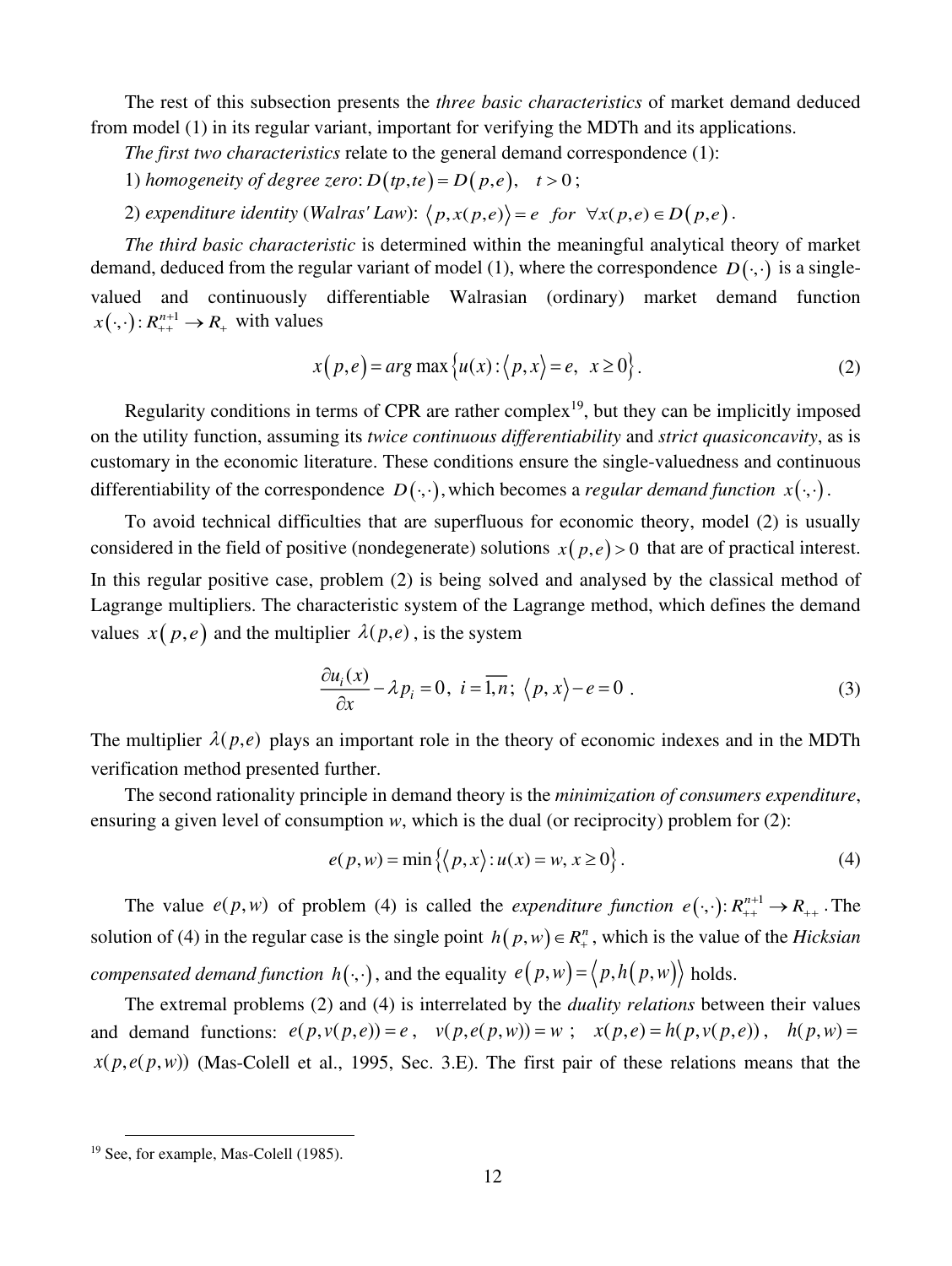functions  $v(p, \cdot)$  and  $e(p, \cdot)$  are reciprocally inverse. The significance of regular problem (4) consists in the following facts:

- a) the expenditure function  $e(\cdot, \cdot)$  defines the economic indexes (presented below);
- b) the Hicksian demand satisfies (ibid., Prop. 3.E.4) the *Hicksian Compensated Law of Demand*

$$
\langle p-p^{\prime}, h(p, w)-h(p^{\prime}, w)\rangle \leq 0, \forall p, p^{\prime} \gg 0;
$$

c) the *Hicksian substitution matrix*<sup>20</sup>

$$
H(p, w) \triangleq \frac{\partial h(p, w)}{\partial p} = \left\{ \frac{\partial h_i(p, w)}{\partial p_j}, \quad i, j = \overline{1, n} \right\}
$$
 (5)

*is negative semidefinite, symmetric, and the equality*  $H(p, w)p = 0$  *holds (ibid., Prop. 3.G.2).* 

The negative semidefiniteness of matrix (5) implies that  $\partial h_i(p, w) / \partial p_i \le 0$  for all *i*. Respectively, two items of commodities, *i* and *j*, with  $\partial h_i(p, w) / \partial p_i \ge 0$  are considered as *substitutes*, and with  $\partial h_j(p, w) / \partial p_i \le 0$  they are *complements* (Mas-Colell et al., 1995, p.70)<sup>21</sup>.

Revealing the properties of substitutability and complementarity on multicommodity markets is very important, but the compensated demand, defining the Hicksian substitution matrix (5), is unobserved. E. Slutsky (1915) obtained the representation of matrix (5) through the observed ordinal demand  $x(p,e)$  and its derivatives (Mas-Colell et al. 1995, Prop. 3.G.3):

$$
\frac{\partial h_i(p, v(p, e))}{\partial p_j} = \frac{\partial x_i(p, e)}{\partial p_j} + \frac{\partial x_i(p, e)}{\partial e} x_j(p, e), \quad i, j = \overline{1, n} \,.
$$

This representation is called the *Slutsky Equation*. The right-hand side of (6) represents the entries

$$
s_{ij}(p,e) \triangleq \frac{\partial x_i(p,e)}{\partial p_j} + \frac{\partial x_i(p,e)}{\partial e} x_j(p,e)
$$

of the *Slutsky substitution matrix*

$$
S(p,e) \triangleq \frac{\partial x(p,e)}{\partial p} + \frac{\partial x(p,e)}{\partial e} x^T(p,e) \,. \tag{7}
$$

Due to (6)  $S(p,e) = H(p,v(p,e))$ , and the matrix (7) has the same mathematical and economic properties as the Hicksian substitution matrix  $H(p, w)$ : negative semidefiniteness, symmetry, and  $S(p,e)p = 0$ . Accordingly, the diagonal entries  $s_{ii}(p,e) \le 0$ , and the characteristics of substitution

<sup>&</sup>lt;sup>20</sup> Below the matrix notations are used for the derivatives of the vector functions  $h(p, w)$  and  $x(p, e)$ . Herewith,  $\partial h_i(p, w) / \partial p_j$  and  $\partial x_i(p, e) / \partial p_j$  are the coefficients of the *i*-th row and *j*-th column of corresponding matrixes.

<sup>21</sup> The verbal Hicksian definition of *substitutes* and *complements* (Hicks, 1939, Ch. 3) corresponds to the strict inequalities.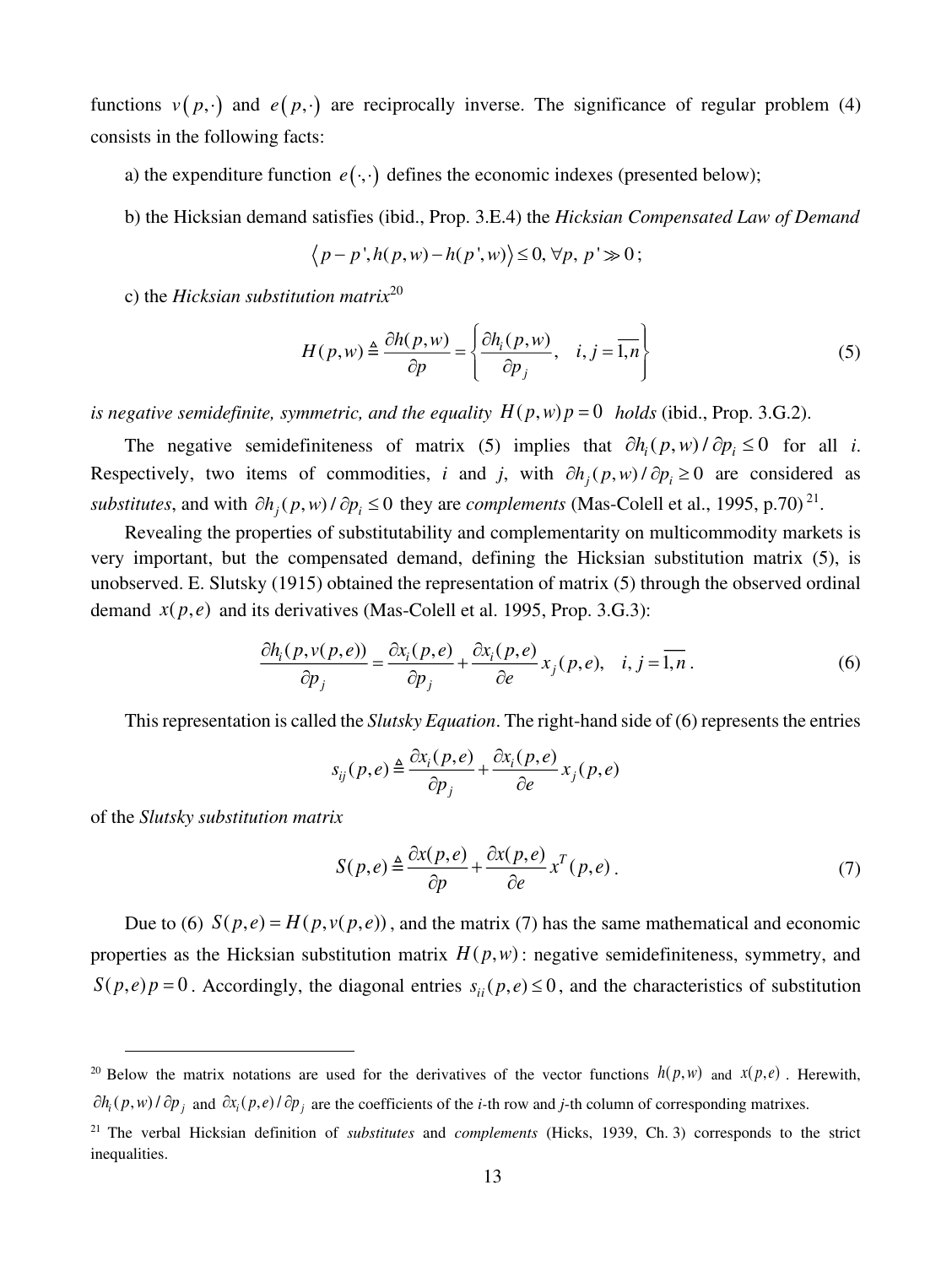and complementarity of pairs of commodities *i* and *j* are determined by the sign-definiteness of the entries  $s_{ii}$   $(p, e) \ge 0$  and  $s_{ii}$   $(p, e) \le 0$ , respectively.

The properties of *negative semidefiniteness* and *symmetry* for the Slutsky matrix (7) together represent the *third basic characteristic* of the Walrasian market demand function (2). The significance of the presented three basic characteristics of the demand function, namely, *homogeneity of degree zero*, *expenditure identity*, *negative semidefiniteness and symmetry of its Slutsky matrix*, is that they, derived as necessary conditions for a regular demand function, are also sufficient conditions for a continuously differentiable function  $x(p,e)$  to be a demand function rationalized by a utility function that is strictly increasing, strictly quasiconcave, and twice continuously differentiable. The latter means that these three characteristics of the demand function resolve the *integrability problem* of demand theory (ibid.,  $3.H$ )<sup>22</sup>.

The integrability characteristics and the expenditure function (4) have a keynote significance for verification of the MDTh and constructing economic indexes.

## 3.4*. Particularity with a strictly concave utility function*

Many, but not all, known strictly quasi-concave utility functions, can be transformed by a continuous increasing function into equivalent strictly concave ones, i.e., they can be strictly *concave transformable / concavified*. The problem of concavifiability is thorough investigated in the book by M. Avriel et al. (1988, Ch. 8). However, as will be explained in paragraph 4.2.1, the second case has the 'general position' for the real demand analysis, and there is no need to delve into the problem of concavifiability of strictly quasi-concave utility functions.

In the case of regular model (2) with a strictly concave utility function, the Slutsky matrix is being refined. This variant, when the utility function is twice continuously differentiable, and its Hessian

$$
U(x) = \frac{\partial^2 u(x)}{\partial x^2}
$$

is negative definite, is considered in the book of M. Intriligator (1971, Ch. 7). There, the algebraic representation of the Slutsky matrix (7) was obtained (p. 158, (7.4.21)) by the variation method, applied to system (3), and using expenditure compensation for price changes according to Slutsky (1915):

$$
S(p,e) = \lambda(p,e)U^{-1}(x(p,e))\left[I_n - \frac{pp^{T}U^{-1}(x(p,e))}{p^{T}U^{-1}(x(p,e))p}\right].
$$
\n(8)

This matrix, as a particular case of  $(7)^{23}$ , is also negative semidefinite, symmetric, and  $S(p,e)p = 0$ . Intriligator also writes that "From negative semidefiniteness it follows that all own

<sup>&</sup>lt;sup>22</sup> Now it is known that the homogeneity of the degree zero of demand  $x(p,e)$  is a consequence of the expenditure identity and the Slutsky matrix symmetry (Jehle and Reny 2011, Theorem 2.5). Accordingly, the sufficient integrability characteristics of a continuously differentiable function  $x(p,e)$  are expenditure identity, negative semidefiniteness and symmetry of its Slutsky matrix (ibid., Theorem 2.6).

<sup>&</sup>lt;sup>23</sup> Matrix (8) can be deduced from (7) by determining the ordinal demand's variations from system (3).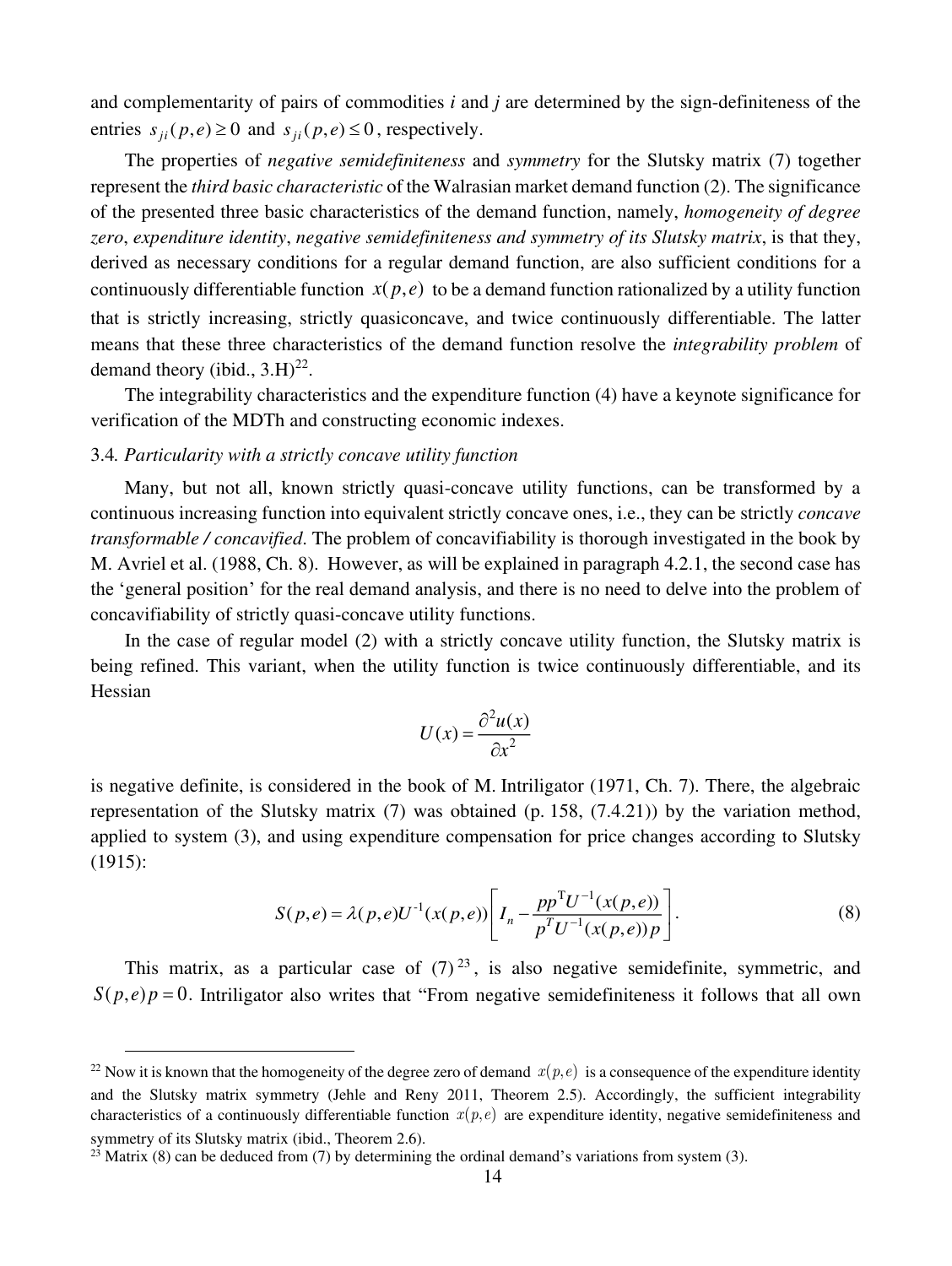substitution effects are negative:"  $s_{ii}(p, e) < 0$  (p. 159, (7.4.26)). The negativity of the diagonal entries in (7) is really true, but additional arguments are needed to prove this. Here is a corresponding theorem based on (Ashmanov 1984, pp. 125-126).

**Theorem 1.** Let the regular demand  $x(p,e)$  be rationalizable by a strictly increasing, strictly *concave, and twice continuously differentiable utility function*  $u(x)$ . Then the null-space of its Slutsky *matrix, which has the form (8), with p>0 is one-dimensional, determined by the vector p*, *and the diagonal entries of the matrix are negative:*  $s_{ii}(p, e) < 0$ .

**Proof**. The inequality  $z^T S z \le 0$  for all  $z \in \mathbb{R}^n$  and the equality  $S(p,e)p = 0$  hold for matrix (8), which is a particular case of matrix  $(7)$ .

To prove the one-dimensionality of the null-space of matrix (8), consider a vector  $z \neq \alpha p$  for any number  $\alpha$ . Such a vector can be represented as  $z = \alpha p + r$  with a nontrivial vector *r*, so that

$$
r^T U^{-1} p = 0.
$$
 (\*)

Really, substituting  $r = z - \alpha p$  into (\*), we have  $z^T U^{-1} p = \alpha p^T U^{-1} p$ , i.e. the equality (\*) holds for

$$
\alpha = \frac{z^T U^{-1} p}{p^T U^{-1} p}.
$$

Using  $Sp = p^T S = 0$ , (8), (\*), and negative definiteness of  $U^{-1}$ , we receive

$$
(\alpha p^T + r^T)S(\alpha p + r) = r^T S r = \lambda \left[ r^T U^{-1} r - \frac{(r^T U^{-1} p) p^T U^{-1} r}{p^T U^{-1} p} \right] \stackrel{(*)}{=} \lambda r^T U^{-1} r < 0.
$$

Thus, the quadratic form  $z^T S z \le 0$  for any *z*, and it equals zero only if  $z = \alpha p$  with any  $\alpha$ , as required for proving the one-dimensionality of the matrix (8) null-space.

Consider the value of the quadratic form  $z^T S(p,e)z$  with the basis vector  $z = e^i$ , i.e.,  $e_i^i = 1$ , and  $e_k^i = 0$  if  $i \neq k$ . Since  $p > 0$ , then  $e^i \neq \alpha p$  for any  $\alpha > 0$ , therefore,  $s_{ii}(p, e) =$  $(e^{i})^{T} S(p, e) e^{i} < 0$ .

In view of negativity  $s_{ii}( p, e) < 0$ , the characteristics of commodities *i* and *j* to be mutual *substitutes* or *complements* can be determined by the sign of the entries of (7) as  $s_{ii}(p,e) > 0$  and  $s_{ii}(p, e) < 0$ , respectively. This definition, as noted above, corresponds to Hicks (1939).

It is known (Afriat's theorem, presented below) that in the real case, if a utility function adequate to the studying market can be constructed on a finite set of trade statistics in the class of *locally nonsatiated functions*, then such a function can be constructed in a more transparent class of *increasing concave functions*. It means that the second case has the 'general position' for the real demand analysis.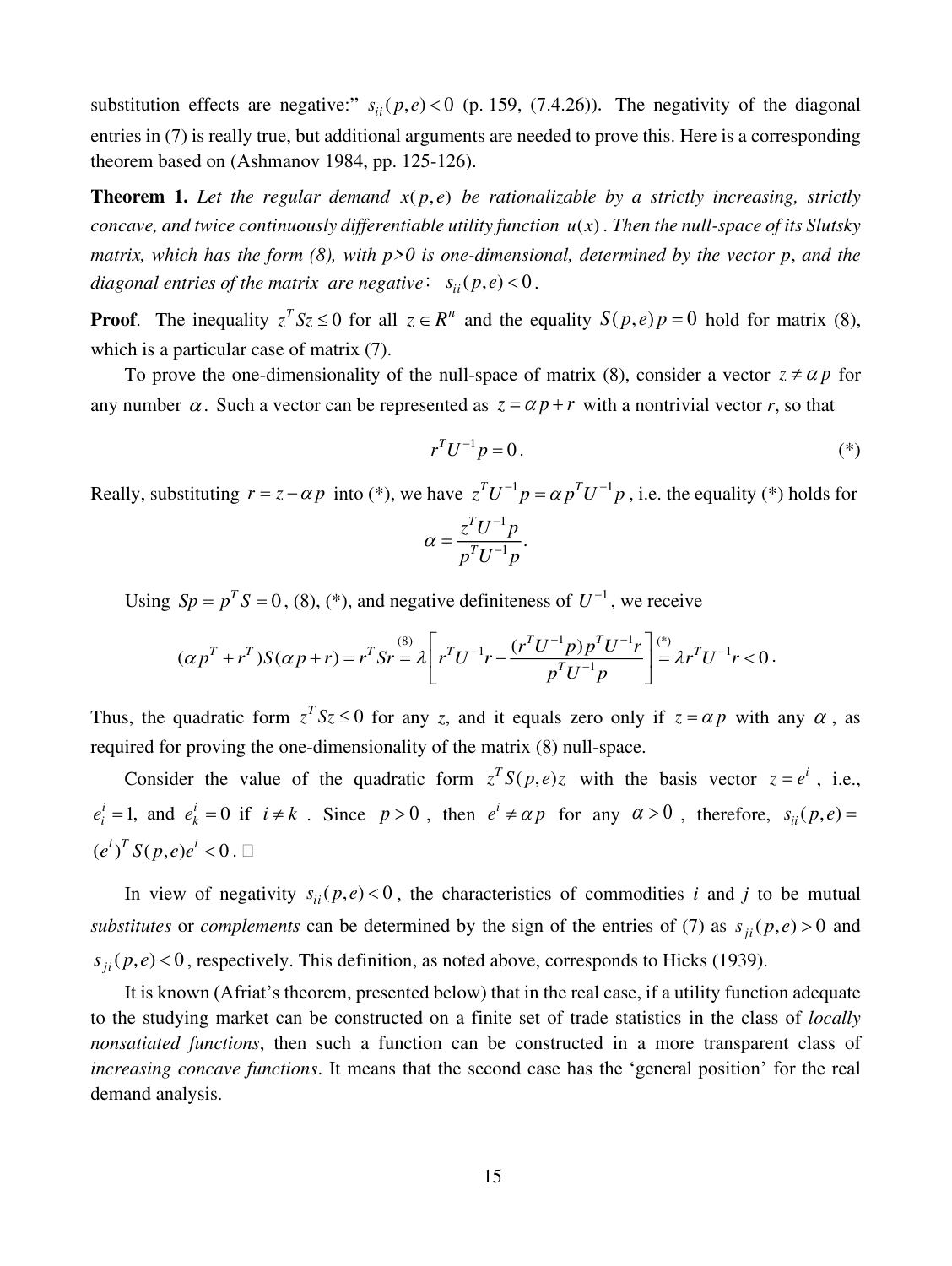## **4. Verification of the MDTH**

The verification of the MDTh deduced from the behavioural model (1) is to clarify the question: is there a utility function  $u(\cdot)$  that *rationalizes* the demand correspondence  $D(\cdot, \cdot)$  when only a finite set of statistical data of "prices – quantities" pairs

$$
\left\{p^t, x^t : t = \overline{0, T}\right\} \tag{9}
$$

is known? These data also determine total expenditures of all buyers over the *t*-period  $e_t = \langle p^t, x^t \rangle$ .

The answer to the question can be only in principle, and it can be constructive. The latter means that either a utility function has constructed that rationalizes data (9), or a demand function that satisfies the integrability conditions and satisfactorily approximates the data (9).

In a real case, the dataset (9) is only an approximate image of a set of ideal values formed in complex processes of collecting, averaging, and aggregating prices and quantities of elementary commodities. There are usually no probabilistic characteristics of trade statistics' errors. Therefore, standard econometric methods for verifying MDTh are inapplicable, and here a method for verifying the theory of variational nature is being developed based on the theory of ill-posed problems.

The construction of a rationalizing utility function is called the *inverse problem* of MDTh in accordance with ill-posed problems in natural sciences. But the utility function as such is an auxiliary object of the demand theory, and the main one is the demand correspondence or its regular case – the demand function. Accordingly, for verification MDTh in the case of regular demand, it is sufficient to prove the existence of the rationalizing utility function through revealing the integrability properties for the demand.

The rationalizing in the ideal case, when data (9) are exact, means the inclusion  $x^t \in D(p^t, e_t)$ , and if the correspondence *D* is assumed to be a single-valued demand function  $x(\cdot, \cdot)$ , then the rationalizing means the equality  $x^t = x(p^t, e_t)$ . Accounting for the data (9) errors requires correcting the definition of their rationalizability. The correcting depends on the classes of utility and demand functions desired, as well as on the verification method and information about data errors.

#### 4.1. *Parametric verification*

The first method for verifying the MDTh is the Parametric Demand Analysis (PDA), which short history and contemporary state are presented above, in paragraph 2.2.2. Here, the most desirable object is the total demand for all commodities of the studying market in some parametric class of continuously differentiable functions, which is denoted further by  $x(p,e;w)$ , where  $w = (w_1, ..., w_k)$ is a vector of parameters from an admissible set *W*. The assumption of collective rationality, imposed on the market demand functions  $x(\cdot, \cdot; \cdot)$  as the integrability conditions, was considered as a highly probable property (but not accepted by economic theory) in the period before Gorman's discovery of 1953 and became a heuristic after that. The undoubted advantage of PDA is the analytical form of demand systems, which allows one to reveal the marginal characteristics of market demand, such as elasticity and properties of substitution-complement between commodities.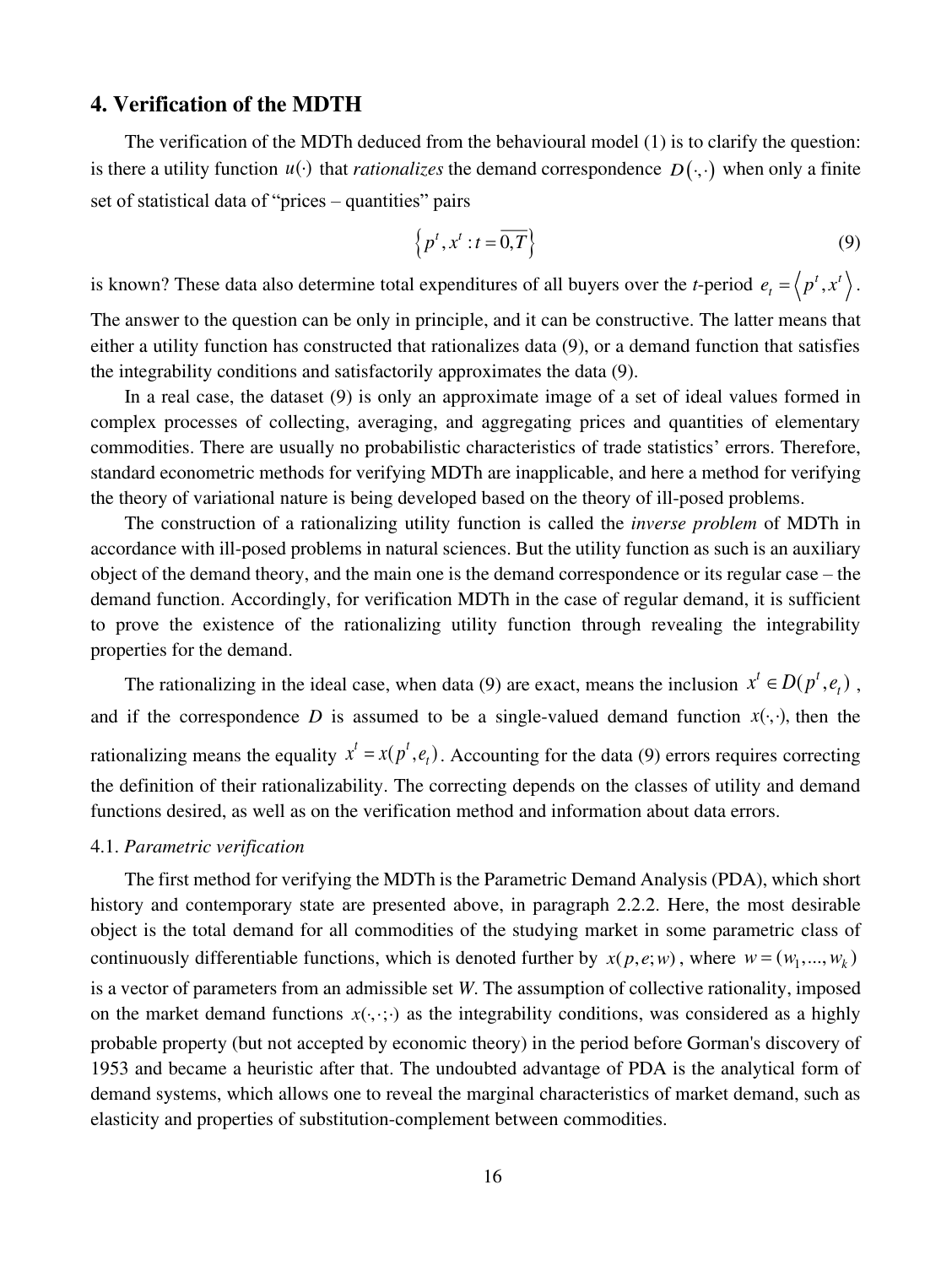The works of Stone and his followers on complex analysis of market demand using LES are equivalent to the Geary collective utility function maximization. Accordingly, *all the market demand analysis results using LES as the demand study hypothesis that have been validated, see (Deaton, 1975), also support the MDTh.* 

Subsequent development of PDA suggested more sophisticated demand system, partially noted in 2.2.2. These systems usually represent market demand functions in the budget share form and use the indirect utility function or the expenditure function (named also the 'cost function'). As a rule, they satisfy the integrability conditions, as well as the conditions of aggregation over consumers (households). They are exhaustively examined in the presented above and other literature. The integrability conditions provide a constructive verification of the MDTh by the corresponding demand systems approved in the applications, without constructing a utility function (which exists). The conditions of aggregation over consumers restrict the class of such systems, but *all the works of Deaton and his followers on applied demand analysis factually approve the applicability of IDTh to market demand, at least in the cases considered, despite the over-complication of the analysis technique by these conditions. These constraints should be omitted within the framework of the MDTh.* 

The main shortcoming of PDA is that the unsuccessful outcomes of the given trade statistics analysis with a finite set of parameterized demand systems do not give grounds for rejecting the hypothesis of this statistics rationalizability.

## 4.2. *Nonparametric verification*

Revealing the question about rationalizing a given trade statistics in the general class of locally nonsatiated utility functions in principle, as well as constructive, is possible within the nonparametric demand analysis (NPDA) of Afriat-Varian (Afriat, 1967; Varian: 1982, 1983). NPDA was created within the IDTh, but it can be used as a logical tool for the market trade statistics. The NPDA experience is reflected in papers: seminal (Varian, 1982) and survey (Barnet and Serletis, 2008), among others. The survey highlights the main problem of the nonparametric approach that is the lack of methods for the data errors accounting. In this subsection, a variant of NPDA is presented, which solves the inverse problem of the MDTh with ensuring the continuity of the calculation results' dependence on data errors. This means the regularizing property of the variant.

## 4.2*.*1. *The modified Afriat's theorem and inequalities*

Hall Varian in his papers (1982, 1983), based on the fundamental findings of Sydney Afriat (1967), presented several criteria for rationalizing trade statistics in a very wide class of utility functions without assumptions about their quasiconcavity and differentiability.

The main NPDA facts in a modified Varian's (1982) setting that are being used in the presented here methods for verifying the MDTh and constructing Konüs indexes are as follows.

**Definition 3.** (Varian 1982) A utility function  $u(\cdot)$  *rationalizes trade statistics* (9), if

$$
u(x^{t}) = \max\left\{u(x): \left\langle p^{t}, x\right\rangle \leq e_{t}, x \geq 0\right\}, \quad t = \overline{0, T}.
$$

Let's introduce the "cross-expenditures"  $e_{ts} = \langle p^t, x^s \rangle$  and coefficients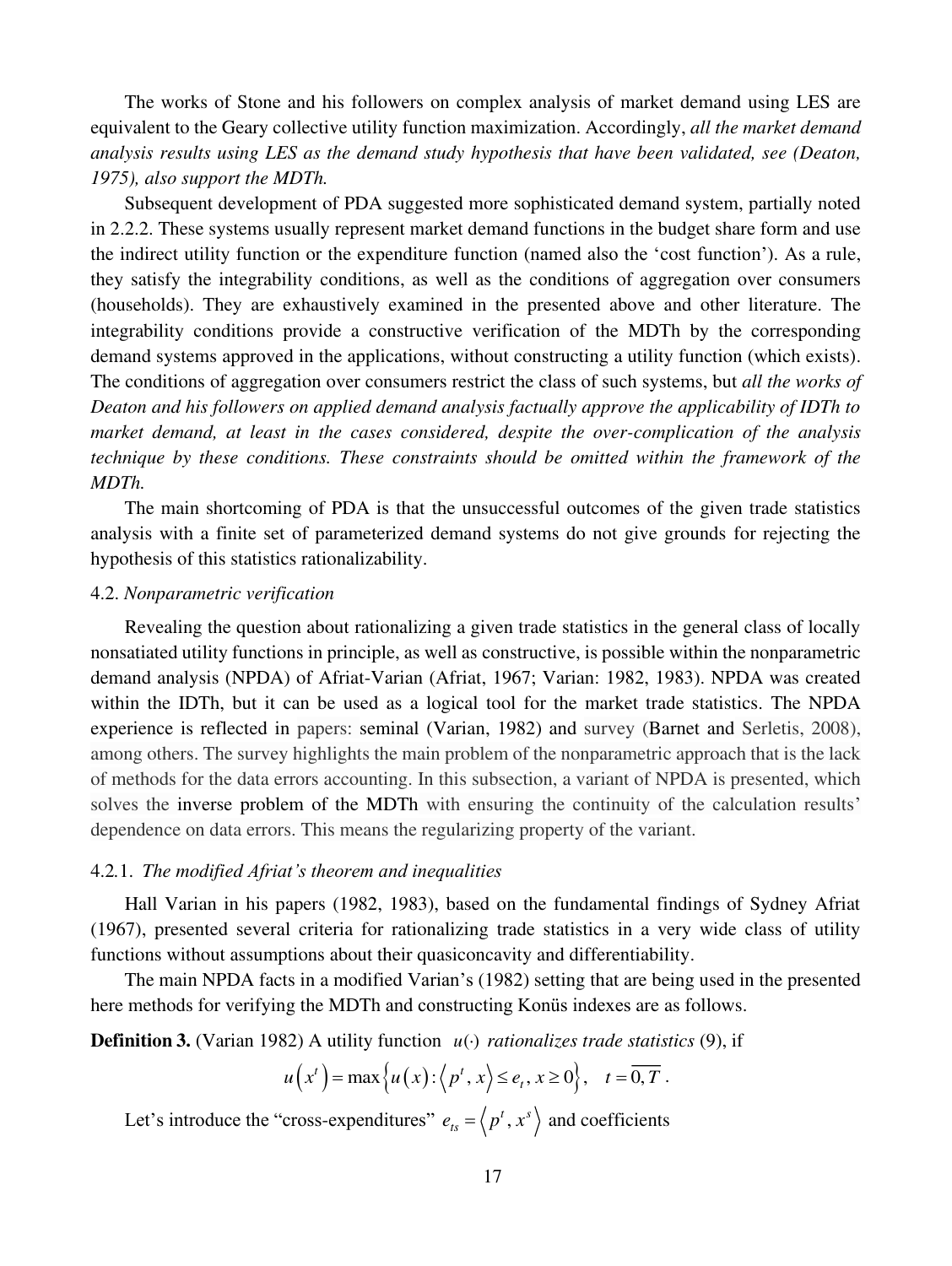$$
a_{ts} = \left\langle p^t, x^s - x^t \right\rangle = e_{ts} - e_t. \tag{10}
$$

**Theorem 2**. (Afriat's Theorem). *The following conditions are equivalent:* 

- *1) there exists a locally nonsatiated utility function that rationalizes data (9);*
- *2) there exist positive numbers*  $u_t$ ,  $\lambda_t$ ,  $t = \overline{0, T}$ , *such that*

$$
u_s - u_t - \lambda_t a_{ts} \le 0, \quad s, t = 0, T \wedge s \ne t \tag{11}
$$

*3) the continuous, concave, monotone increasing function* 

$$
\overline{u}(x) = \min_{\tau} \left\{ u_{\tau} + \lambda_{\tau} \left\langle p^{\tau}, x - x^{\tau} \right\rangle \right\}
$$
\n(12)

*rationalizes the data (9).* 

The numbers  $\{u_t, \lambda_t\}$  are called *Afriat's numbers*, which are the values of the rationalizing utility function (if any) and the corresponding Lagrange multiplier, i.e.,  $u_t = u(x^t)$ ,  $\lambda_t = \lambda(p^t, e_t)$ ; and function (12) is called the *Afriat's function*.

*Remark 1.* Another equivalent condition, which is Afriat's (967) 'cyclical consistency' or Varian's (1982) 'Generalized axiom of revealed preference' (GARP), used by many authors, is omitted here, because Afriat's theorem don't take into account the inevitable errors in trade statistics (9), and an effective computational procedure for such accounting when testing this condition is not known. Instead, error accounting is easily fulfilled in criterions based on *Afriat's inequalities* (11), as shown below.

*Remark 2.* The third condition is a constructive equivalent to the Afriat-Varian's condition of existence of "*a nonsatiated, continuous, concave, monotonic utility function that rationalizes the data.*" In Varian's representations of Afriat's results the function (12) has only a technical meaning wen proving the latter condition as an example of such a function. Below, this function works effectively when constructing economic indexes and verifying the MDTh.

*Remark 3.* Chiappori and Rochet (1987) established a condition (Strong Axiom of Revealed Preferences) that ensure the existence of a strictly increasing, infinitely differentiable, strictly concave utility function defined on a compact subset of the commodity space containing data (9), which rationalizes the data. Analysis of their proof shows that this condition is equivalent to the positive solvability of the system of Afriat's strict inequalities  $u_s - u_t - \lambda_t a_{ts} < 0^{24}$ . Besides, the authors' proof is constructive and based on the integral convolution method for functions smoothing. So, if one has a utility function that rationalizes inexact data (9), and Afriat's inequalities (11) are fulfilled, then these inequalities can be relaxed by adding an arbitrarily small value to the right-hand side of (11). Such a relaxed Afriat's inequality system will have a nonempty set of interior points and provide the existence of a continuously differentiable concave and increasing utility function that rationalizes inexact data (9) on a compact subset of the commodity space containing data (9).

 $24$  This condition can be called the "positive Slater's condition", and this equivalency is shown in (Gorbunov 2004).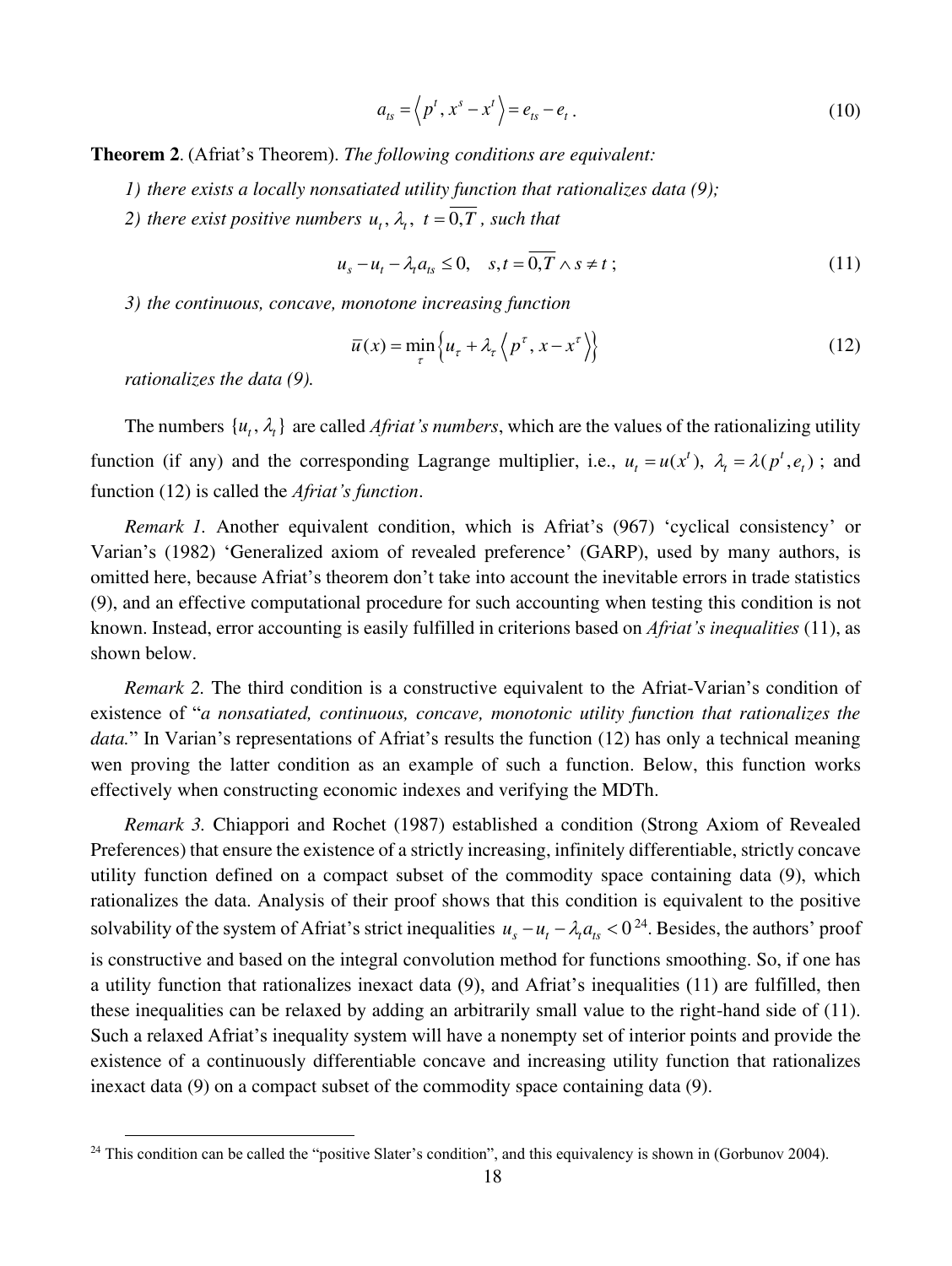Thus, remarks 2 and 3 explain that the possibility of rationalizing a finite set of inexact trade data (9) in the wide class of nonsatiated and increasing utility functions can be realized in its subclass of concave and increasing utility functions (12); moreover, in the *regular subclass of continuously differentiable, strictly concave, and increasing utility functions*. The latter means the 'general position' of the regular subclass for real demand analysis.

#### 4.2*.*2. *The homothetic Afriat's inequalities*

The homothetic preferences are important for the theory of economic indexes<sup>25</sup> and for our methods of constructing them and verifying MDTh. Such preferences can be represented by a linearly homogeneous utility function  $u(·)$ , and the demand functions have the structure  $x(p,e) = \hat{x}(p)e$ , where  $\hat{x}(p) = x(p,1)$ .

Other specifics of the homothetic case: the Lagrange multiplier *λ* depends only on *p* as the superposition  $\lambda(p) = u(\hat{x}(p))$ , and the well-known Shephard's (1970, sec. 4.4) factorization of the cost function can be specified for the expenditure function (4) as

$$
e(p, u(x)) = \frac{u(x)}{\lambda(p)}, \quad p > 0, \ x > 0.
$$
 (13)

Equality (13) for data  $(p^t, x^t)$  takes the discrete form

$$
u_t = \lambda_t e_t. \tag{14}
$$

The corresponding Afriat's numbers  $\{u_t\}$  and  $\{\lambda_t\}$ , satisfying (14), are called *homogeneously consistent*.

The use of equalities (14) in formulas (10) and (11) leads to the simplification of the latter to the *homothetic Afriat's inequalities*:

$$
u_s \leq \lambda_t e_{ts}, \quad s, t = \overline{0, T} \wedge s \neq t.
$$

The condition (14) allows to decompose this inequality system into two operationally equivalent 'homothetic' systems, each of them determines only one part of the Afriat's numbers,  $\lambda_t$  or  $u_t$ :

$$
\lambda_s e_s \leq \lambda_t e_{ts}; \quad u_s e_t \leq u_t e_{ts}; \quad s, t = \overline{0, T} \wedge s \neq t \quad . \tag{15}
$$

It suffices to consider only the first of them, which I call the  $\lambda$ -*system*. Its solution  $\{\lambda_t\}$  determines the homogeneously consistent solution  $\{u_t = \lambda_t e_t\}$  of the second system. The homothetic variant of Afriat's function (12) is  $\min_{\tau} {\{\lambda_{\tau} < p^{\tau}, x > \}}$ , and it is not used further.

## 4.2.3. *The known methods for solving Afriat's inequalities*

Afriat, after the seminal paper (1967), limited his theoretical studies of consumer demand to the case of homothetic preferences, declaring it to be the '*conceptual basis for a price index'* (1972, p. 47), without considering the index of quantity of consumption. He elaborated in 1970s combinatorial

 $25$  Samuelson and Swamy (1974) highlighted that homotheticity is an unrealistic property of preferences for detailed multi-commodity markets and called the homotheticity assumption as "*Santa Claus hypothesis*" (p. 592). On the other hand, this hypothesis is often not rejected when the verifying model (1) using aggregated and inexact data (9). This approximation can be understood as an analogue of the nonlinear processes' linearization.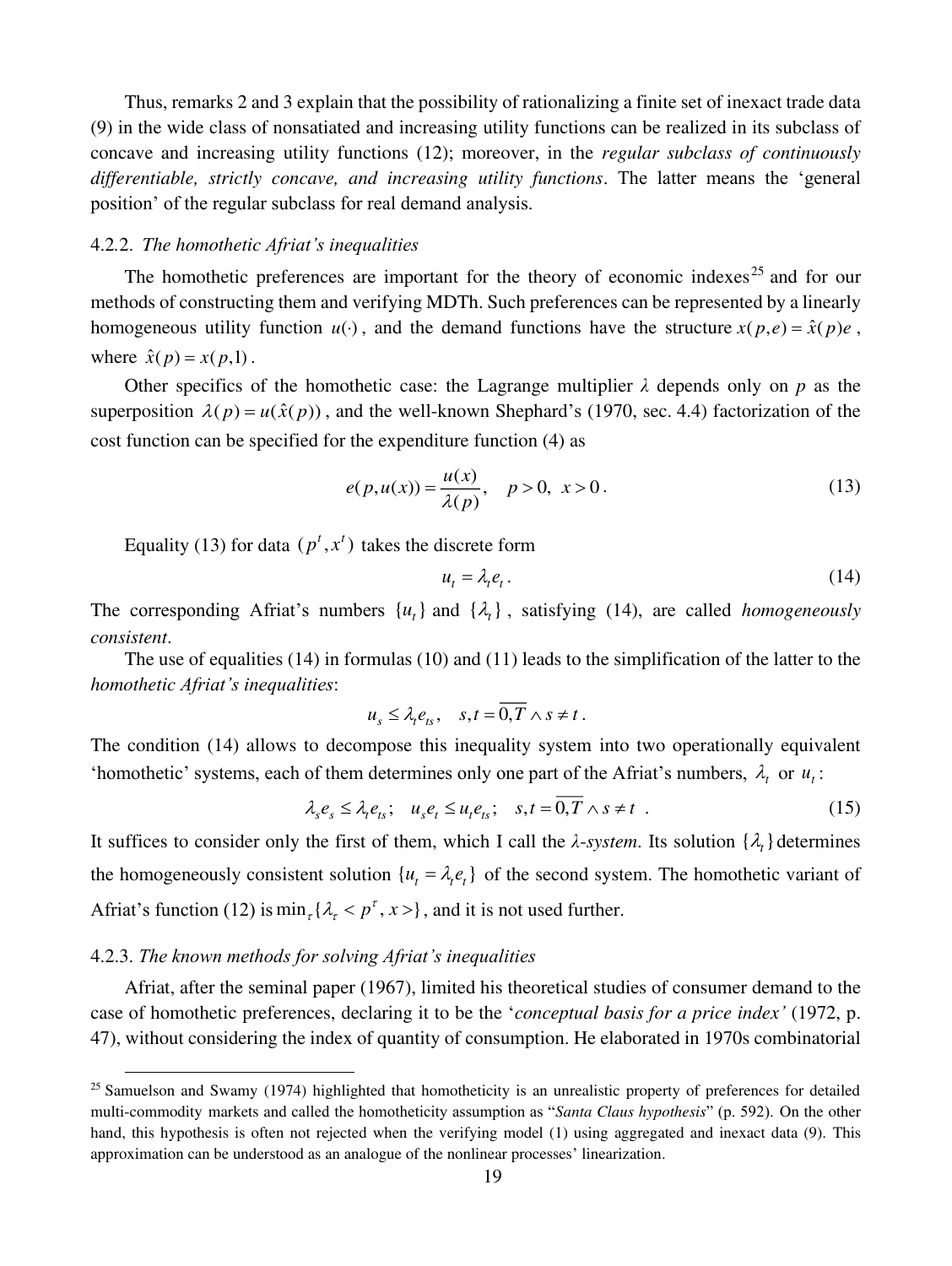algorithms for solving  $\lambda$ -system (15) and its multiplicatively relaxed variant  $\lambda_{s} e_{s} \leq \omega \lambda_{r} e_{is}$ , where the parameter  $\omega \ge 0$  is the minimal of those providing the consistency of the system and called it '*critical cost efficiency*' (Afriat 2014, p.43)<sup>26</sup>.

Other combinatorial algorithms for solving general (11) and  $\lambda$ -system (15) were elaborated by Varian (1982, 1983). For the λ-system, Varian adapted the known Warshall's algorithm, designed for finding the minimum cost path between the vertices of a connected graph. This method is also applied to the multiplicatively relaxed λ-system.

For general Afriat system (11), Diewert (1973) proposed the linear program  $(LP)$  – to minimize the sum of artificial variables (slack variables) additively added to inequalities (11) to ensure compatibility. Fleissig and Whitney (2005) refined this approach using only one additive relaxation variable, analogously to the relaxation-penalty method of (Gorbunov, 2001b). In the both cases of minimal relaxation, as in the combinatorial methods of Afriat and of Warshall-Varian, some solution is determined without a meaningful property. Besides, the solutions of minimally relaxed consistent systems can be unstable and, in particular, become inconsistent under small variations of their coefficients. In the mentioned and other works of other authors known to me, the problems of a reasonable choice of solutions to Afriat inequality systems and their possible instability were not considered. But the stability of numerical methods is a strict requirement.

## 4.2.4. *Reducing Afriat's inequalities*

The Afriat's inequality systems (11) and (15) are algebraically homogeneous. Accordingly, in the consistency case, their solution sets are unbounded cones. These sets can be essentially shortened without mispresentation of the initial inverse problem.

The general system (11) has two freedom degrees due to algebraic homogeneity and inclusion of *u*-numbers by the differences  $u<sub>s</sub> - u<sub>t</sub>$ . Due to this freedom, two conditions can be imposed on this system's solutions, and it is productive to assign

$$
\lambda_0 = 1, \quad u_0 = e_0. \tag{16}
$$

These 'initial' conditions satisfy the homogeneous consistency condition (14), and they will also be used further for the homothetic systems (15).

Substituting conditions (16) in (11) reduces this system of homogeneous inequalities to the nonhomogeneous system with variables  $\{u_t, \lambda_t : t = \overline{1,T}\}$ :

$$
\begin{cases} e_0 - \lambda_t a_{t0} \le u_t, & u_s \le e_0 + a_{0s} \equiv e_{0s}, \\ u_s - u_t - \lambda_t a_{ts} \le 0, & s, t = \overline{1, T} \wedge s \ne t. \end{cases}
$$
 (17)

System (17) is the *general reduced Afriat's inequality system*. To solve the problem of rationalizing statistics (9) and constructing the rationalizing function (11), a strictly positive solution of (17) is necessary. But numerical analysis shrinks away from strict inequalities, and in what follows, the nonnegative conditions  $u_t \ge 0$ ,  $\lambda_t \ge 0$ ,  $t = \overline{1,T}$  are imposed by default on system (17) and its variants, which will arise thereafter. If this system is nonnegatively consistent, then it has, in general,

<sup>&</sup>lt;sup>26</sup> Afriat calls multipliers  $\lambda_t$  "price levels" and considers an "unique logical origin" index  $P_{rt} = \lambda_r / \lambda_t$  (ibid., p. vi), which is the invariant price index, presented below.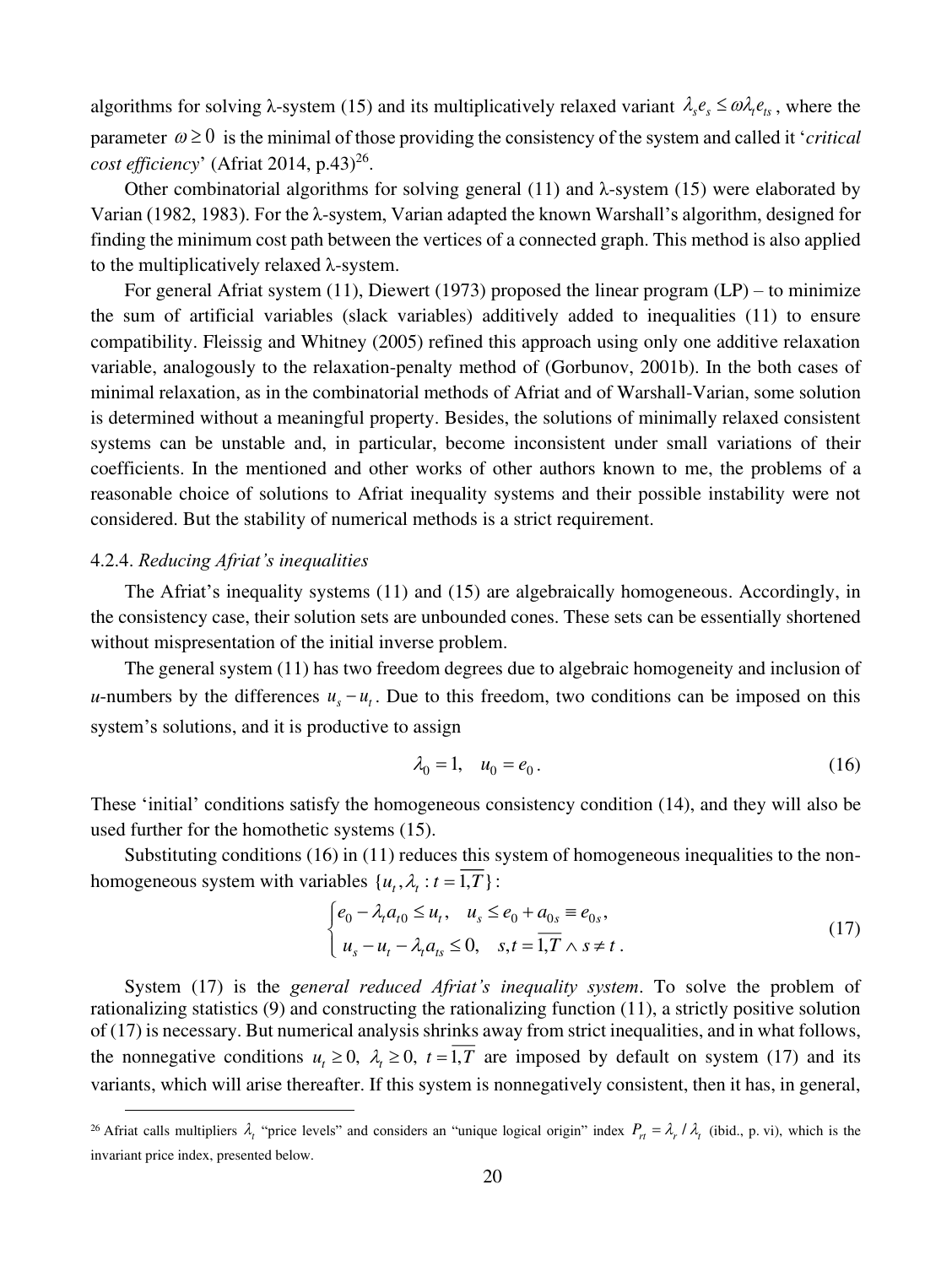a convex set in the space  $R^{2T}$  of numbers  $\{u_t, \lambda_t : t = 1, T\}$ , which is a polytope, possibly a singleton. This polytope is bounded with respect to *u*-numbers.

Substituting the first condition from (16), i.e.,  $\lambda_0 = 1$ , into  $\lambda$ -system from (15) reduces this system of homogeneous inequalities to the nonhomogeneous *reduced Afriat's inequality λ*-*system*.

$$
e_0 \leq \lambda_t e_{t0}, \quad e_s \lambda_s \leq e_{0s}, \quad \lambda_s e_s \leq \lambda_t e_{ts}, \quad s, t = \overline{1, T} \wedge s \neq t \; . \tag{18}
$$

The first and the second blocks of this system determine two-side estimates for possible values of this system's solutions, and these estimates generates estimates for *u*-numbers of the solutions to (11) under the homotheticity condition (14):

$$
\frac{e_0}{e_{t0}} \le \lambda_t \le \frac{e_{0t}}{e_t}, \quad \frac{e_0 e_t}{e_{t0}} \le u_t \le e_{0t}, \quad t = \overline{1, T} \,. \tag{19}
$$

Estimates (19) for the nonnegatively consistent system (18) mean that system (11) with conditions  $u_t = \lambda_t e_t$  has a convex set of solutions, which is a bounded polytope, possible a singleton, in  $R^{2T}$ .

## 4.2.5. *Regularization of Afriat's inequalities*

As noted in Remark 1, Afriat's theorem and its reconsideration in Varian's papers (1982, 1983) don't account for inevitable errors in trade statistics (9). Due to these errors and/or the inadequacy of model (1) to the market under study the inequality systems (11) and (15) can be inconsistent. Besides, the solution sets of these systems, considered as multi-valued solution mapping, can be unstable concerning data variations. This instability means the absence of the *compactly Hausdorff continuity<sup>27</sup>* of the solution sets from data. A multi-valued mapping locally continuous by Hausdorff is called *regular*. A sufficient regularity condition for the solution mappings of convex inequality systems, to which systems (11) and (15) belong, is the consistency of the corresponding systems of strict inequalities, i.e., Slater's condition. Due to the typical irregularity of the Afriat's systems, the problem of their solution should be considered ill-posed. Such problems should be regularized, i.e., to approximate by a problem with a single solution that continuously depends on the initial data, using additional information about the desired solution and, if any, errors of data.

Standard econometric methods for verifying mathematical models with inexact data are based on the assumption of the probabilistic character of their errors and, respectively, using the methods of mathematical statistics. The probabilistic approach is approved mainly for financial markets (Lee et al., 2019), but statistics of consumer markets generally do not provide probabilistic characteristics for  $\arccos^{28}$ . In this case, the methodology for ill-posed (irregular) problems, developed in natural science and engineering (Tikhonov and Arsenin, 1977; Gorbunov: 1991, 2001a), can be used.

<sup>&</sup>lt;sup>27</sup> A multi-valued mapping  $A(\cdot)$  from a vector space *X* to a space  $\Lambda$  with metric  $\rho(\cdot, \cdot)$  is called *Hausdorff continuous* at

a point  $x^0$ , if  $h(A(x),A(x^0))\to 0$  for  $x\to x^0$ , where for  $A\subseteq \Lambda$  and  $B\subseteq \Lambda$  the *Hausdorff metric*  $h(A,B)$  $\max\{\beta(A,B), \beta(B,A)\}, \ \beta(A,B) = \sup\{\inf\{\rho(a,b):b\in B\}:a\in A\}.$ 

<sup>&</sup>lt;sup>28</sup> In view of the absence of 'precise aggregation' methods for multi-commodity trade data, provided by statistical services, the notions 'precise aggregate data' and their 'error levels' have not objective definitions.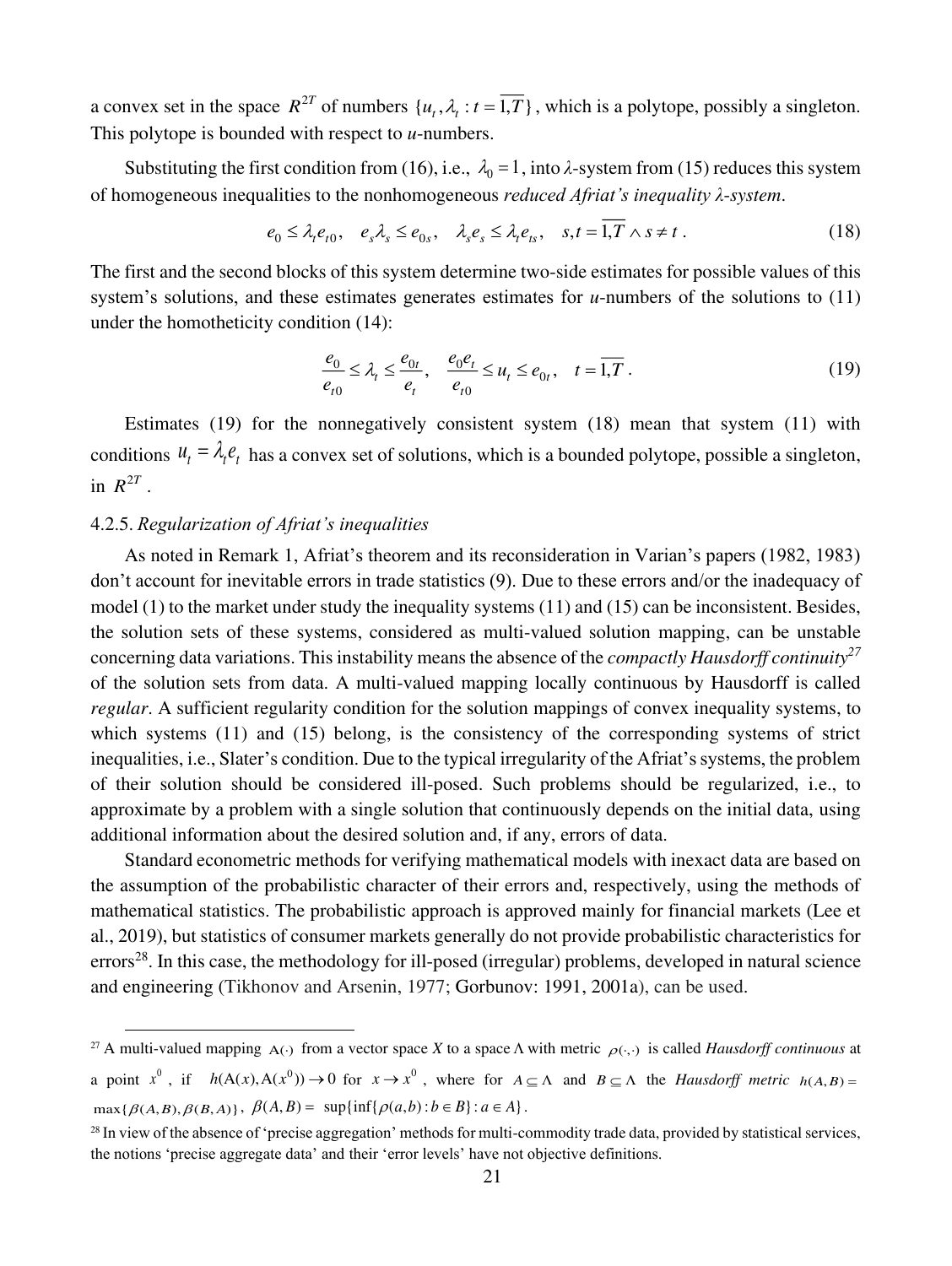The regularization of the solution problem for an irregular inequality system (Gorbunov: 1999, 2001a) means, firstly, its approximation by a regular inequality system, and secondly, introducing a choice rule for the desired solution, which ensures its uniqueness and continuous dependence on the initial data. The method for regularization and solution of Afriat's systems presented further is the developing the relaxation-penalty method for degenerate inequalities and extremal problems (Gorbunov: 2001b, 2004, 2015). In recent papers (Gorbunov and Lvov 2019; Gorbunov et al., 2020), this penalty function type method has been decomposed into a two-step one. The first step is the regularization of Afriat's inequalities, and the second is the statement of an extremal problem for choosing a solution with the desired properties.

To clarify whether system (17) or (18) is regular and, with the regularity absence, to regularize it, the additive relaxation parameter  $r$  is introduced in the system's right-hand side. It is also useful to provide the value *r* independence with respect to the scale of data (9). For this, the relaxation terms in inequalities numbered *t* or *s* are  $re_t$  or  $re_s$ , respectively, and those numbered  $(s, t)$  the terms are  $r\sqrt{e_{s}e_{t}}$ :

$$
\begin{cases}\n-u_t - \lambda_t a_{t0} \le -e_0 + r e_t, & u_s \le e_{0s} + r e_s, \\
u_s - u_t - \lambda_t a_{ts} \le r \sqrt{e_s e_t}, & s,t = \overline{1, T} \wedge s \ne t.\n\end{cases}
$$
\n(20)

Thus, general system (17) is transformed to the *general relaxed normalized Afriat's system*. The *relaxed normalized λ-system* is deduced from (20) by substituting homogeneity conditions (14):

$$
-\lambda_t e_{t0} \le -e_0 + e_t r, \quad \lambda_s e_s \le e_{0s} + r e_s, \quad \lambda_s e_s - \lambda_t e_{ts} \le r \sqrt{e_s e_t}, \quad s, t = \overline{1, T} \wedge s \ne t \tag{21}
$$

Systems (20) and (21) are obviously consistent under sufficiently large values of the parameter *r*. Their solution sets are convex polytopes, and the set of (21) is bounded. The solution set of (20) is bounded only in *u*-numbers.

The questions about the consistency and regularity of original systems (17) and (18), as well as their regularizing, if necessary, are resolved by analysing the values of the next *minimal relaxation*  LPs for systems (20) and (21), respectively. For system (20) the variables are  $\{\lambda_1, ..., \lambda_T, u_1, ..., u_T, r\}$ , and the LP is

$$
r_{\lambda u} = \arg\min \{ r : (20), \lambda \ge 0, u \ge 0 \}.
$$
 (22)

For system (21) the variables are  $\{\lambda_1, ..., \lambda_T, r\}$ , and the minimal relaxation LP is

$$
r_{\lambda} = \arg\min\left\{r : (21), \lambda \ge 0\right\}.
$$
\n<sup>(23)</sup>

The answers to the questions about the consistency and regularity of systems (17) and (18) depend on the values (22) and (23), respectively. Consider the general variant of system (17). If  $r_{\lambda u}$  < 0 significantly, then system (17) is regular. In the case of  $r_{\lambda u} > 0$  significantly, system (17) is inconsistent and when  $r_{\lambda u} \approx 0$  (is almost null), it is practically consistent, but irregular, since the corresponding system of strict inequalities can be inconsistent under small data variations<sup>29</sup>. On the

<sup>&</sup>lt;sup>29</sup> The fuzzy statements "*a number r is significantly negative/positive*" mean that this negative/positive number differs from null more than a possible calculation error; and "*r almost equals null"* means that |*r*| does not exceed a possible calculation error.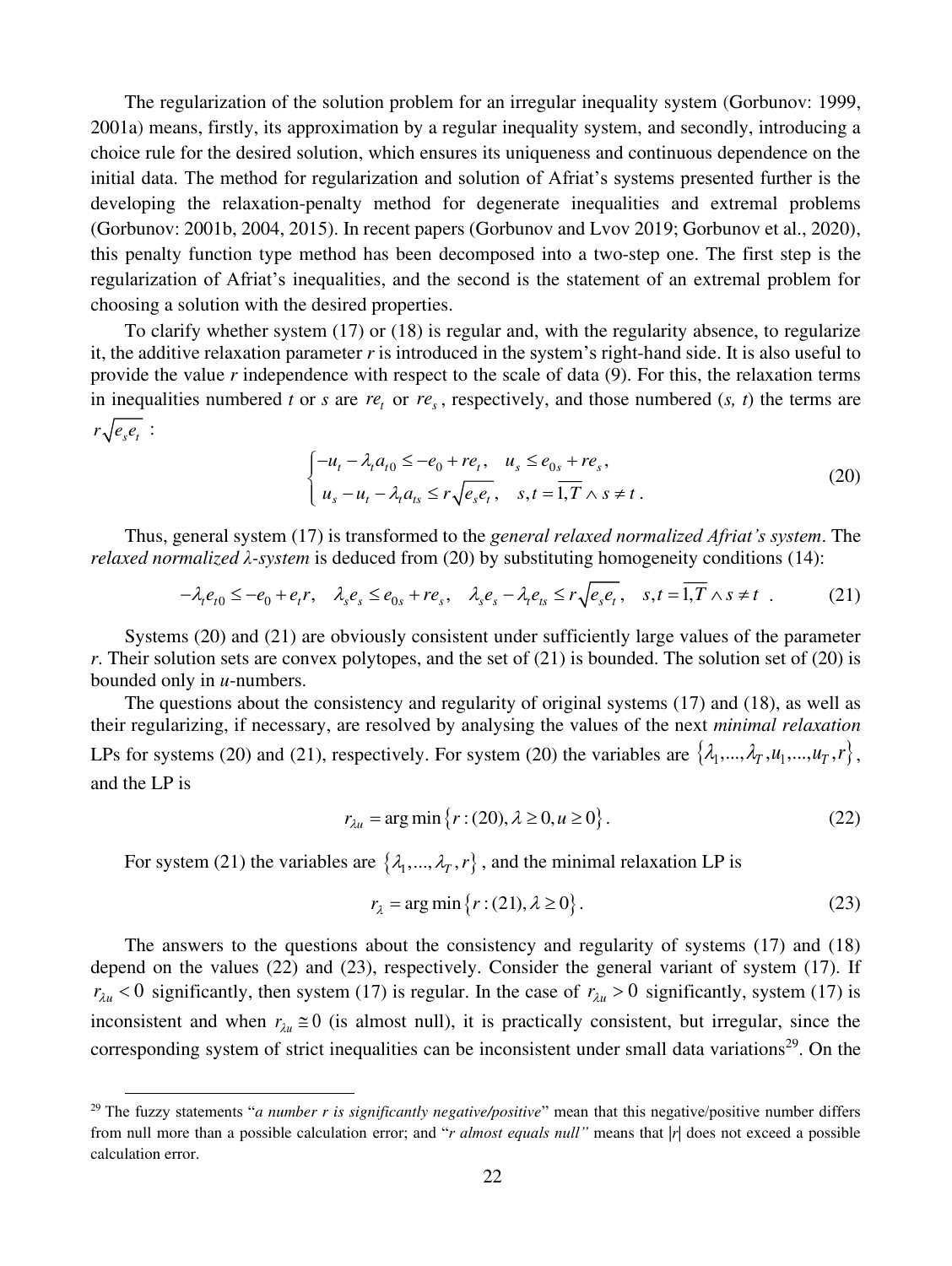same reason, relaxed system (20) with  $r = r_{\lambda u} \ge 0$  will be consistent but irregular. This system should be regularized with a modest *overrelaxation*  $\rho > 0$ , which is being added to  $r_{\lambda u}$  so that the total relaxation will be

$$
r = \max\{r_{\lambda u} + \rho, 0\},\tag{24}
$$

and the system (20) with relaxation (24) will be regular according to the theory (Gorbunov, 1999, 2001a). If  $r_{\lambda u} > 0$  so large that it cannot be explained by possible data errors, then the hypothesis of the adequacy of model (1) to the data (9) must be rejected. Due to the usual lack of information on data errors, the decision about the admissible level of  $r_{\lambda u}$  for the acceptance of adequacy should make market statisticians.

Successful regularization of Afriat's inequalities (11) gives a constructive answer about the rationalizability of market statistics (9) by an increasing, continuous, concave utility function. Afriat's function (12), determined by a solution  $\{u_t, \lambda_t\}$  of regular system (20) with parameter (24), is the approved rationalizing function of this class.

The analysis of the  $\lambda$ -system (18) is similar to the presented one with changing  $r_{\lambda u}$  on  $r_{\lambda}$ , and (20) on (21). Successful regularization of  $\lambda$ -inequalities (15), which solutions (if any) consist only a subset of the solution set of general system (11), has fewer chances then (11); but if the relaxation value

$$
r = \max\{r_{\lambda} + \rho, 0\}
$$

is rather small and the homogeneity hypothesis can be accepted, then market statistics (9) can be rationalized by an increasing, continuous, concave, homogeneous utility function, and the problem of economic indexes and verifying the MDTh will become simpler, as shown below.

## 4.2.6. *Market demand indexes as addition information for the MDTh verification*

Regularized Afriat's inequalities (20) and (21) have sets of solution, and each positive solution, according to Theorem 2 or its homogeneous specification (Varian 1983), solves the inverse problem of the MDTh. However, different solutions, which are bundles of Afriat's numbers, determine essentially different utility functions which, in turn, determine different demand correspondences or functions. This non-uniqueness corresponds to the general mathematical fact of the non-uniqueness of the functions' construction from a finite set of their values, and that is revealed as underdefiniteness of functional inverse problems in their initial setting.

One of the techniques for eliminating underdefiniteness of ill-posed problems is introducing a preimage of the desired solution or some of its characteristics as an initial approximation. In the case of Afriat's inequalities, it is impossible to directly estimate any meaningful characteristics of their solutions. But these solutions, i.e., Afriat's numbers, determine Afriat's utility function (12), which determines the expenditure function (4), and this function, in turn, determines the economic price and quantity indexes presented below. Accordingly, a meaningful adjustment of the MDTh inverse problem with general statistical practice can be obtained by fitting the economic indexes, determined by the Afriat's numbers, and the best price-quantity pairs of index formulas that are Fisher indexes. This idea was partially realized in (Gorbunov, 2004) based on the relaxation-penalty method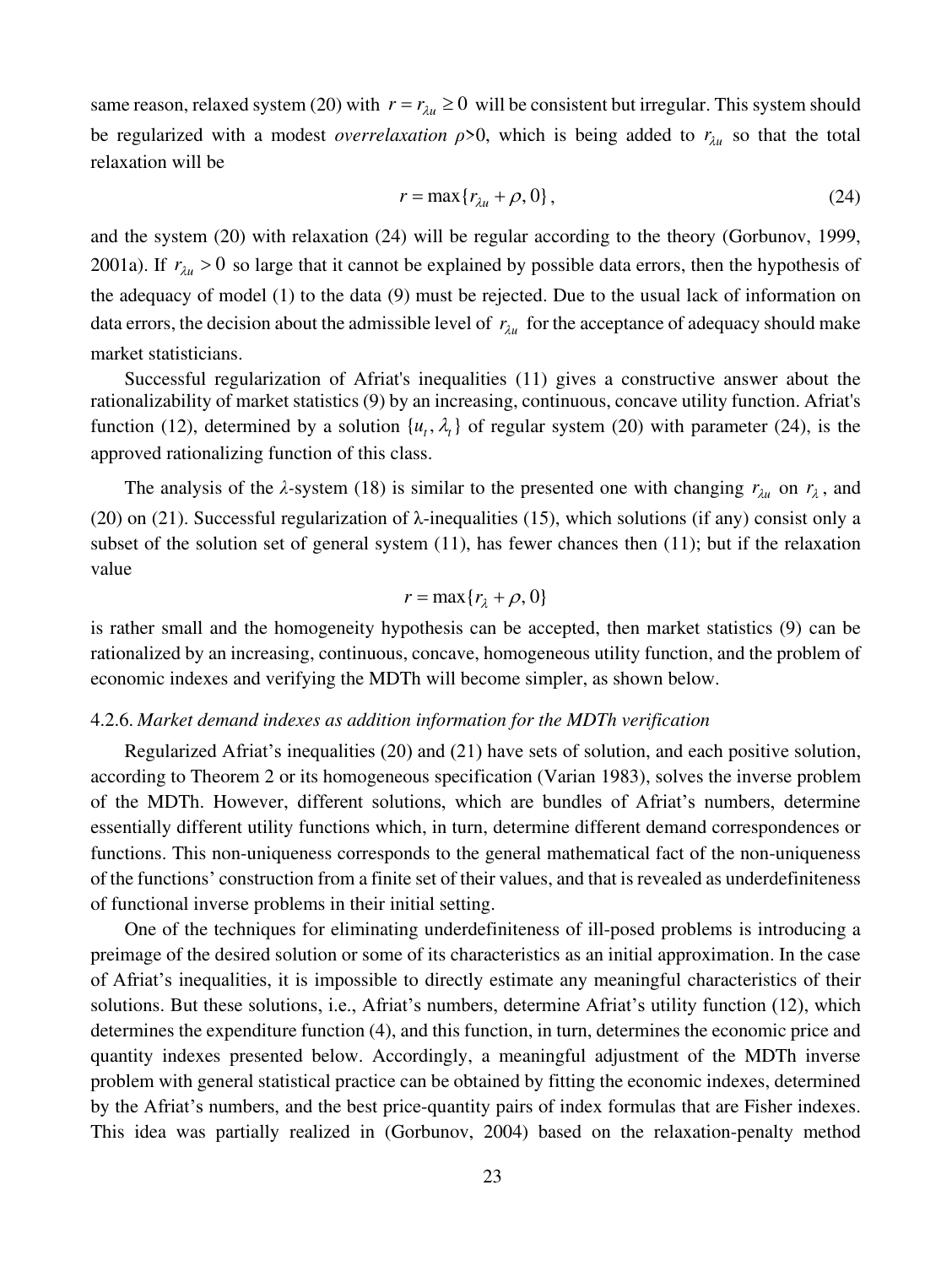(Gorbunov, 2001b) using Fisher indexes as a preimage of economic indexes determined by the desired utility function.

Remind the formulas of Fisher indexes, which are determined through well-known Laspeyres and Paasche indexes:

$$
P_{st}^L = \frac{e_{ts}}{e_s}, \quad Q_{st}^L = \frac{e_{st}}{e_s} \quad and \quad P_{st}^P = \frac{e_t}{e_{st}}, \quad Q_{st}^P = \frac{e_t}{e_{ts}}.
$$
 (25)

Here  $P_{st}^L$  and  $Q_{st}^L$  are Laspeyres indexes of prices and quantities, respectively, with the base period *s* and the current period *t*; and the corresponding pair  $(P_{st}^P, Q_{st}^P)$  are Paasche indexes. In most practical cases, the inequalities

$$
P_{st}^P \le P_{st}^L, \quad Q_{st}^P \le Q_{st}^L, \tag{26}
$$

are being observed, and this phenomenon is called the *Gerschenkron effect*.

The pair of Fisher's price and quantity indexes are determined as the geometric mean of indexes (25):

$$
P_{st}^{F} = \sqrt{P_{st}^{L} P_{st}^{P}} = \sqrt{\frac{e_{ts} e_{t}}{e_{s} e_{st}}}, \quad Q_{st}^{F} = \sqrt{Q_{st}^{L} Q_{st}^{P}} = \sqrt{\frac{e_{st} e_{t}}{e_{s} e_{ts}}}.
$$
\n(27)

These indexes are the best in the class of formula indexes relative Fisher tests (CPIM 2004, Ch. 16).

## 4.2.7. *The general Konüs-Fisher indexes*

Economic (Konüs/analytical) indexes of prices and quantities are defined (Samuelson and Swamy, 1974) in general form through the expenditure function (4) as

$$
P(p^t, p^s; x) = \frac{e(p^t, u(x))}{e(p^s, u(x))}, \quad Q(x^t, x^s; p) = \frac{e(p, u(x^t))}{e(p, u(x^s))}.
$$
 (28)

Here the vectors of quantities *x* and prices *p* are the corresponding *reference situations*. The pairs of indexes (28) with the reference situations from data (9)  $(P_{st}^{KL} \triangleq P(p^t, p^s; x^s), Q_{st}^{KL} \triangleq Q(x^t, x^s; p^s))$ and  $(P_{st}^{KP} \triangleq P(p^t, p^s; x^t), Q_{st}^{KP} \triangleq Q(x^t, x^s; p^t))$  are called *Konüs-Laspeyres* and *Konüs-Paasche* price and quantity indexes, respectively. The properties of these indexes with respect to the Fisher's tests fulfilling are presented in the paper of Samuelson and Swamy (1974), and in Diewert (1993).

In what follows, the *Konüs-Fisher* (KF) indexes  $P_{st}^{KF} \triangleq (P_{st}^{KL}P_{st}^{KP})^{1/2}$ ,  $Q_{st}^{KF} \triangleq (Q_{st}^{KL}Q_{st}^{KP})^{1/2}$  will be used. Due to the definitions (28) and the equality  $e(p^s, u(x^s)) = e_s$ , they are:

$$
P_{st}^{KF} = \sqrt{\frac{e(p^t, u_s)e_t}{e_s e(p^s, u_t)}}, \quad Q_{st}^{KF} = \sqrt{\frac{e(p^s, u_t)e_t}{e_s e(p^t, u_s)}}.
$$
(29)

Thus, the problem of constructing Konüs indexes is reduced to calculating the values of the expenditure function on statistical data  $e(p^t, u_s)$  and  $e(p^s, u_t)$ .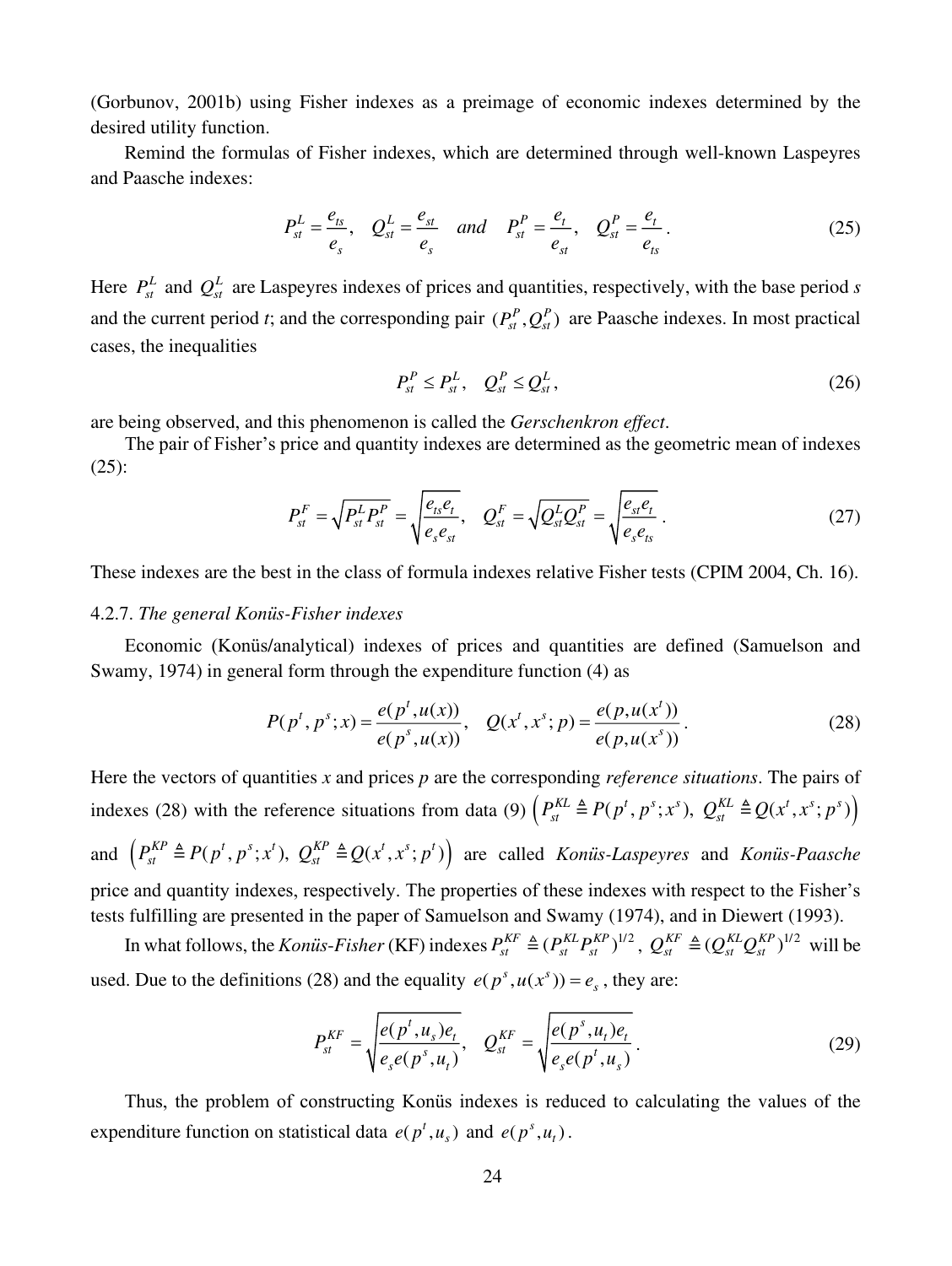## 4.2.8. *Calculating the expenditure function*

Problem (4) for calculating the expenditure function  $e(\cdot, \cdot)$  is rather simple with Afriat's utility function (12). Really, the values  $e(p, w)$  of this function are defined by convex program (4), and with function (12), the constraints in (4) are obviously represented as a system of inequalities

$$
\left\langle p^{0}, x \right\rangle \geq w, \ \lambda_{\tau} \left\langle p^{\tau}, x \right\rangle \geq w - u_{\tau} + \lambda_{\tau} e_{\tau}, \ \tau = \overline{1, T}, \quad x \geq 0. \tag{30}
$$

So, calculating  $e(p, w)$  is reduced to minimizing the linear function  $\langle p, \cdot \rangle$  under linear conditions (30), and program (4) becomes the linear program

$$
e(p, w) = \min\{ \langle p, x \rangle : (30) \}.
$$
 (31)

**Theorem** 3. *The LP* (31) is solvable for any positive parameters  $\{p^{\tau}, w, \lambda_{\tau}, u_{\tau}\}\$ .

**Proof.** The sufficient conditions for the LP solvability are the consistency of the corresponding constraints and the boundedness from below of the function to be minimized. The first condition is provided by the non-negativity of the function  $\langle p, \cdot \rangle$  in  $R_+^n$ , and the system (30) consistency follows from the global unboundedness from above of the left-hand sides of the system's inequalities.  $\Box$ 

To compute a pair of KF indexes (29), it is necessary to solve two LP (31) with parameters  $(p^t, u_s)$  and  $(p^s, u_t)$ .

## 4.2.9. *Invariant indexes*

In the case of homothetic preferences, due to factorization (13) of the expenditure function, the formulas for Konüs indexes (28) take the form

$$
P(p^t, p^s; x) = \frac{\lambda(p^s)}{\lambda(p^t)}, \quad Q(x^t, x^s; p) = \frac{u(x^t)}{u(x^s)}.
$$
 (32)

Due to the independence of these indexes from the reference situations *x* and *y*, Samuelson and Swamy (1974) called them "*invariant indexes*." They are determined directly by the Afriat's numbers  $\lambda_t = \lambda(p^t)$  and  $u_t = u(x^t)$ , and formulas (32) can be rewritten, using also homogeneity condition (14) and the renaming of indexes  $P(p^t, p^s; x) \equiv P_{st}$ ,  $Q(x^t, x^s; p) \equiv Q_{st}$ :

$$
P_{st} = \frac{\lambda_s}{\lambda_t}, \quad Q_{st} = \frac{u_t}{u_s} = \frac{\lambda_t e_t}{\lambda_s e_s}.
$$
\n(33)

Thus, invariant price and quantity indexes  $(P_{st}, Q_{st})$  are determined only by  $\lambda$ -numbers. It is known, that they satisfy all Fisher's tests, as well as transitivity. So, invariant indexes (33) are really the *ideal indexes*. In addition, estimates (19) of  $\lambda$ -numbers in view of equality  $P_{0t} = 1/\lambda_t$  and definitions (25) give estimates for the invariant indexes by Laspeyres and Paasche indexes:

$$
P_{0t}^{P} \le P_{0t} \le P_{0t}^{L}, \quad Q_{0t}^{P} \le Q_{0t} \le Q_{0t}^{L}.
$$
\n(34)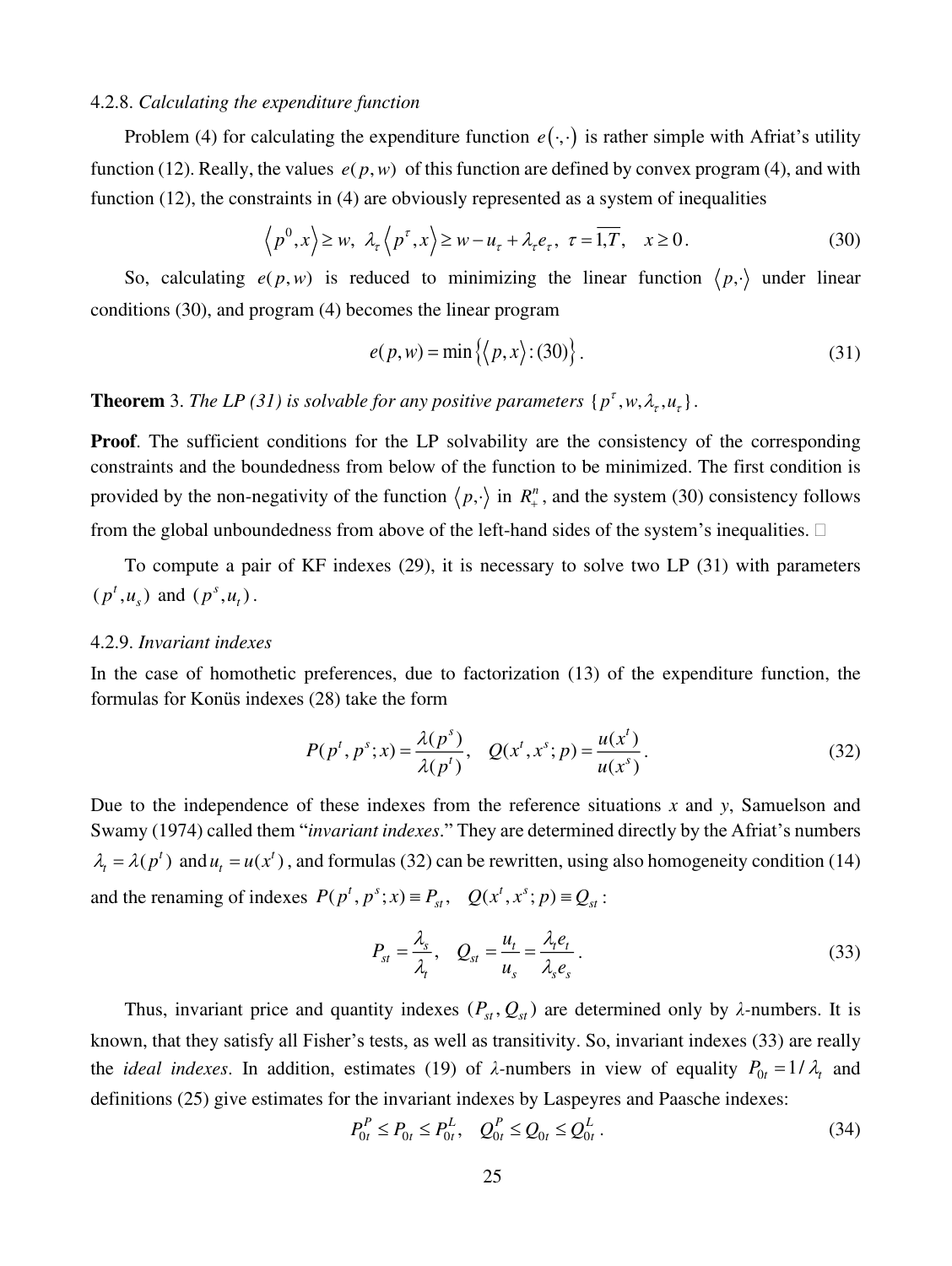It is clear that subindex 0 in (34) can be changed by arbitrary *s*, and Gerschenkron effect (26) should be fulfilled for the homothetic preferences every time.

It was noted in paragraph 4.2.2 (in the footnote) that homogeneity is an unrealistic property of preferences, but this hypothesis is often not rejected when verifying model (1) using aggregated and inexact data (9).

#### 4.2.10. *The meaningful solving Afriat's inequalities*

As noted in paragraph 4.2.6, an adjustment of the MDTh inverse problem with statistical practice can be obtained by fitting the economic indexes determined by the Afriat's numbers to Fisher indexes (27). Other methods for meaningful solving Afriat's inequalities are based on imposing some properties on the creating indexes, e.g., "optimistic" and "pessimistic" (Gorbunov and Lvov, 2019).

Consider first the case of homothetic preferences as a simpler verification problem than the general one, and which gives an approximation for the latter. Let the value  $r_{\lambda}$  of minimal relaxation LP (23) be acceptable for considering model (1) with the homogeneity hypothesis as adequate to trade statistics (9), i.e., the question about homogeneity verification is answered positively in principle, but the constructive answer on this stage is ambiguous due to the multiplicity of solutions to  $\lambda$ -system (21) with relaxation  $r = r_{\lambda} + \rho$ .

To pose the calculation problem for system (21) about the fitting of invariant indexes and Fisher ones, it is necessary to take into account that the system solution  $\lambda = (\lambda_1, ..., \lambda_T)$  can be considered as a bundle of inverse basic invariant indexes  $(P_{10},..., P_{T0})$  considering as a vector of  $R^T$ . Accordingly, using the Euclidean metric as a fitting measure, the quadratic problem (QP) on the set of positive solutions to system (21) is being posed:

$$
\lambda^{F} = \arg\min\left\{\sum_{t=1}^{T} \left(\lambda_{t} - P_{t0}^{F}\right)^{2} : (21)\right\} \tag{35}
$$

Problem (35) is well-posed according to the corollary of Theorem 1 from (Gorbunov, 2001a) in view of the regularity and convexity of the admissible set of solutions to (21) and the strict convexity of the minimized function. Solution  $\lambda^F$  can be characterized as an "objective solution", since its components are invariant indexes  $(P_{10},..., P_{T0})$ , and these indexes are nearest to the best formula indexes  $(P_1^F, ..., P_{T0}^F)$  in the common professional sense.

Invariant indexes with characteristic "optimistic" have, on assumption, the final pair  $(P_{0T}, Q_{0T})$ with the maximal value of price index  $P_{0T}$  and minimal value of quantity index  $Q_{0T}$ . The "pessimistic indexes" have inverse properties: the maximal index  $P_{0T}$  and minimal index  $Q_{0T}$ . Thus, both these problems are two-criterial in essence. However, their target functions are

$$
P_{0T} = 1/\lambda_T, \ Q_{0T} = \frac{\lambda_T e_T}{e_0},
$$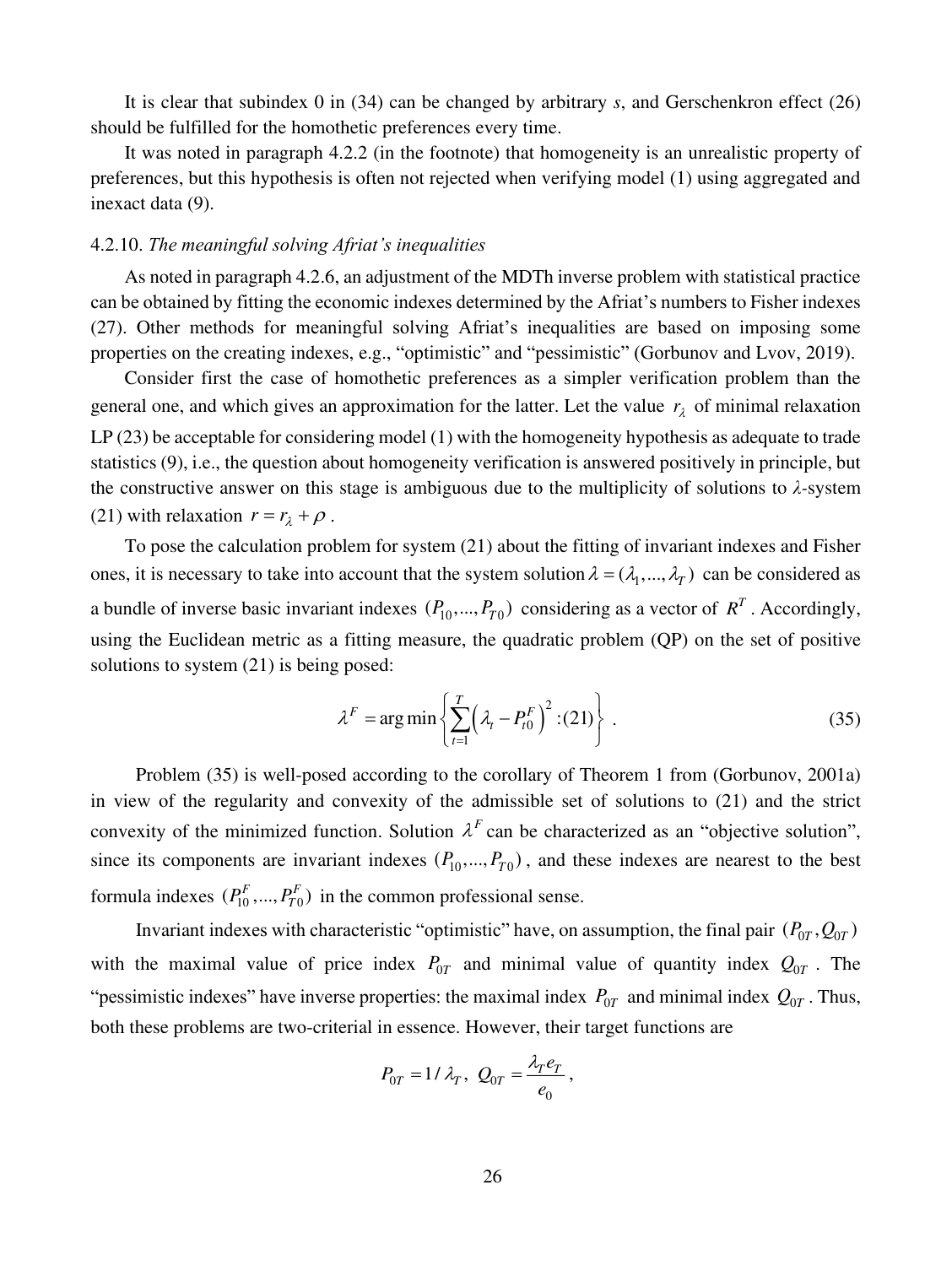and maximizing the former and minimizing the latter are obtained simultaneously by maximizing  $\lambda_T$ . Accordingly, the correspondent problems are one-criterial LPs: the optimistic choice is ensured by maximizing  $\lambda_T$ , and the pessimistic choice is ensured by minimizing  $\lambda_T$ , both under constraints (21).

Similar problems for the general normalized Afriat's system (20) with relaxation (24) and using general Konüs-Fisher indexes (29) were suggested in (Gorbunov et al. 2020). The general case should be resolved if the homogeneity hypothesis was rejected due to an unacceptably great value  $r_{\lambda}$  of the minimum relaxation LP (23), or when a more adequate investigation of the market, free from the "Santa Claus" hypothesis, is desired. Here, instead of the basic invariant indexes, basic Konüs-Fisher indexes

$$
P_{0t}^{KF} = \sqrt{\frac{ex(p^t, e_0)e_t}{e_0ex(p^0, u_t)}}, \quad Q_{0t}^{KF} = \sqrt{\frac{ex(p^0, u_t)e_t}{e_0ex(p^t, e_0)}}, \quad t = \overline{1, T}, \tag{36}
$$

should be used.

Thus, the problem for system (20) about fitting Konüs-Fisher indexes (36) to Fisher ones is the non-linear program

$$
(\lambda^{F}, u^{F}) = \arg\min\left\{\sum_{t=1}^{T} \left(P_{0t}^{KF} - P_{0t}^{F}\right)^{2} + \left(Q_{0t}^{KF} - Q_{0t}^{F}\right)^{2} : (20)\right\}.
$$
 (37)

Solution  $(\lambda^F, u^F)$  to the problem (37) can be also characterized as an "objective solution", since its components determine Konüs-Fisher indexes (36), and these indexes are nearest to the formula Fisher indexes.

The solution of the general Afriat's system (20) with relaxation (24) providing the corresponding Konüs-Fisher indexes  $(P_{0T}^{KF}, Q_{0T}^{KF})$  the characteristics "optimistic" and "pessimistic", determined analogously as above, can also be resolved as a one-criterial LP. The "optimistic" pair should have the minimal price index  $P_{0T}^{KF}$  and maximal index  $Q_{0T}^{KF}$ . The "pessimistic" pair have inverse properties: the maximal  $P_{0T}^{KF}$  and the minimal  $Q_{0T}^{KF}$ . The simplification of these criteria, which nonlinearly depend on Afriat's number  $u<sub>T</sub>$ , is based on the character of these dependencies. Both indexes  $(P_{0T}^{KF}, Q_{0T}^{KF})$  depend on the value  $ex(p^{0}, u_T)$  of the expenditure function  $ex(p, w)$ , and the latter is an increasing function of the second argument. Accordingly, formulas (36) show that with increasing  $u_T$ , price index  $P_{0T}^{KF}$  increases, and quantity index  $Q_{0T}^{KF}$  decreases.

Thus, the problems of solving the general system (20), (24) that provide the characteristics "optimistic" and "pessimistic" for the corresponding Konüs-Fisher indexes  $(P_{0T}^{KF}, Q_{0T}^{KF})$ , as in the homogeneity case, are LP ones. The former is the maximization of  $u<sub>T</sub>$  under constraints (20), (24), and the latter is the minimization of  $u<sub>T</sub>$  under the same constraints.

It is worth noting that the last two problems of solving the general Afriat's system are quite computationally complex due to the possible unboundedness of its solution set (with respect to λnumbers). In the case when the target is determined by the final indexes  $(P_{0T}^{KF}, Q_{0T}^{KF})$ , as in the last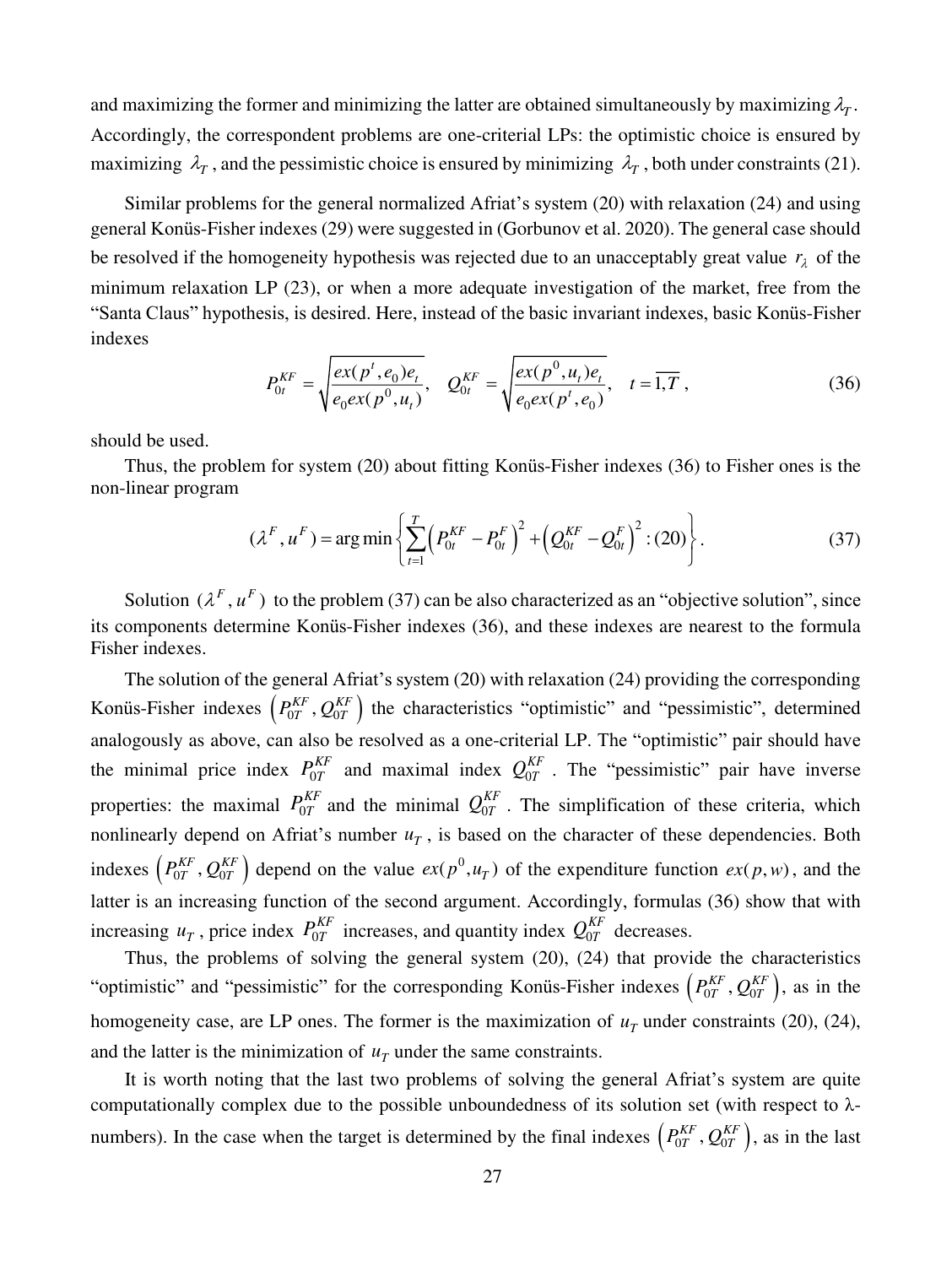two problems, the rows of indexes  $\{P_{0t}^{KF}\}\$  and  $\{Q_{0t}^{KF}\}\$  can be sawtooth in nature. In this case, introducing techniques for their smoothing is required<sup>30</sup>.

So, the methods for verifying the MDTh with simultaneous constructing invariant and general Konüs (analytical) indexes with accounting their desired properties are presented briefly. A full presentation of these problems deserves a special paper in the econometrics setting.

## **5. Example: Giffen demand**

Giffen demand is paradoxical consumer demand for some food product, when the demand for it increases as its price rises. The name of the paradox is connected with a Scottish statistician Robert Giffen who investigated such a kind of demand on inferior food products (bread, potato) by poor people. One example is a demand for potatoes during the great famine in Ireland 1845-47, when a massive disease of potato plantations occurred, and own potatoes was replaced on the market by more expensive imported ones. Below, Giffen demand model from (Gorbunov, 2015, p. 46-48) is represented. This demand is investigated for integrability, and the nonparametric verification of MDTh is demonstrated on the corresponding statistics.

#### 5.1. *Model of Giffen demand*

Assume that meat and potatoes are the main food products of some part of the population, with meat being preferable to potatoes, and suppose that the nutritional value (caloric content) of a kilogram of meat and a kilogram of potatoes is 2.5 and 1 conventional food unit, respectively. The minimum requirement of a person is 10 food units. To avoid big numbers, consider a population with 1 person instead of a market SEC. The person's total expenditure for food is equal to *e* monetary units. Prices for meat and potatoes are marked with positive vector  $p = ( p_1, p_2 )$ . It is required to determine the dependence of the purchase quantities of meat  $x_1$  and potatoes  $x_2$  on prices and expenditure, i.e., the demand function  $x(p, e)$ .

Thus, the conditions for the person's choice are inequalities

$$
2.5x_1 + x_2 \ge 10, \quad p_1x_1 + p_2x_2 \le e, \quad x_i \ge 0, \quad i = 1, 2. \tag{38}
$$

These conditions determine the admissible set  $X(p, e) \subseteq R_+^2$ , and the rational choice of the person is the point  $x^* = x(p, e) \in X(p, e)$  with the maximal first coordinate. This choice can be refined as a solution to the LP with an objective function  $f(x) = x_1$  and constraints (38).

Graphical analysis of the posed two-dimensional LP shows that the problem with positive parameters  $(p,e)$  has a unique solution  $x(p,e)$ , which is the vertex of the polytope  $X(p,e)$ , and this vertex is determined by the system of equations

$$
2.5x_1 + x_2 = 10, \quad p_1x_1 + p_2x_2 = e. \tag{39}
$$

The solution to this system is the functions

<sup>&</sup>lt;sup>30</sup> Two such techniques are introduced in (Gorbunov et al. 2020).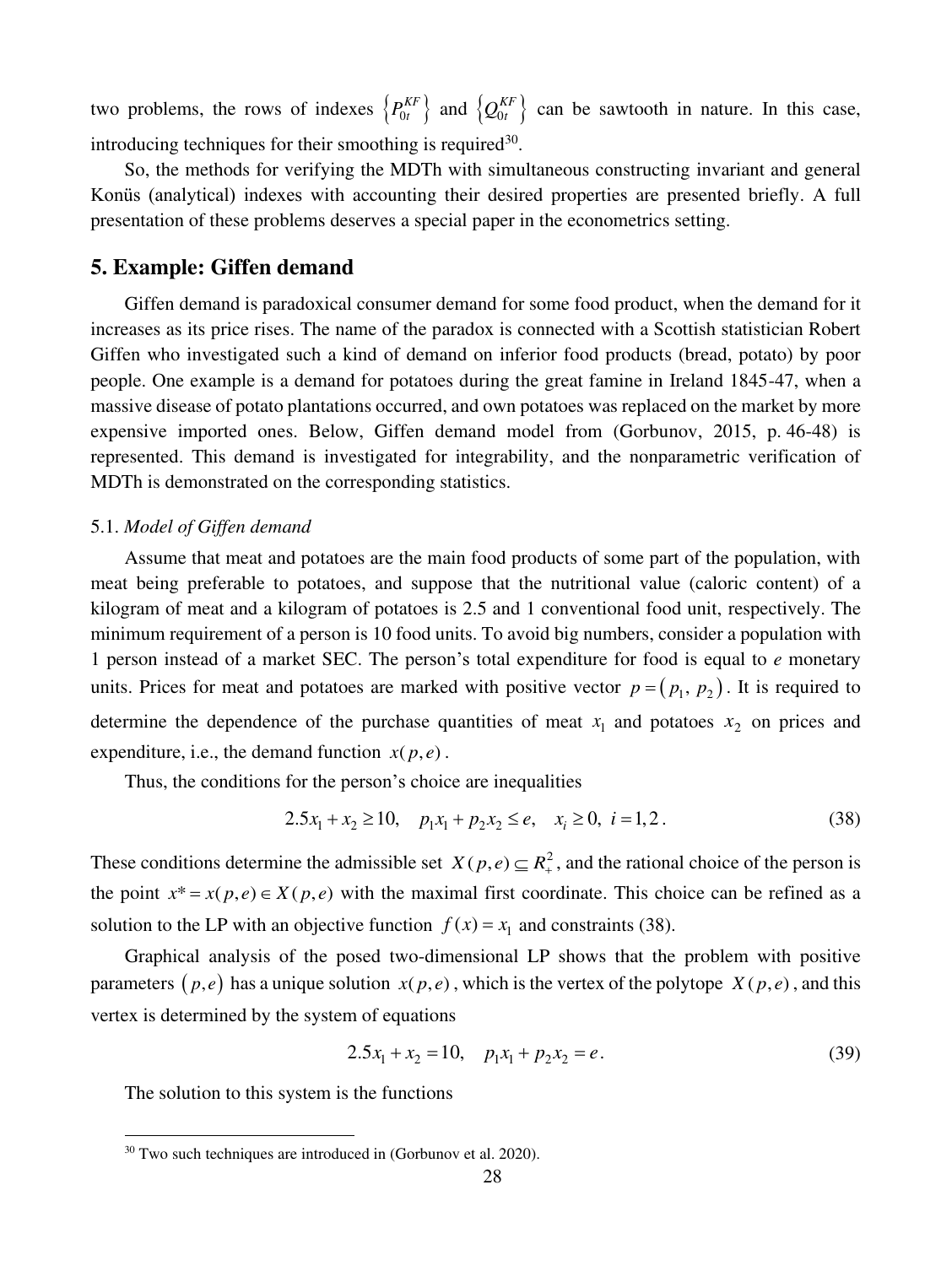$$
x_1(p,e) = \frac{e - 10p_2}{p_1 - 2.5p_2}, \quad x_2(p,e) = \frac{10p_1 - 2.5e}{p_1 - 2.5p_2}.
$$
 (40)

These functions are the demand functions in the domain of their nonnegativity. This domain is the solution set of the inequality system

$$
e-10p_2 \ge 0, 10p_1-2.5e \ge 0, p_1-2.5p_2 > 0.
$$

Consider the mathematical and economic properties of the demand functions (40). First, the dependence of demand on expenditure *e* is important. This dependence for the first function  $x_1(p,e)$ is an increase, and for the second  $x_2(p,e)$ , a decrease. Accordingly, meat is a *valuable*<sup>31</sup> commodity and potatoes are an *inferior* one. Secondly, the dependence of the demand for a commodity on its price is also important. This dependence for meat is a decrease, and for potatoes it is an increase. Accordingly, meat is a *normal* commodity and *potatoes are a Giffen commodity*, i.e., a commodity with paradoxical, or Giffen demand.

Thus, the presented example of Giffen demand is generated by LP. The question arises, is this demand rationalizable? Above, in paragraph 3.3, the necessary and sufficient conditions for the rationalizability of a regular demand function were represented as the integrability conditions: homogeneity of degree zero, expenditure identity, negative semidefiniteness and symmetry of its Slutsky matrix. The first condition for functions (40) is obvious, the second is laid in conditions (39), and the third needs in checking.

Applying formula (7) for functions (40) gives the trivial form of the Slutsky matrix:

$$
S(p,e) = \begin{bmatrix} 0 & 0 \\ 0 & 0 \end{bmatrix}.
$$

The null-matrix is symmetric and negative semidefinite. Accordingly, Giffen demand (40) satisfies the integrability conditions, and there is a regular neoclassical utility function that rationalizes this demand. This function can be strictly increasing, strictly quasiconcave, and twice continuously differentiable. But it cannot be strictly concave because of Theorem 1, which asserts that the diagonal entries are negative in such a case. And the question about the form of this function is open. The theoretical interest to find this form is that it would be a meaningful example of a quasiconcave utility function that is not strictly concavified.

## 5.2. *Nonparametric verification of Giffen demand*

Table 1 presents the conditional statistics for the Giffen demand model investigated analytically above. In these statistics, prices and expenditures are given, and the purchase quantities are calculated using formulas (40).

<sup>&</sup>lt;sup>31</sup> It is known that a valuable commodity (demand increases with increasing expenditure) is also normal (demand decreases with increasing its price). Apparently, therefore, in the literature, normality is determined in these two ways.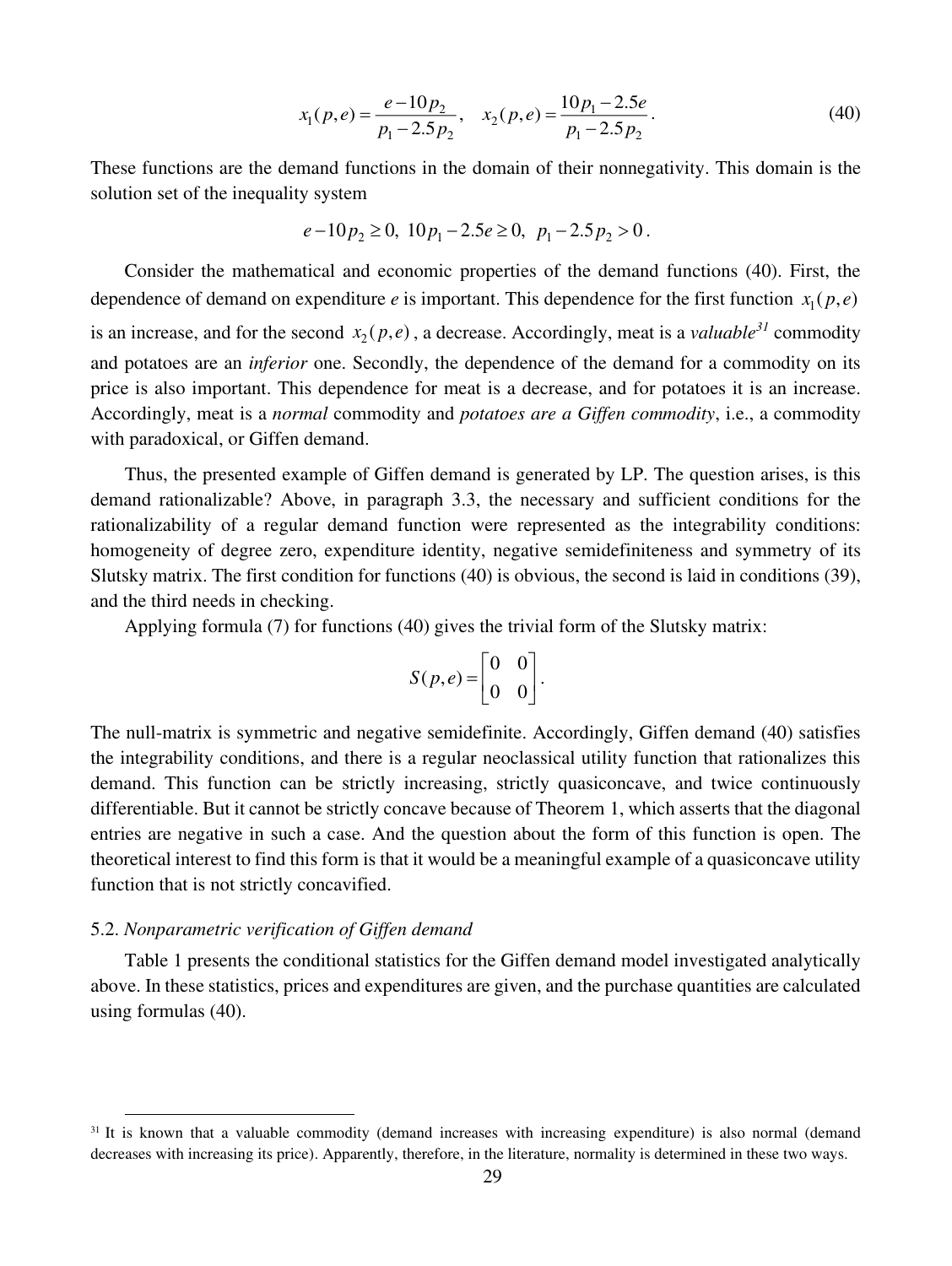|   |   | $p_2^{\prime}$ | $e_t$ | x'    | $x_2'$ |
|---|---|----------------|-------|-------|--------|
|   |   | 0.3            | 15    | 2.824 | 2.941  |
|   | 5 | 0.5            | 15    | 2.667 | 3.333  |
|   |   |                | 15    | 2.000 | 5.000  |
| 3 |   | 1.2            | 15    | 1.500 | 6.250  |
|   |   | 1.3            | 15    | 1.143 | 7.143  |
|   |   | 4.3            |       | 0.405 | 2.429  |

Table 2 presents the values of Paasche, Laspeyres (25), and Fisher indexes (27).

|                | $P^P_{0t}$ | $\mathbf{p}^L$<br>$\left\lceil 0t \right\rceil$ | $P^F_{0t}$ | $\mathcal{Q}^P_{0t}$ | $\mathcal{Q}^{\scriptscriptstyle\! L}_{0t}$ | $\mathcal{Q}^F_{0t}$ |
|----------------|------------|-------------------------------------------------|------------|----------------------|---------------------------------------------|----------------------|
| 0              |            |                                                 |            |                      |                                             |                      |
|                | 1.047      | 1.039                                           | 1.043      | 0.962                | 0.956                                       | 0.959                |
| $\overline{2}$ | 1.304      | 1.137                                           | 1.218      | 0.879                | 0.767                                       | 0.821                |
| 3              | 1.600      | 1.176                                           | 1.372      | 0.850                | 0.625                                       | 0.729                |
| 4              | 1.909      | 1.196                                           | 1.511      | 0.836                | 0.524                                       | 0.662                |

Table 2. *Indexes of Paasche, Laspeyres, and Fisher.*

For all times  $t = 1, 4$ , the values of Paasche and Laspeyres price  $(P_0^P, P_0^L)$  and quantity  $(Q_{0t}^P, Q_{0t}^L)$  indexes in table 2 show the violation of Gerschenkron effect (26). Due to this effect is obligatory in the case of homothetic preferences, its violation means that the statistics of table 1 cannot be rationalized by a homogeneous utility function. This also means that the value  $r_{\lambda}$  of minimal relaxation (23), which is a measure of the inconsistency of reduced Afriat's inequality *λ*system (18), should be significantly positive, i.e., it cannot be explained as a consequence of possible data and/or calculation errors. Really, the LP solution (23) gives  $r_{\lambda} = 0.1701$ , and it cannot be considered as small enough to accept the homogeneity hypothesis, especially since the values of quantities  $(x_1^t, x_2^t)$  are calculated with high accuracy using formulas (40).

So, the homogeneity hypothesis for statistics of table 1 should be rejected. The general LP (22) for minimal relaxation for system (20) gives the value  $r_{\lambda u} = -0.019$ , which means the strict consistency of general reduced system of Afriat's inequality (17). In turn, this means the existence of a nonhomogeneous utility function that rationalizes the statistics. Such, in particular, is Afriat's function (12) determined by any positive solution to the regular system (20) with  $r = 0$ . Due to (Chiappori and Rochet 1987) there are also strictly increasing, infinitely differentiable, strongly concave utility functions, defined on a compact subset of  $R_+^n$ , which rationalize data (9). These functions are uniformly close to the Afriat's function.

As noted above, some problems of solving the general Afriat's system can be quite computationally complex, and here only problem (37) of fitting Konüs-Fisher indexes (36) to Fisher ones is presented. Fitting the overrelaxation parameter  $\rho$ , which ensures the stability of solutions to problem (37), gave the value  $\rho = 0.00025$ . Accordingly, formula (24) gives relaxation  $r = 0$ .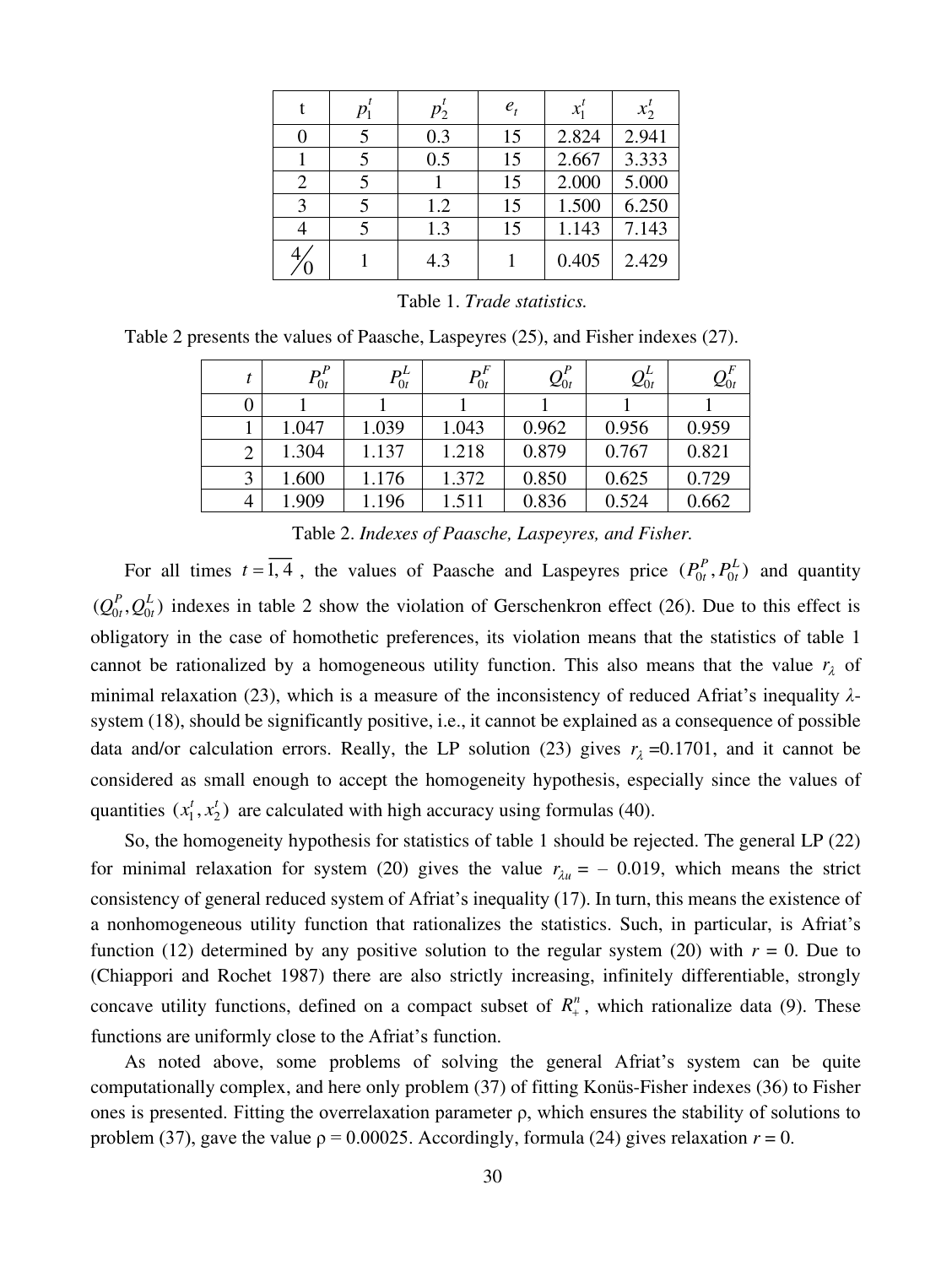Table 3 presents the solution to (37), which is Afriat's numbers  $(\lambda^F, u^F)$ , and corresponding "objective" Konüs-Fisher indexes. As one can see, the latter coincide with Fisher formula indexes presented in table 2. This coincidence can be explained by the shortness of the statistics. However, with its extension, KF indexes remain very close to Fisher indexes. This closeness is an additional advantage of the latter over other formula indexes.

| $\lambda^F$ | $u^F$ | $P^{KF}_{0t}$ | $Q_{0t}^{KF}$ |
|-------------|-------|---------------|---------------|
|             | 15.0  |               |               |
| 1.138       | 14.3  | 1.043         | 0.959         |
| 1.734       | 11.5  | 1.218         | 0.821         |
| 2.274       | 9.3   | 1.372         | 0.729         |
| 184 651     | 7.7   | 1.511         | 0.662         |

Table 3. *Objective Konüs-Fisher indexes.* 

## **6. Conclusion**

The paper has presented a way out of the reductionist impasse of the neoclassical demand theory, where it turned out to be impossible to create a market demand theory and an equilibrium theory, adequate to reality and of practical interest. The presented way out is a revision of the IDTh within the framework of the scientific holistic methodology while retaining the formal existing demand theory. This revision is in line with the desire of the founders of neoclassical Economics, Jevons and Walras, to create it on general scientific principles, and the holistic approach does not reject the basic neoclassical principles, which are optimality in the behaviour of economic agents and equilibrium in their rational interactions. Individuals can be thought as boundedly rational agents in accordance with Simon (1972), and the transfer of rationality to the SEC of the studied market is consistent with early Jevons (1866).

The meaningful economic and general scientific arguments for the revision are given, and the verification problem for the presented MDTh is considered in two variants: in parametric classes of smooth utility functions and in the general (nonparametric) class of nonsatiated utility functions. The parametric verification of the MDTh is factually, though implicitly, have fulfilled by the applied demand analysis of Stone-Deaton in a lot of positive implementations. In addition, this analysis can be freed from the problem of aggregation over consumers and thus expand its capabilities.

The presented nonparametric method for MDTh verification takes into account the typical lack of information about errors in standard trade statistics, and it is elaborated within the framework of the theory and methods for ill-posed problems. It is also a variative method for calculating the economic indexes of market demand. It allows, within the framework of the admissible arbitrariness of constructing the utility function, to adjust the indexes depending on the goals of economic analysis of various socio-political groups.

- **Acknowledgment:** The author thanks Alexander Lvov for calculating the Example in the Wolfram Mathematica system.
- **Funding:** This work is supported by the Russian Foundation for Basic Research [proj. № 19-010- 00972].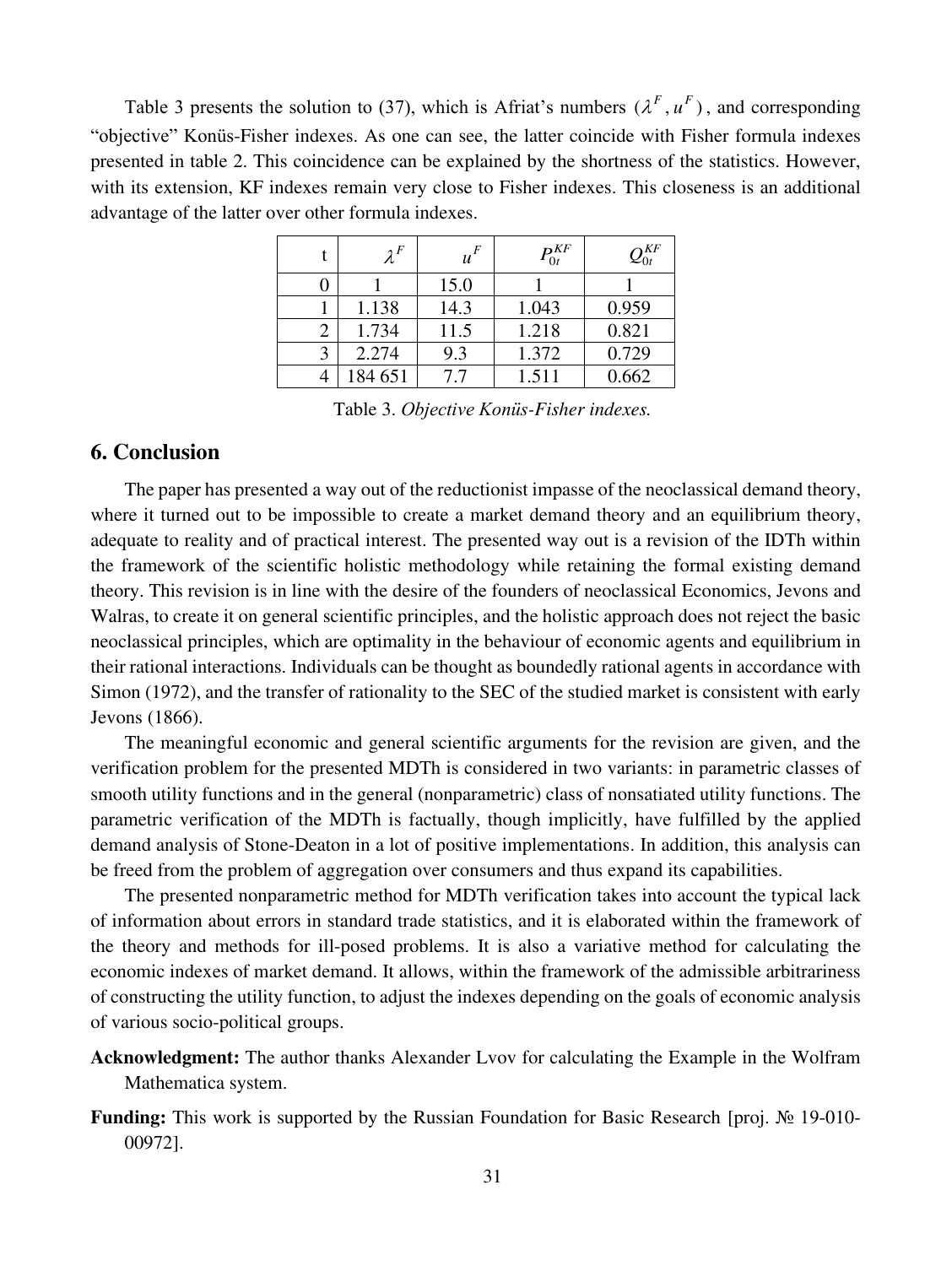#### **References**

- Afriat, S. N. (1967). 'The construction of utility functions from expenditure data', *International Economic Review*, vol. 8, pp. 67-77.
- Afriat, S. N. (1972). 'The theory of international comparisons of real income and prices', Ch. 1, in: D. J. Daly (ed.), *International Comparisons of Prices and Output*, New York: NBER, pp. 13-84. <http://www.nber.org/books/daly72-1>(Accessed 05.08.2021)
- Afriat, S. N. (2014). *The Index Number Problem: Construction Theorems,* Oxford: Oxford Univ. Press. MR3185418
- Allais, M. (1990). 'La science economigue d'aujourd'hui et les faits', *Revue des Deux Mondes,* June, pp. 54-74.
- Anderson, P.W. (1972). 'More is different: Broken symmetry and the nature of the hierarchical structure of science', *Science*, vol. 177, pp. 393-395. DOI: 10.1126/science.177.4047.393
- Arrow, K.J. (1994). 'Methodological individualism and social knowledge', *The American Economic Review,* vol. 84(2), pp. 1-9.
- Arrow, K.J., Debreu, G. (1954). 'Existence of an equilibrium for a competitive economy', *Econometrica*, vol. 22(3), pp. 265-290. DOI:10.2307/1907353
- Ashmanov, S.A. (1984). *Introduction to Mathematical Economics*, Moscow: Nauka (Russian).
- Avriel, M., Diewert, W.E., Schaible, S. and Zang, I. (2010). *Generalized Concavity*. Classics in Applied Mathematics, 63. SIAM, Philadelfia [reprint ed. Plenum Press, New York, 1988]
- Balasko, Y. (2016). *Foundations of the Theory of General Equilibrium,* 2nd edn. Hackensack, New Jersey: World Scientific. [https://doi.org/10.1142/9480.](https://doi.org/10.1142/9480) Zbl 1350.91004
- Barnett, W.A. and Serletis, A. (2008). 'Consumer preferences and demand systems', *Journal of Econometrics*, vol. 147(2), pp. 210–224.<https://doi.org/10.1016/j.jeconom.2008.09.009>
- Belyanova, E. and Nikolaenko, S. (2016). 'Paradoxes of Theory and the Real Economy: The Nobel Prize in Economics 2015', *HSE Economic Journal,* vol. 20(1), pp. 175-190. <https://ej.hse.ru/en/2016-20-1/179164061.html>
- Boumans, M. (2021). '[Retreat from normativism](https://ideas.repec.org/a/taf/jecmet/v28y2021i1p60-66.html),' [Journal of Economic Methodology,](https://ideas.repec.org/s/taf/jecmet.html) vol. 28(1), pp. 60-66. DOI: 10.1080/1350178X.2020.1868773
- Boysen, O. (2019). 'When does specification or aggregation across consumers matter for economic impact analysis models? An investigation into demand systems', *Empirical Economics,* vol*.* 56, pp. 137-172. doi: 10.1007/s00181-017-1353-z
- Brown, A. and Deaton, A. (1972). 'Surveys in Applied Economics: Models of Consumer Behaviour', *The Economic Journal*, vol. 82(328), pp. 1145-1236. doi:10.2307/2231303
- Cassel, G. (1967). *The Theory of Social Economy*, Ney York: Augustus M. Kelley, (1<sup>st</sup> edn. 1918, German).
- Chiappori, P.-A. and Ekeland, I. (2009). 'The microeconomics of efficient group behavior: Identification', *Econometrica,* vol. **77**(3), pp. 763–799. DOI: 10.3982/ECTA5929
- Chiappori, P.-A. and Rochet, J.-C. (1987). 'Revealed preferences and differentiable demand', *Econometrica* vol. 55(3), pp. 687-691. DOI: 10.3982/ECTA5929
- Cherchye, L., De Rock, B. and Vermeulen, F. (2010). 'Collective household consumption behavior: Revealed preference analysis', *Foundations and Trends in Economics,* vol[.4\(4\), pp. 225-312](https://zbmath.org/?q=in%3A00299660). Zbl 1248.91034
- CPIM (2004). *Consumer Price Index Manual: Theory and Practice*. Geneva: International Labour Office.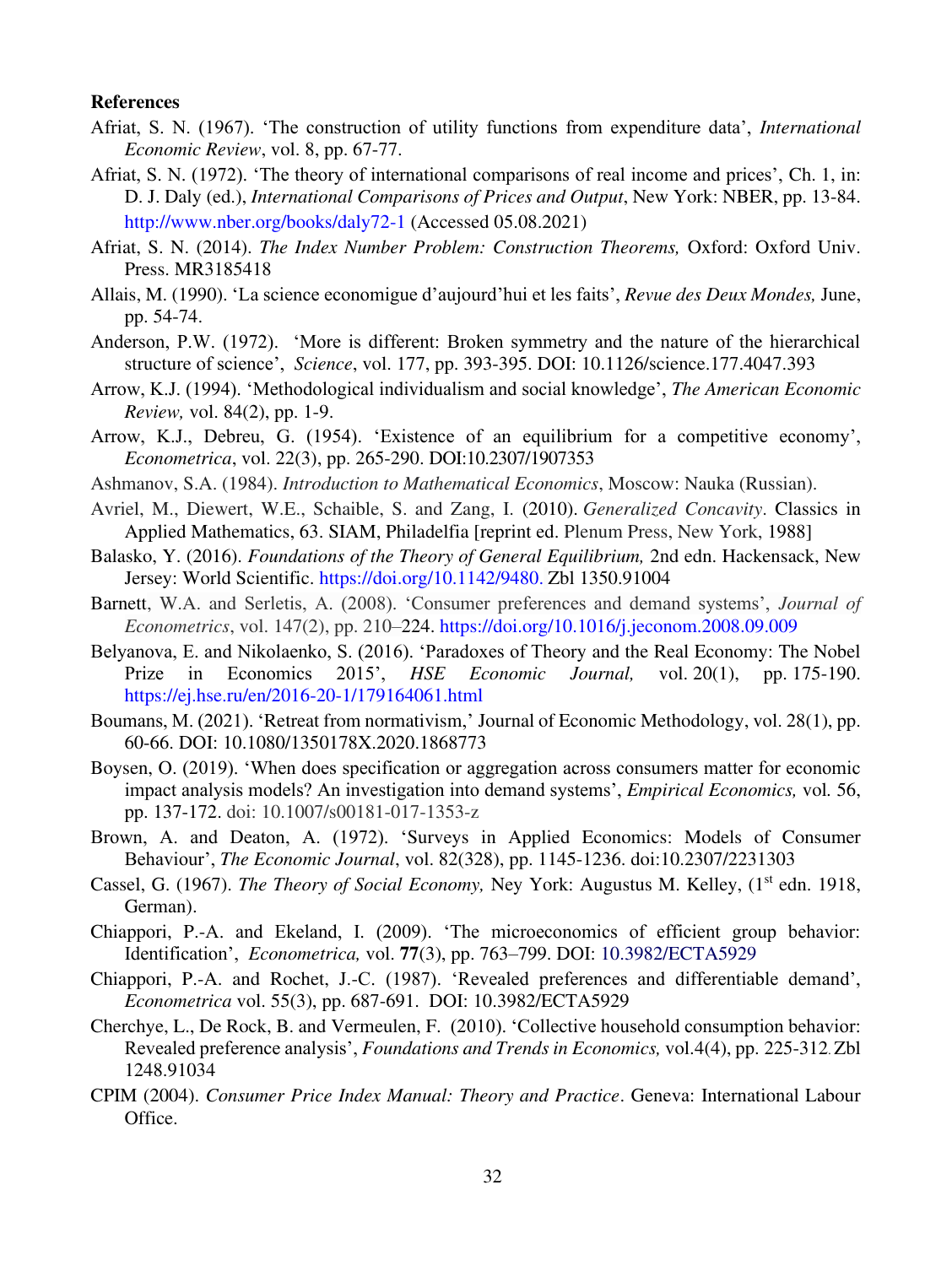- Deaton, A. (1975). *Models and Projections of Demand in Post-War Britain.* Cambridge: Springer-Science+Business Media, B.V. DOI 10.1007/978-1-4899-3113-9
- Deaton, A. (1986). 'Demand Analysis'*,* in: Z. Griliches, M.D. Intriligator (eds.), *Handbook of Econometrics*, vol. 3., Ch. 30, pp. 1767-1839, Amsterdam: New-Holland.
- Deaton, A. and Muellbauer, J. (1980a). 'An almost ideal demand system', *The American Economic Review,* vol*.* 70, pp. 312-326
- Deaton A. and Muellbauer, J. (1980b). *Economics and Consumer Behavior*. Cambridge and New York: University Press Cambridge.
- Debreu, G. (1959). *The Theory of Value: An Axiomatic Analysis of Economic Equilibrium*. New Haven and London: Yale Univ. Press.
- Diewert, W.E. (1993). 'The economic theory of index numbers: A survey', in: W.E. Diewert, A.O. Nakamura (eds), *Essays in Index Number Theory*, vol. I, pp. 177-228, Amsterdam: Elsevier.
- Diewert, W.E. (2001). 'The consumer price index and index number purpose', *Journal of Economic and Social Measurement* vol. 27, pp. 167–248.
- Dorfman, R., Samuelson, P. and Solow, R. (1958). *Linear Programming and Economic Analysis*, New York: McGraw-Hill.
- Fleissig, A.R. and Whitney, G.A. (2005). 'Testing for the significance of violations of Afriat's inequalities', *Journal of Business and Economic Statistics* vol. 23, pp. 355-362. DOI 10.1198/073500104000000253
- Friedrichsen, J. König, T. and Tobias L. (2021). 'Social status concerns and the political economy of publicly provided private goods', *The Economic Journal*, vol. 131(633), pp. 220– 246, [https://doi.org/10.1093/ej/ueaa076.](https://doi.org/10.1093/ej/ueaa076)
- Frisch, R. (1992). 'Statics and dynamics in economic theory', *Structural Change and Economic Dynamics,* vol. 3, pp. 391-401 (Norwegian orig. 1929).
- Frisch, R. (1936). 'Annual survey of general economic theory: The problem of index numbers', *Econometrica*, vol. 4, pp. 1-38.
- Geary, R. C. (1951). 'A note on "a constant-utility index of the cost of living"', *The Review of Economic Studies*, vol. 18(1), pp. 65-66.
- Gorbunov, V.K. (1991). 'Regularization of extremum problems', *USSR Computational. Mathematics and Mathematical Physics. vol*. 31(2), 42-52. Zbl 0774.65037.
- Gorbunov, V.K. (1999). 'Regularization of compactly solvable problems', *Moscow University Computational Mathematics and Cybernetics,* no 1, pp. 13-19. Zbl 1050.65504
- Gorbunov, V.K. (2001a). 'Regularization of degenerated equations and inequalities under explicit data parameterization', *Journal of Inverse and Ill-Posed Problems*, vol. 9(6)**,** pp. 575-594.
- Gorbunov, V.K. (2001b). 'The relaxation-penalty method and degenerate extremal problems', *Doklady Mathematics*, vol. 62(2), pp. 219-223. Zbl 1090.90541
- Gorbunov, V.K. (2004). *Mathematical model of the consumers' demand: Theory and applied potential*, Moscow: Economizdat. (Russian)
- Gorbunov, V.K. (2013). 'To the theory of market demand: Regularity and economic equilibrium', *Ekonomicheskaya Nauka Sovremennoy Rossii*, vol. 63, pp. 19–36. (Russian). Zbl 1310.91089
- Gorbunov, V.K. (2015). *Consumers' Demand: Analytical Theory and Applications*, Ulyanovsk: Publishing House of Ulyanovsk State University. (Russian).

[http://www.rfbr.ru/rffi/ru/books/o\\_1945611](http://www.rfbr.ru/rffi/ru/books/o_1945611) (Accessed 05.08.2021)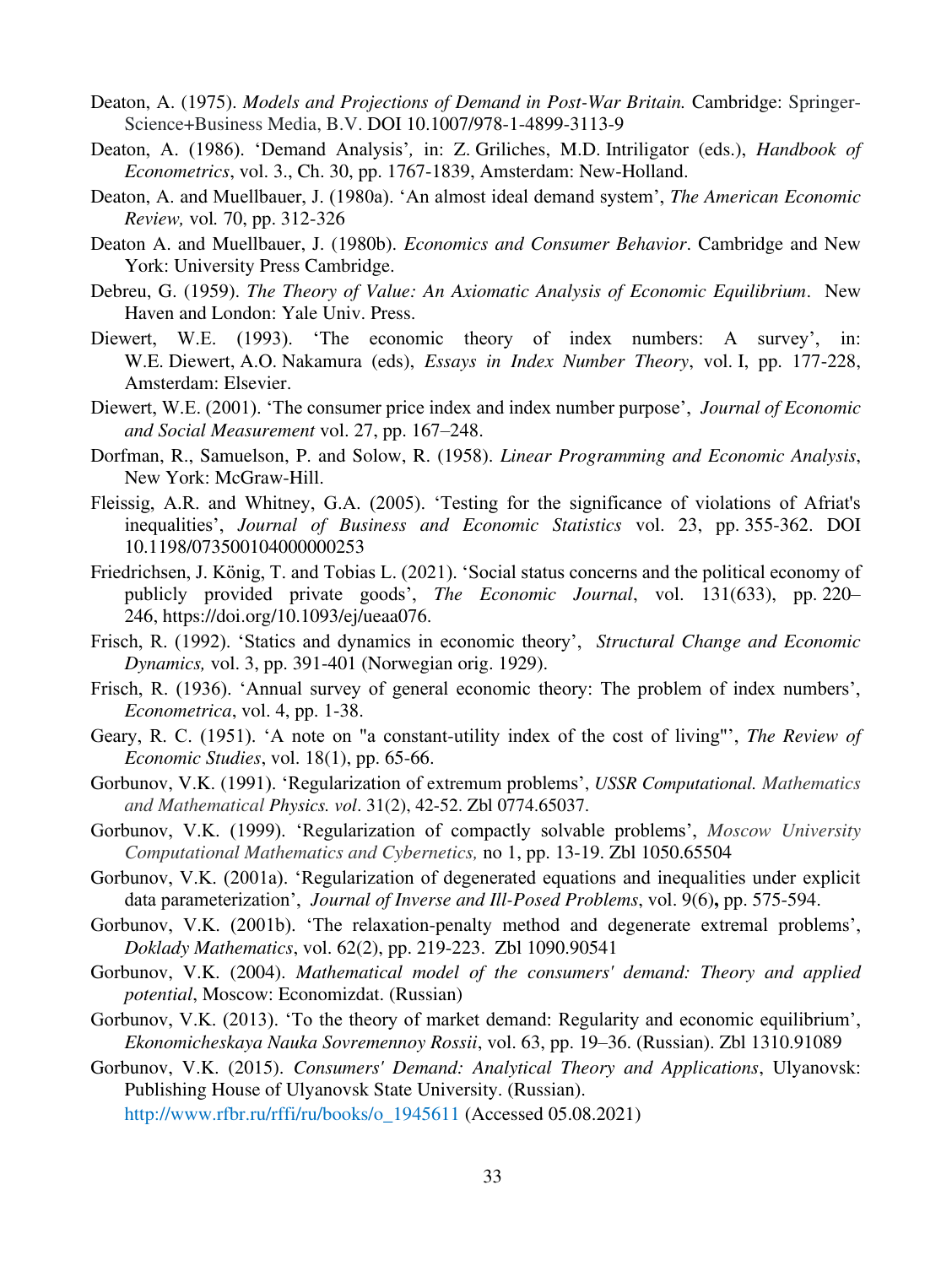- Gorbunov, V.K. (2018). 'Holistic theory of economic equilibrium: modified Cassel-Wald model', *Doklady Mathematics*, vol. 98, pp. 537-539. DOI: 10.1134/S1064562418060121. Zbl 1419.91448
- Gorbunov, V.K. (2021). 'The holistic theory of the consumer market demand', *European Proceedings of Social and Behavioural Sciences,* vol. 105-CDSES 2020, pp. 476-485. DOI: 10.15405/epsbs.2021.04.52

https://www.europeanproceedings.com/files/data/article/10060/13380/article\_10060\_13380\_pd f\_100.pdf

- Gorbunov, V.K., Lvov, A.G. (2019). '[Inverse problem of the market demand theory and analytical](http://journal.svmo.ru/en/archive/article?id=1645)  [indices of demand](http://journal.svmo.ru/en/archive/article?id=1645)', *Zhurnal SVMO*, vol. 21, pp. 89-110. (Russian). DOI: 10.15507/2079- 6900.21.201901.89-110
- Gorbunov, V.K., Kozlova, L.A., Lvov, A.G. (2020). 'The construction of analytical indexes of market demand: A variative approach', *Voprosy Statistiki,* vol. 27, pp. 65-80. (Russian). DOI: 10.34023/2313-6383-2020-27-3-65-80
- Gorman, W.M. (1953). 'Community preference fields', *Econometrica*, vol. 21, pp. 63-80.
- Harstad, R. M., Selten, R. (2013). 'Bounded-rationality models; Tasks to become intellectually competitive', *Journal of Economic Literature*, vol. 51, pp. 496-511.
- Hicks, J.R. (1975). *Value and Capital: An Inquiry into Some Fundamental Principles of Economic Theory*, New York: Oxford University Press, 2 edn (1st edn 1939).
- Hicks, J. R. (1956). *A Revision of Demand Theory,* New York: Oxford University Press.
- Hicks, J. R., Allen, R. G. D. (1934). A reconsideration of the theory of value. Economica, New Series. 1: Part I, pp. 52-76; Part II, pp. 196-219.
- Hildenbrand, W. (1994). *Market Demand: Theory and Empirical Evidence,* Princeton: Princeton University Press. [Adobe Digital Editions version].

[https://books.google.ru/books?id=sPOQjwEACAAJ&hl=ru&source=gbs\\_book\\_other\\_versions](https://books.google.ru/books?id=sPOQjwEACAAJ&hl=ru&source=gbs_book_other_versions) 

Hillinger, C*.* (2008). 'Science and ideology in economic, political and social thought', *Economics: The Open-Assessment E-Journal,* vol. 2. [http://www.economics](http://www.economics-ejournal.org/economics/journalarticles/2008-2/)[ejournal.org/economics/journalarticles/2008-2/](http://www.economics-ejournal.org/economics/journalarticles/2008-2/) 

Intriligator, M. (2002). *Mathematical optimization and economic theory*. Classics in Applied Mathematics, 39. Philadelfia: SIAM, [reprint ed. Prentice-Hall, Ney York, 1971] [http://www.ru.ac.bd/stat/wp](http://www.ru.ac.bd/stat/wp-content/uploads/sites/25/2019/03/404_05_Intrilligator_Mathematical-optimization-Economic-theory.pdf)[content/uploads/sites/25/2019/03/404\\_05\\_Intrilligator\\_Mathematical-optimization-Economic](http://www.ru.ac.bd/stat/wp-content/uploads/sites/25/2019/03/404_05_Intrilligator_Mathematical-optimization-Economic-theory.pdf)[theory.pdf](http://www.ru.ac.bd/stat/wp-content/uploads/sites/25/2019/03/404_05_Intrilligator_Mathematical-optimization-Economic-theory.pdf) 

- Jehle, G. A. and Reny, Ph. J. (2011). *Advanced Microeconomic Theory*. 3 edn. Harlow: Pearson.
- Jevons, W. S. (1866). 'Brief account of a general mathematical theory of political economy', *Journal*  of the Royal Statistical Society. London, XXIX, pp. 282-287.

<https://socialsciences.mcmaster.ca/econ/ugcm/3ll3/jevons/mathem.txt>

- Jevons, W. S. (1957). *The Theory of Political Economy,* 5 edn. Ney York: Augustus M. Kelley, (1st edn 1871).
- Kirman, A. (2006). 'Demand theory and general equilibrium: From explanation to introspection, a journey down the wrong road', *History of Political Economy*, vol. 38, pp. 246-280. https://doi.org/10.1215/00182702-2005-025
- Kirman, A. (2010). 'The economic crisis is a crisis for economic theory', *CESifo Economic Studies*, vol. 56, pp. 498-535.